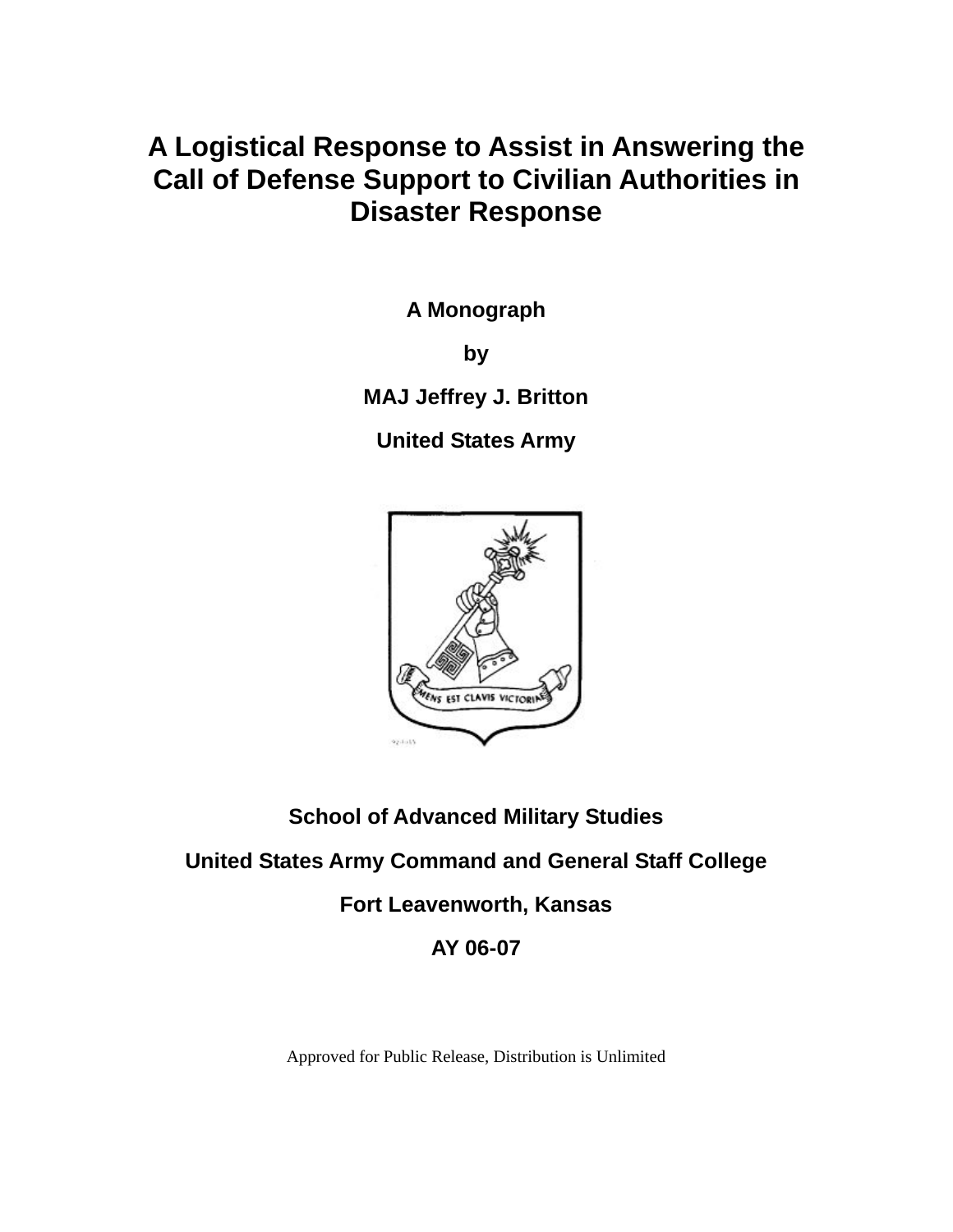|                                                                                                                                                                                                                                                                                                                                                                                                                                                                                                                                                                                                                                                                                                                                                                                                                                                                                                                                                                 |                    |                       |                               |                        | Form Approved                                                                                                                                                                                                                                                                                                                                                                                                                                                                                                                                                                                                                                                                                                                                                                                                                                                                                                                                                                                                                                                                                                                                                                                                                                                                                                                                                                                                                             |
|-----------------------------------------------------------------------------------------------------------------------------------------------------------------------------------------------------------------------------------------------------------------------------------------------------------------------------------------------------------------------------------------------------------------------------------------------------------------------------------------------------------------------------------------------------------------------------------------------------------------------------------------------------------------------------------------------------------------------------------------------------------------------------------------------------------------------------------------------------------------------------------------------------------------------------------------------------------------|--------------------|-----------------------|-------------------------------|------------------------|-------------------------------------------------------------------------------------------------------------------------------------------------------------------------------------------------------------------------------------------------------------------------------------------------------------------------------------------------------------------------------------------------------------------------------------------------------------------------------------------------------------------------------------------------------------------------------------------------------------------------------------------------------------------------------------------------------------------------------------------------------------------------------------------------------------------------------------------------------------------------------------------------------------------------------------------------------------------------------------------------------------------------------------------------------------------------------------------------------------------------------------------------------------------------------------------------------------------------------------------------------------------------------------------------------------------------------------------------------------------------------------------------------------------------------------------|
| <b>REPORT DOCUMENTATION PAGE</b>                                                                                                                                                                                                                                                                                                                                                                                                                                                                                                                                                                                                                                                                                                                                                                                                                                                                                                                                |                    |                       |                               |                        | OMB No. 0704-0188                                                                                                                                                                                                                                                                                                                                                                                                                                                                                                                                                                                                                                                                                                                                                                                                                                                                                                                                                                                                                                                                                                                                                                                                                                                                                                                                                                                                                         |
| Public reporting burden for this collection of information is estimated to average 1 hour per response, including the time for reviewing instructions, searching existing data sources, gathering and maintaining the<br>data needed, and completing and reviewing this collection of information. Send comments regarding this burden estimate or any other aspect of this collection of information, including suggestions for reducing<br>this burden to Department of Defense, Washington Headquarters Services, Directorate for Information Operations and Reports (0704-0188), 1215 Jefferson Davis Highway, Suite 1204, Arlington, VA 22202-<br>4302. Respondents should be aware that notwithstanding any other provision of law, no person shall be subject to any penalty for failing to comply with a collection of information if it does not display a currently<br>valid OMB control number. PLEASE DO NOT RETURN YOUR FORM TO THE ABOVE ADDRESS. |                    |                       |                               |                        |                                                                                                                                                                                                                                                                                                                                                                                                                                                                                                                                                                                                                                                                                                                                                                                                                                                                                                                                                                                                                                                                                                                                                                                                                                                                                                                                                                                                                                           |
| <b>1. REPORT DATE (DD-MM-YYYY)</b>                                                                                                                                                                                                                                                                                                                                                                                                                                                                                                                                                                                                                                                                                                                                                                                                                                                                                                                              |                    | <b>2. REPORT TYPE</b> |                               |                        | 3. DATES COVERED (From - To)                                                                                                                                                                                                                                                                                                                                                                                                                                                                                                                                                                                                                                                                                                                                                                                                                                                                                                                                                                                                                                                                                                                                                                                                                                                                                                                                                                                                              |
| 20-03-2007                                                                                                                                                                                                                                                                                                                                                                                                                                                                                                                                                                                                                                                                                                                                                                                                                                                                                                                                                      |                    | Monograph             |                               |                        | <b>JULY 2006 - MAR 2007</b>                                                                                                                                                                                                                                                                                                                                                                                                                                                                                                                                                                                                                                                                                                                                                                                                                                                                                                                                                                                                                                                                                                                                                                                                                                                                                                                                                                                                               |
| <b>4. TITLE AND SUBTITLE</b><br>A Logistical Response to Assist in Answering the Call of                                                                                                                                                                                                                                                                                                                                                                                                                                                                                                                                                                                                                                                                                                                                                                                                                                                                        |                    |                       |                               |                        | <b>5a. CONTRACT NUMBER</b>                                                                                                                                                                                                                                                                                                                                                                                                                                                                                                                                                                                                                                                                                                                                                                                                                                                                                                                                                                                                                                                                                                                                                                                                                                                                                                                                                                                                                |
| Defense Support to Civilian Authorities in Disaster Response                                                                                                                                                                                                                                                                                                                                                                                                                                                                                                                                                                                                                                                                                                                                                                                                                                                                                                    |                    |                       |                               |                        | <b>5b. GRANT NUMBER</b>                                                                                                                                                                                                                                                                                                                                                                                                                                                                                                                                                                                                                                                                                                                                                                                                                                                                                                                                                                                                                                                                                                                                                                                                                                                                                                                                                                                                                   |
|                                                                                                                                                                                                                                                                                                                                                                                                                                                                                                                                                                                                                                                                                                                                                                                                                                                                                                                                                                 |                    |                       |                               |                        | <b>5c. PROGRAM ELEMENT NUMBER</b>                                                                                                                                                                                                                                                                                                                                                                                                                                                                                                                                                                                                                                                                                                                                                                                                                                                                                                                                                                                                                                                                                                                                                                                                                                                                                                                                                                                                         |
| 6. AUTHOR(S)<br>MAJ Jeffrey J. Britton (US Army)                                                                                                                                                                                                                                                                                                                                                                                                                                                                                                                                                                                                                                                                                                                                                                                                                                                                                                                |                    |                       |                               |                        | <b>5d. PROJECT NUMBER</b>                                                                                                                                                                                                                                                                                                                                                                                                                                                                                                                                                                                                                                                                                                                                                                                                                                                                                                                                                                                                                                                                                                                                                                                                                                                                                                                                                                                                                 |
|                                                                                                                                                                                                                                                                                                                                                                                                                                                                                                                                                                                                                                                                                                                                                                                                                                                                                                                                                                 |                    |                       |                               |                        | <b>5e. TASK NUMBER</b>                                                                                                                                                                                                                                                                                                                                                                                                                                                                                                                                                                                                                                                                                                                                                                                                                                                                                                                                                                                                                                                                                                                                                                                                                                                                                                                                                                                                                    |
|                                                                                                                                                                                                                                                                                                                                                                                                                                                                                                                                                                                                                                                                                                                                                                                                                                                                                                                                                                 |                    |                       |                               |                        | <b>5f. WORK UNIT NUMBER</b>                                                                                                                                                                                                                                                                                                                                                                                                                                                                                                                                                                                                                                                                                                                                                                                                                                                                                                                                                                                                                                                                                                                                                                                                                                                                                                                                                                                                               |
| 7. PERFORMING ORGANIZATION NAME(S) AND ADDRESS(ES)<br><b>Advanced Military Studies Program</b><br>250 Gibbon Avenue                                                                                                                                                                                                                                                                                                                                                                                                                                                                                                                                                                                                                                                                                                                                                                                                                                             |                    |                       |                               |                        | 8. PERFORMING ORGANIZATION REPORT<br><b>NUMBER</b>                                                                                                                                                                                                                                                                                                                                                                                                                                                                                                                                                                                                                                                                                                                                                                                                                                                                                                                                                                                                                                                                                                                                                                                                                                                                                                                                                                                        |
| Fort Leavenworth, KS 66027-2134                                                                                                                                                                                                                                                                                                                                                                                                                                                                                                                                                                                                                                                                                                                                                                                                                                                                                                                                 |                    |                       |                               |                        |                                                                                                                                                                                                                                                                                                                                                                                                                                                                                                                                                                                                                                                                                                                                                                                                                                                                                                                                                                                                                                                                                                                                                                                                                                                                                                                                                                                                                                           |
| 9. SPONSORING / MONITORING AGENCY NAME(S) AND ADDRESS(ES)                                                                                                                                                                                                                                                                                                                                                                                                                                                                                                                                                                                                                                                                                                                                                                                                                                                                                                       |                    |                       |                               |                        | 10. SPONSOR/MONITOR'S ACRONYM(S)                                                                                                                                                                                                                                                                                                                                                                                                                                                                                                                                                                                                                                                                                                                                                                                                                                                                                                                                                                                                                                                                                                                                                                                                                                                                                                                                                                                                          |
| Command and General Staff College                                                                                                                                                                                                                                                                                                                                                                                                                                                                                                                                                                                                                                                                                                                                                                                                                                                                                                                               |                    |                       |                               |                        | CGSC, SAMS                                                                                                                                                                                                                                                                                                                                                                                                                                                                                                                                                                                                                                                                                                                                                                                                                                                                                                                                                                                                                                                                                                                                                                                                                                                                                                                                                                                                                                |
| 1 Reynolds Avenue                                                                                                                                                                                                                                                                                                                                                                                                                                                                                                                                                                                                                                                                                                                                                                                                                                                                                                                                               |                    |                       |                               |                        |                                                                                                                                                                                                                                                                                                                                                                                                                                                                                                                                                                                                                                                                                                                                                                                                                                                                                                                                                                                                                                                                                                                                                                                                                                                                                                                                                                                                                                           |
| Fort Leavenworth, KS 66027                                                                                                                                                                                                                                                                                                                                                                                                                                                                                                                                                                                                                                                                                                                                                                                                                                                                                                                                      |                    |                       |                               |                        | <b>11. SPONSOR/MONITOR'S REPORT</b><br><b>NUMBER(S)</b>                                                                                                                                                                                                                                                                                                                                                                                                                                                                                                                                                                                                                                                                                                                                                                                                                                                                                                                                                                                                                                                                                                                                                                                                                                                                                                                                                                                   |
|                                                                                                                                                                                                                                                                                                                                                                                                                                                                                                                                                                                                                                                                                                                                                                                                                                                                                                                                                                 |                    |                       |                               |                        |                                                                                                                                                                                                                                                                                                                                                                                                                                                                                                                                                                                                                                                                                                                                                                                                                                                                                                                                                                                                                                                                                                                                                                                                                                                                                                                                                                                                                                           |
| <b>12. DISTRIBUTION / AVAILABILITY STATEMENT</b><br>Approved for Public Release; Distribution is Unlimited                                                                                                                                                                                                                                                                                                                                                                                                                                                                                                                                                                                                                                                                                                                                                                                                                                                      |                    |                       |                               |                        |                                                                                                                                                                                                                                                                                                                                                                                                                                                                                                                                                                                                                                                                                                                                                                                                                                                                                                                                                                                                                                                                                                                                                                                                                                                                                                                                                                                                                                           |
| <b>13. SUPPLEMENTARY NOTES</b>                                                                                                                                                                                                                                                                                                                                                                                                                                                                                                                                                                                                                                                                                                                                                                                                                                                                                                                                  |                    |                       |                               |                        |                                                                                                                                                                                                                                                                                                                                                                                                                                                                                                                                                                                                                                                                                                                                                                                                                                                                                                                                                                                                                                                                                                                                                                                                                                                                                                                                                                                                                                           |
| 14. ABSTRACT<br>react to a catastrophic incident<br><b>15. SUBJECT TERMS</b><br>Authorities (MSCA), Disaster Response Logistics Headquarters                                                                                                                                                                                                                                                                                                                                                                                                                                                                                                                                                                                                                                                                                                                                                                                                                    |                    |                       |                               |                        | During Hurricane Katrina, the levees in New Orleans failed turning a potential crisis into a catastrophic incident. The public began to<br>question the responsibility and requirements of the United States (US) government in responding to the total devastation of New Orleans as<br>the media continually showed the death and destruction. The public wanted answers on how the Federal government was going to provide<br>quick and timely assistance in evacuation, search and rescue, and distribution of supplies (food and water). To answer these questions for<br>John Q. Public, a logical response could have been the activation of a federal agency that will stop the horrors shown on an hourly basis.<br>The agency with the responsibility to answer these questions is Department of Homeland Security (DHS) through the direction of Federal<br>Emergency Management Agency (FEMA). The FEMA design, as a coordinating agency with the ability to task and synchronize the other<br>federal agencies, was not able to respond to the widespread devastation. The President decides once again to call on the Department of<br>Defense (DOD) to answer the call to assist in disaster response. This study will specifically focus on the logistical responses necessary to<br>Disaster Response, Hurricane Katrina, Hurricane Andrew, Defense Support to Civilian Authorities (DSCA), Military Support to Civilian |
| <b>16. SECURITY CLASSIFICATION OF:</b><br>a. REPORT                                                                                                                                                                                                                                                                                                                                                                                                                                                                                                                                                                                                                                                                                                                                                                                                                                                                                                             | <b>b. ABSTRACT</b> | c. THIS PAGE          | 17. LIMITATION<br>OF ABSTRACT | 18. NUMBER<br>OF PAGES | <b>19a. NAME OF RESPONSIBLE PERSON</b><br>19b. TELEPHONE NUMBER (include area code)                                                                                                                                                                                                                                                                                                                                                                                                                                                                                                                                                                                                                                                                                                                                                                                                                                                                                                                                                                                                                                                                                                                                                                                                                                                                                                                                                       |

| Standard Form 298 (Rev. 8-98)  |  |  |
|--------------------------------|--|--|
| Prescribed by ANSI Std. Z39.18 |  |  |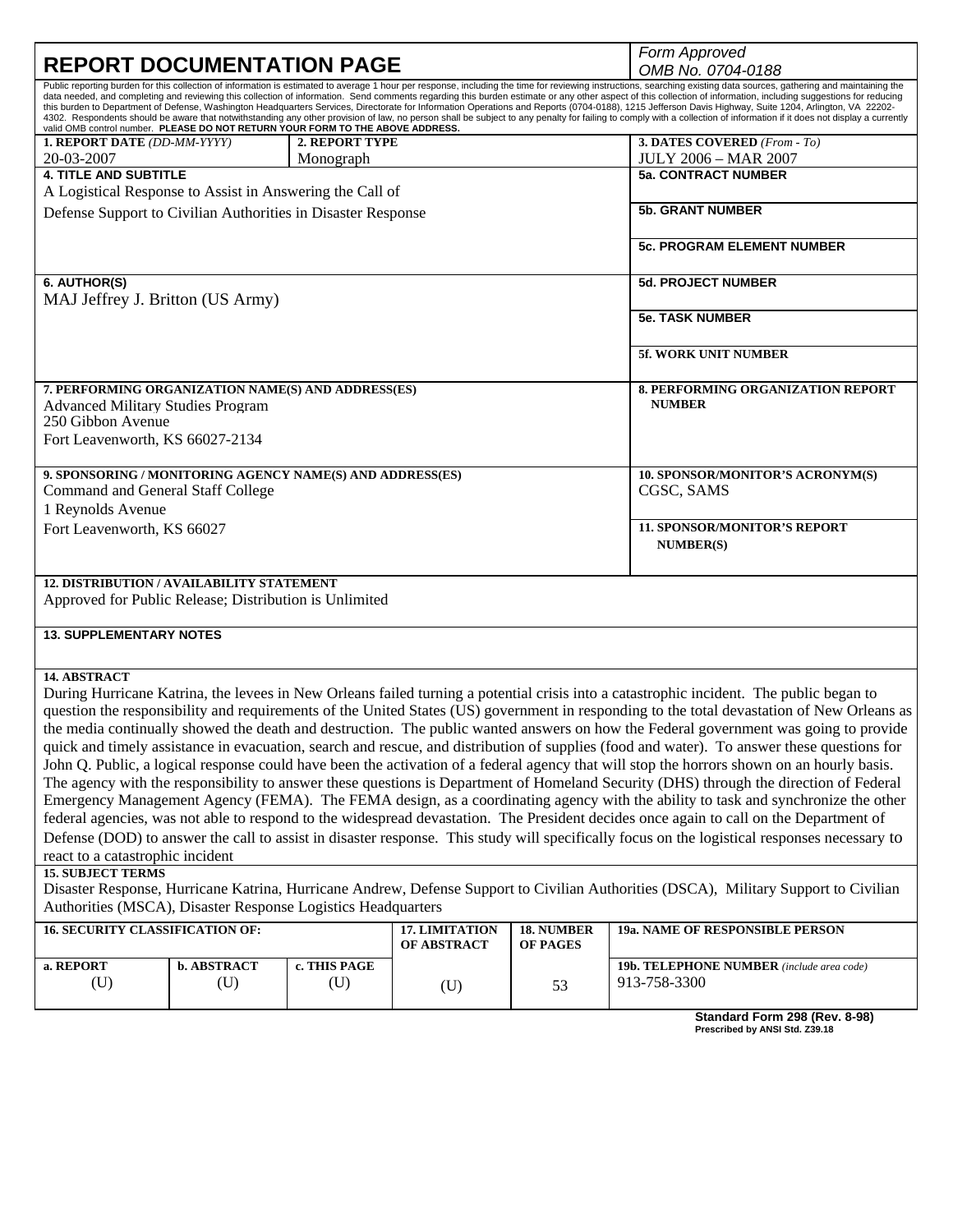# **SCHOOL OF ADVANCED MILITARY STUDIES**

## **MONOGRAPH APPROVAL**

MAJ Jeffrey J. Britton

Title of Monograph: A Logistical Response to Assist in Answering the Call of Defense Support to Civilian Authorities in Disaster Response

Approved by:

Monograph Director

Vance P. Visser, COL, CM

Kevin C.M. Benson, COL, AR School of Advanced

Director, Military Studies

Robert F. Baumann, Ph.D.

Director,<br>Graduate Degree Programs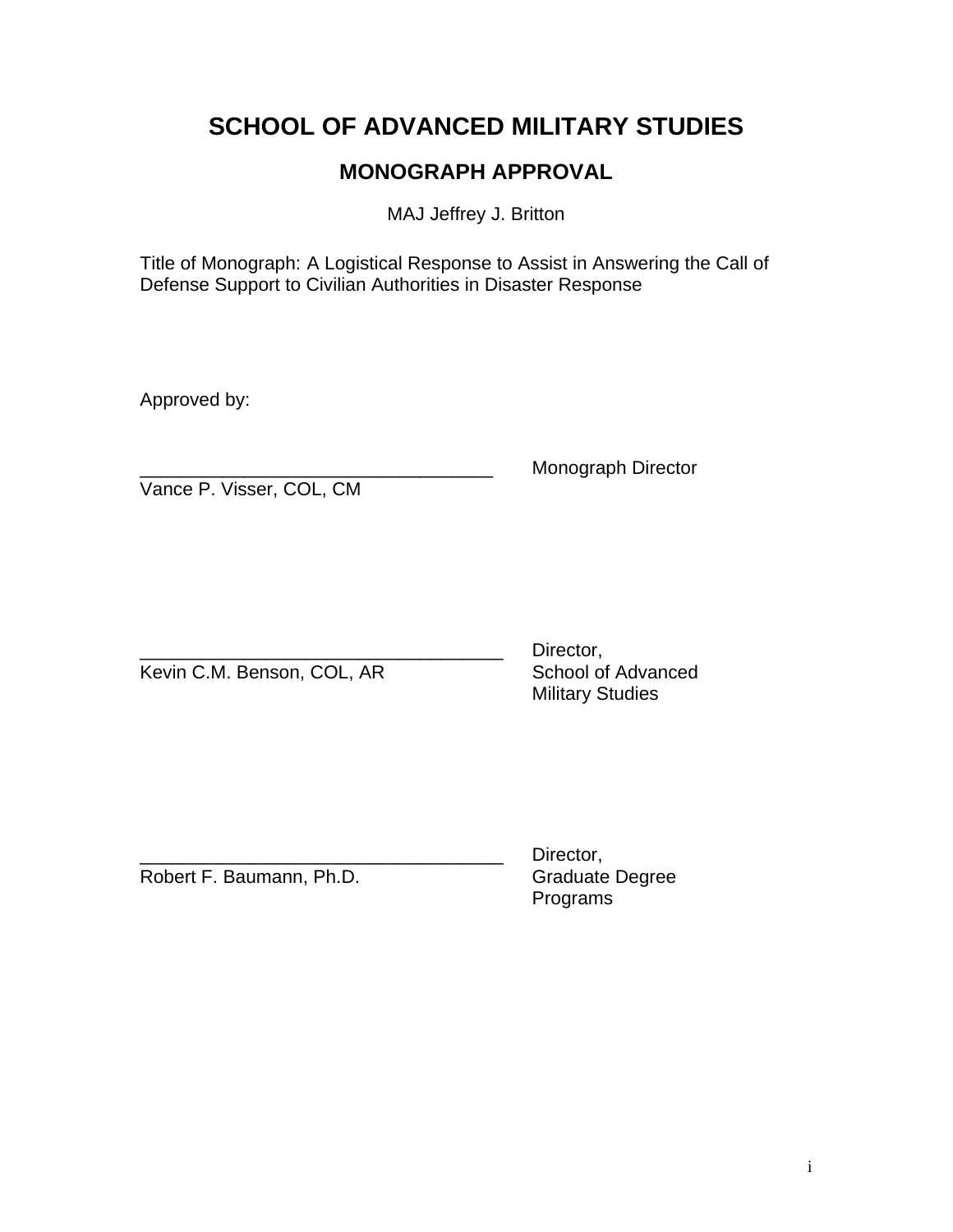### **Abstract**

A Logistical Response to Assist in Answering the Call of Defense Support to Civilian Authorities in Disaster Response by MAJ Jeffrey J Britton, United States Army, 54 pages.

During Hurricane Katrina, the levees in New Orleans failed turning a potential crisis into a catastrophic incident. The public began to question the responsibility and requirements of the United States (US) government in responding to the total devastation of New Orleans as the media continually showed the death and destruction. The public wanted answers on how the Federal government was going to provide quick and timely assistance in evacuation, search and rescue, and distribution of supplies (food and water). To answer these questions for John Q. Public, a logical response could have been the activation of a federal agency that will stop the horrors shown on an hourly basis. The agency with the responsibility to answer these questions is Department of Homeland Security (DHS) through the direction of Federal Emergency Management Agency (FEMA). The FEMA design, as a coordinating agency with the ability to task and synchronize the other federal agencies, was not able to respond to the widespread devastation. The President decides once again to call on the Department of Defense (DOD) to answer the call to assist in disaster response. This study will specifically focus on the logistical responses necessary to react to a catastrophic incident.

An examination of the governmental laws and policies will provide the basis of the legal requirements in supporting the Defense of Civilian Authorities. These laws and policies will lay out the constraints that the President and DOD must work though in order to provide the type of response that the public was looking for in Hurricane Katrina.

This paper conducted an examination of the National Response Plan (NRP) to determine which areas would fall under the purview of DOD. Focus of the investigation into the NRP also concentrated on the abilities of logistic units that can resolve some of the specified and improvised tasks for DOD. The end-result was the creation of an appendix that allows one to examine each of the Emergency Support Functions within the NRP that provides purpose, scope, and specified tasks for DOD elements.

Finally, this paper offers a proposal for instigating a logistics headquarters that could respond to national response in a timely manner and prevent some of the ad hoc command structure that was evident in the responses to Hurricanes Andrew and Katrina. The logistical headquarters is developing within the Army's drive to transformation but will need some refinement to assist in the difficulties facing a response to natural or manmade disasters.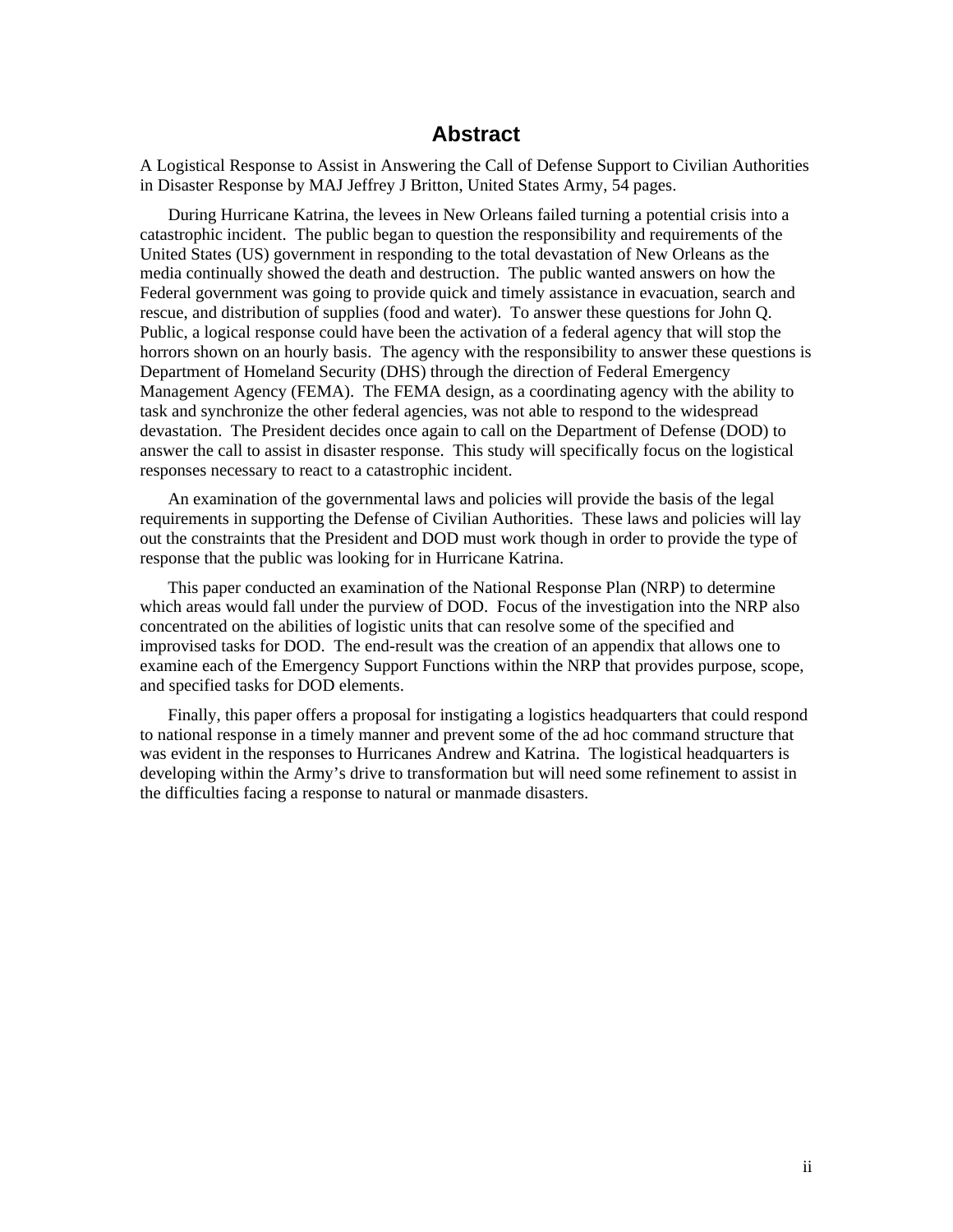# **TABLE OF CONTENTS**

| GOVERNMENT POLICIES THAT AFFECT DEFENSE SUPPORT TO CIVILIAN |  |
|-------------------------------------------------------------|--|
|                                                             |  |
|                                                             |  |
|                                                             |  |
|                                                             |  |
|                                                             |  |
|                                                             |  |
|                                                             |  |
|                                                             |  |
|                                                             |  |
|                                                             |  |
|                                                             |  |
|                                                             |  |
|                                                             |  |
|                                                             |  |
|                                                             |  |
|                                                             |  |
|                                                             |  |
|                                                             |  |
|                                                             |  |
|                                                             |  |
|                                                             |  |
|                                                             |  |
|                                                             |  |
|                                                             |  |
|                                                             |  |
|                                                             |  |
|                                                             |  |
|                                                             |  |
|                                                             |  |
|                                                             |  |
|                                                             |  |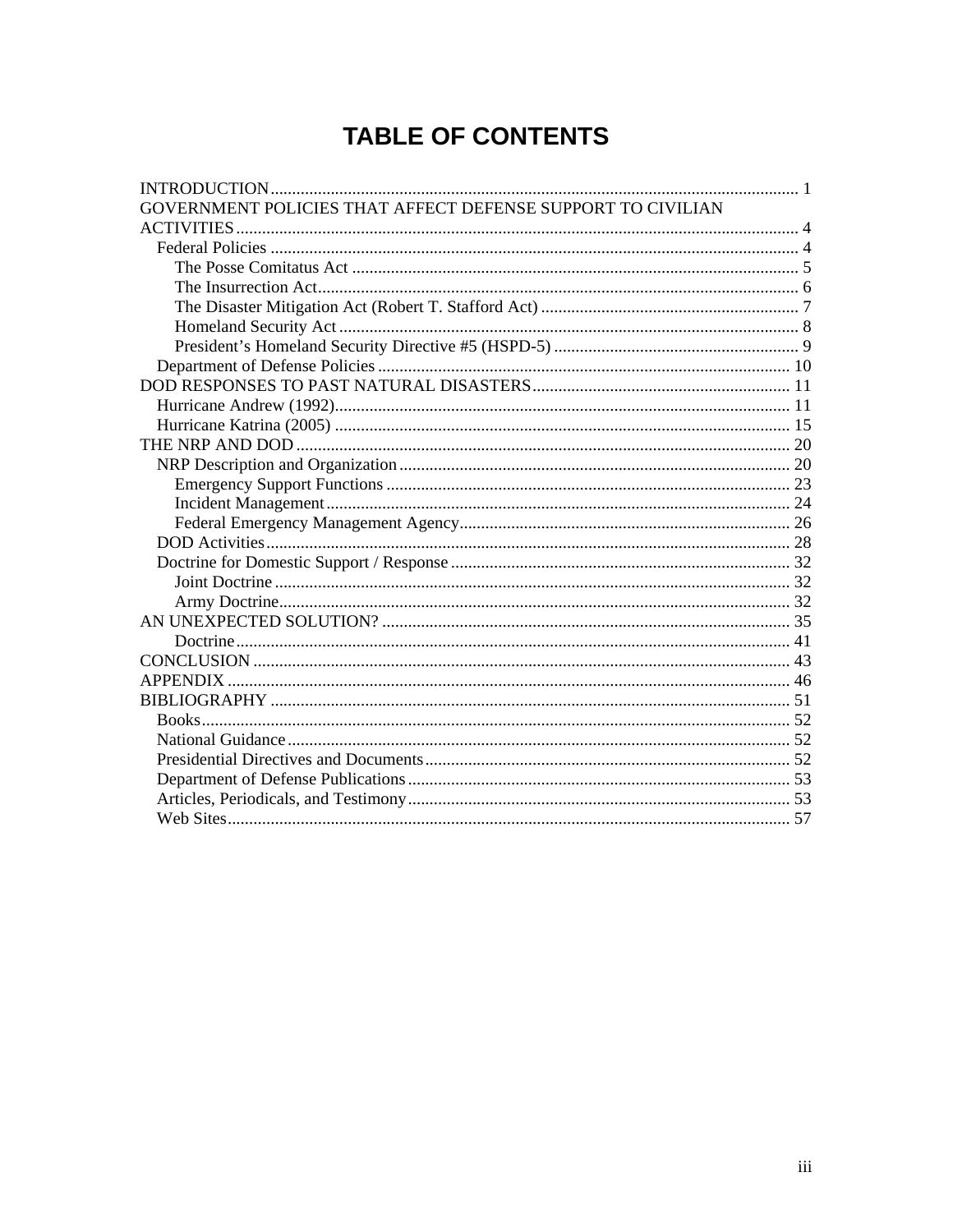# **TABLE OF FIGURES**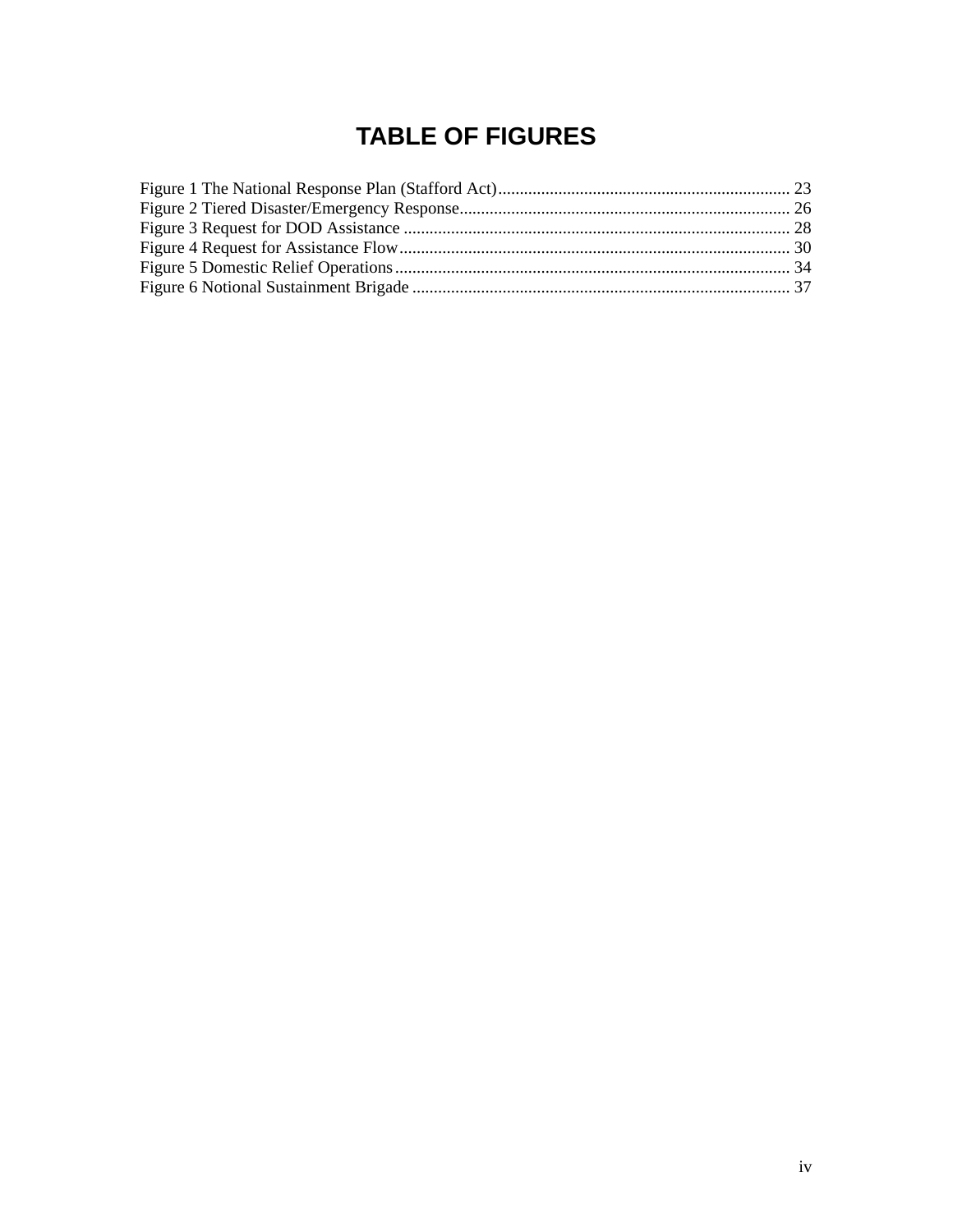### **INTRODUCTION**

<span id="page-6-0"></span>During Hurricane Katrina, the levees in New Orleans failed turning a potential crisis into a catastrophic incident. The Department of Homeland Security (DHS) in its National Response Plan (NRP) describes a catastrophic incident as "Any natural or man-made incident, including terrorism that results in extraordinary levels of mass causalities, damage, or disruption severely affecting the population, infrastructure, environment, economy, national morale, and/or government functions."<sup>[1](#page-6-1)</sup> The environment in New Orleans and the extensive surrounding areas of Louisiana and Mississippi fit this description exactly after Hurricane Katrina smashed into the Gulf Coast. This event clearly demonstrates the intricacies of coordinating and synchronizing the responses between local, State, and Federal governmental agencies. The designed response plan dictates specific steps that these agencies need to follow in order to receive assistance. The failure to execute the plan, as written, led to all agencies involved in becoming quickly overwhelmed in their response efforts, causing the response to be even more problematical.

The public began to question the responsibility and requirements of the United States (US) government in responding to the total devastation of New Orleans as the media continually showed the death and destruction. The public wanted answers on how the federal government was going to provide quick and timely assistance in evacuation, search and rescue, and distribution of supplies (food and water). To answer to these questions for John Q. Public, a

l

<span id="page-6-1"></span><sup>&</sup>lt;sup>1</sup> Department of Homeland Security, *National Response Plan* (Washington, D.C., 2004), 63 [document on-line] available from <http://ww.dhs.gov.interweb/assetlibrary/NRP-Fulltext.pdf>: accessed 20 January 2007, 63. "The description goes on to further clarify the event which could result in sustained national impacts over prolonged period of time. [Which would] almost immediately exceed resources normally available to state, local, tribal and private sector authorities in the impacted area; and significantly interrupts governmental operations and emergency services to such an extent that national security could be threatened."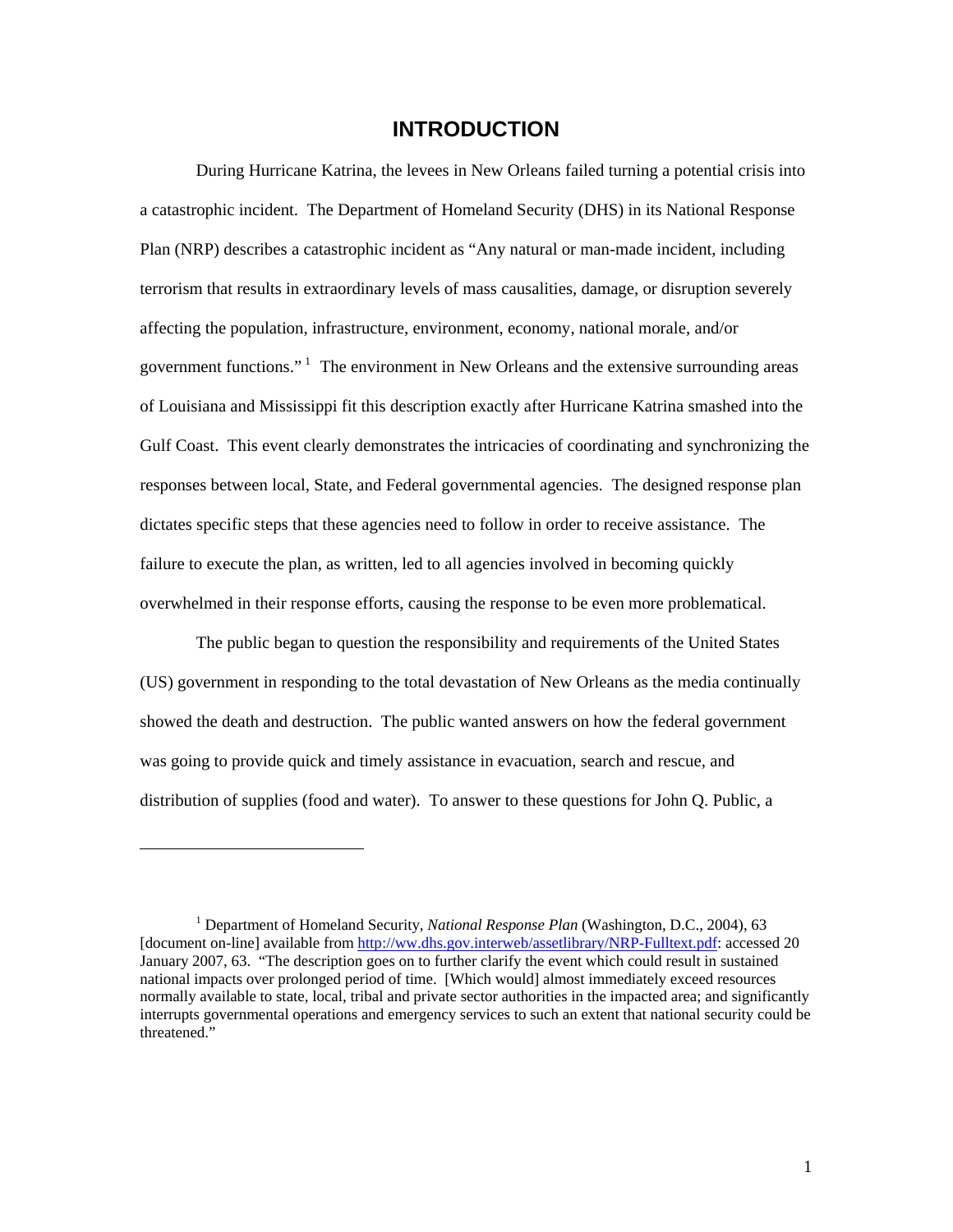logical response could have been the activation of a federal agency that will stop the horrors televised on an hourly basis. The agency with the responsibility to answer these questions is DHS through the direction of Federal Emergency Management Agency (FEMA). The FEMA design, as a coordinating agency with the ability to task and synchronize the other federal agencies, was unable to respond to the widespread devastation. The President decided once again to call on the Department of Defense (DOD) to answer the call to assist in disaster response. This study will specifically focus on the logistical responses necessary to react to a catastrophic incident.

The US Code provides the President with the authority to use any federal agency in an incident response. $2$  DOD and its numerous organic capabilities seem to be a logical answer to any rapid response. Historically, the DOD is usually the agency that responds to these types of natural disasters with their capabilities being available in a moment's notice. Most federal agencies do not even possess a percentage of the DOD capabilities and must contract for them.

An examination of the governmental laws and policies will provide the basis of the legal requirements of Defense Support to Civilian Authorities. Specifically, we will examine the Robert T. Stafford Act and its implications for the President in the use of the DOD. In order to gain a better understanding of the Stafford Act, an examination of the Posse Comitatus Act and the Insurrection Act is necessary to lay the foundation for the Stafford Act and the effects that it has on providing federal assistance to states.

<span id="page-7-0"></span><sup>2</sup> United States Congress, *US Code: Title 42, Chapter 68, Subchapter II, § 5131,*(Washington, D.C., 1993), [Document on-line] available from [http://www.law.cornell.edu/uscode/html/uscode42/usc\\_sec\\_42\\_00005131----000-.html](http://www.law.cornell.edu/uscode/html/uscode42/usc_sec_42_00005131----000-.html): accessed 12 February 2007,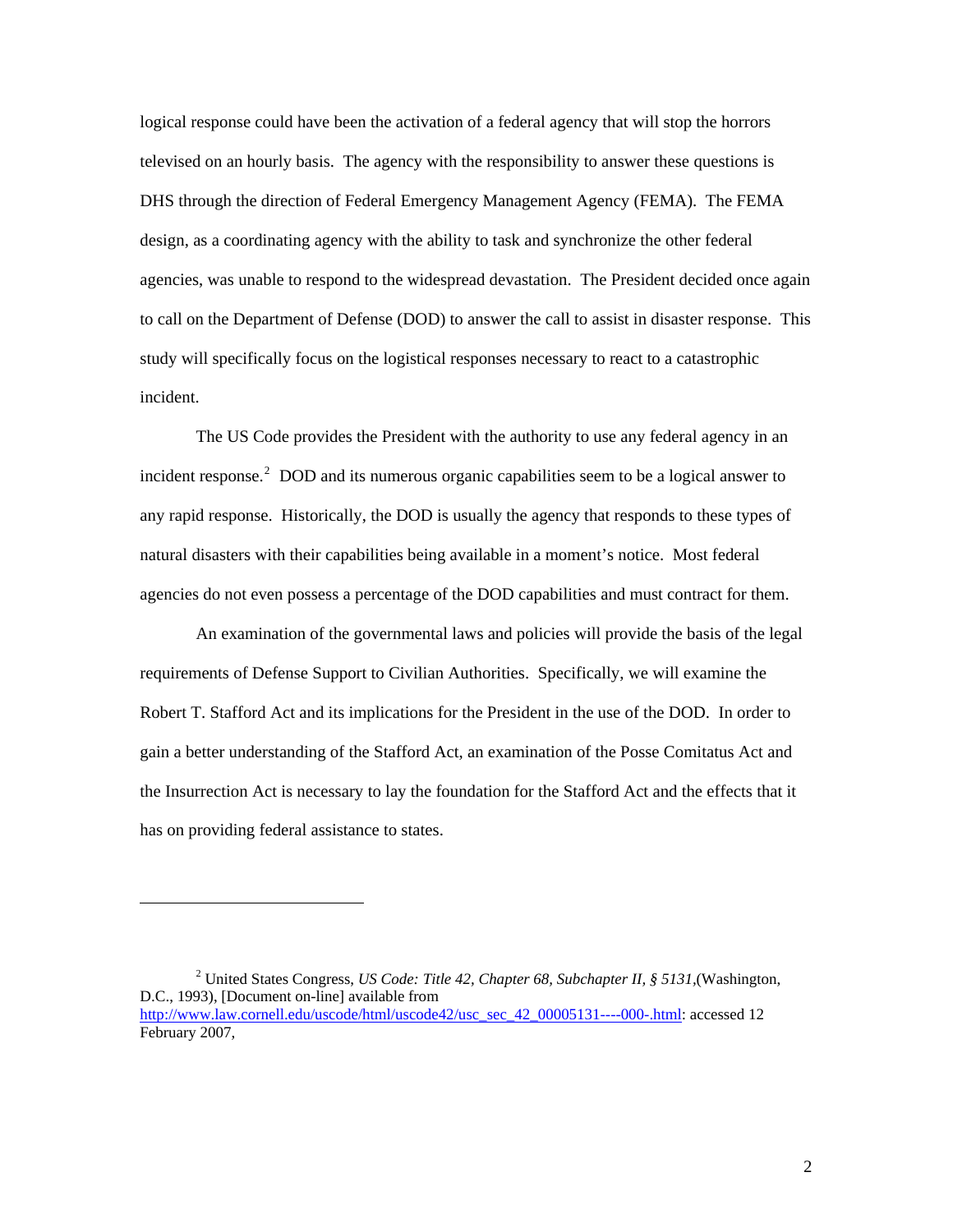The events of the September 11, 2001 (9/11) brought some dramatic changes to how the US responds to disasters within the US. This event brought about the far-reaching organizational changes and the development of several new laws, specifically, the Homeland Security Act with its formation of the Department of Homeland Security (DHS) and the integration of seven diverse federal agencies under one command structure.<sup>[3](#page-8-0)</sup> Another critical piece of legislation that caused changes in how the US responds to events like 9/11 is the President's Homeland Security Directive (HSPD-5), which forces the updating of the National Response Plan (NRP). These laws cause several DOD directives to become important and bear some investigation to determine the overall effect that they have on the DOD and why the military is required to be prepared to respond to natural disasters.

A review of the last two natural disasters (Hurricanes Andrew and Katrina) requiring a military response will show the inadequacies that government agencies faced and some of the shortfalls detected within the NRP. Further evaluation is necessary to determine the requirements that are in the bailiwick of a military response, how the US Army responded at the time, specifically looking at the logistical requirements, and how the US Army allocated capabilities to these requirements. The assessment of both responses illustrates the necessity for the US Army to establish a capability in order to react to this kind of crisis.

Historical analysis and future predictions show that DOD will continue to be required in responding to natural disasters. With that insight, this paper will examine the latest NRP and

<span id="page-8-0"></span><sup>&</sup>lt;sup>3</sup> Department of Homeland Security, DHS Organizational Chart (Washington, D.C., 2006) [document on-line] available from [http://www.dhs.gov/xlibrary/assets/DHS\\_OrgChart.pdf](http://www.dhs.gov/xlibrary/assets/DHS_OrgChart.pdf), accessed 10 February 2007. DHS consists of the following agencies Transportation Security Agency, Customs and Border Protection, US Secret Service, Citizen and Immigration services, Immigration and Customs enforcement, Federal Emergency Management Agency, and the US Coast Guard.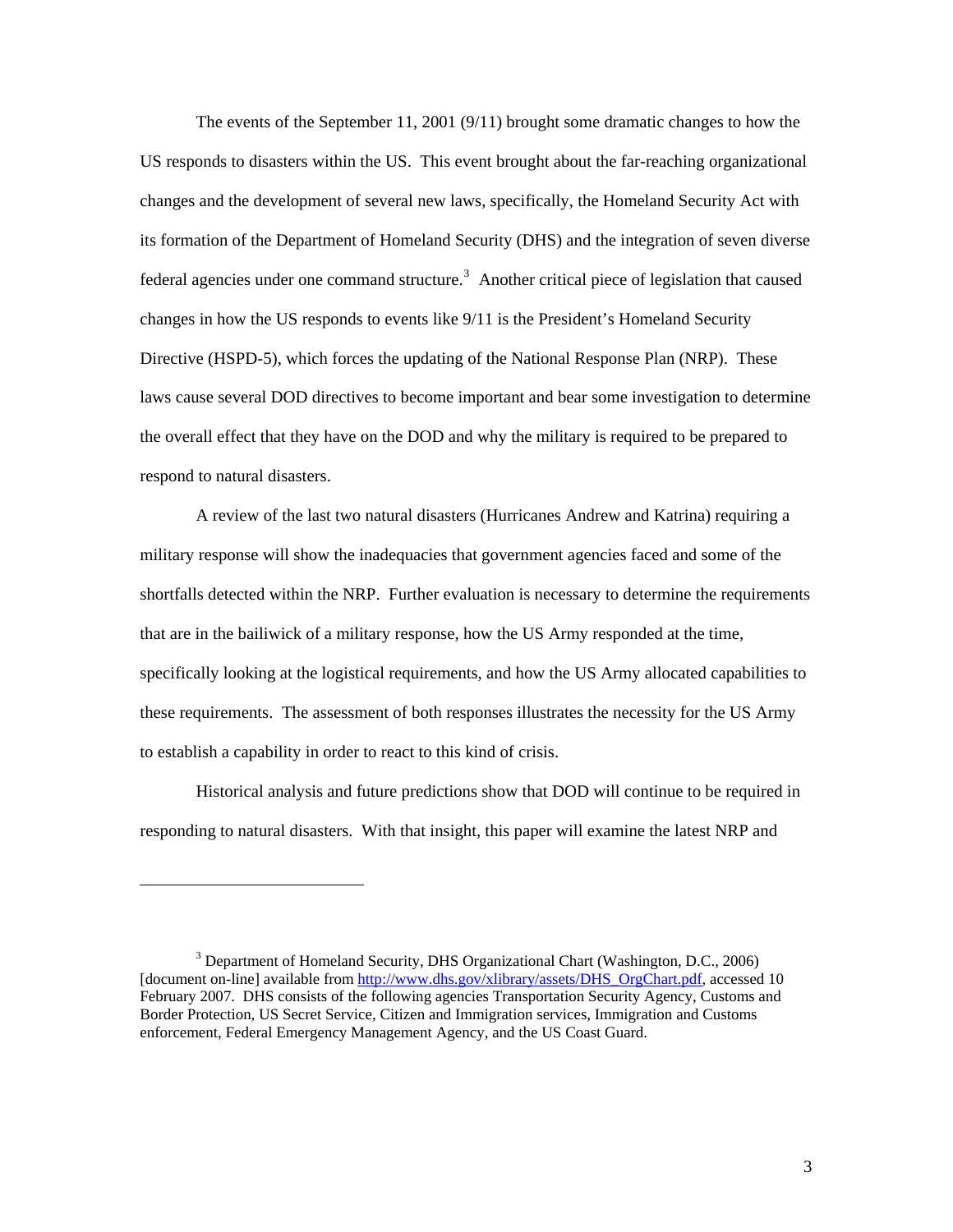<span id="page-9-0"></span>determine the requirements that the plan is going to force on DOD in order to support the overall government response. Comparing the NRP to current military doctrine, both joint and Army reveals that in interpreting the desires of the doctrine, the requirements in the NRP are within the capability of DOD.

Finally, this paper will propose a possible response in providing a logistical headquarters that is capable of providing the immediate and organizational response necessary to support the logistic missions foreseen in the NRP. We will analyze the logistical headquarters to determine if it is capable of preventing the ad hoc organizations that responded to previous natural disasters. Further analysis of the logistical headquarters capabilities shows that changes to its Doctrine, Organization, Training, Material, Leadership and Education, Personnel, and Facilities (DOTMLPF) are minimal and even with current deployments supporting the Global War of Terrorism (GWOT) there is no detrimental effect on the overall Army's mission in wartime support.

# **GOVERNMENT POLICIES THAT AFFECT DEFENSE SUPPORT TO CIVILIAN ACTIVITIES**

#### **Federal Policies**

The Constitution of the United States, under the auspices of federalization, states that individual states are responsible and required to provide civil order and protection of their citizens. If the state requests assistance or is unable to maintain law and order then the Constitution endows the Federal government with the responsibility to maintain order and protect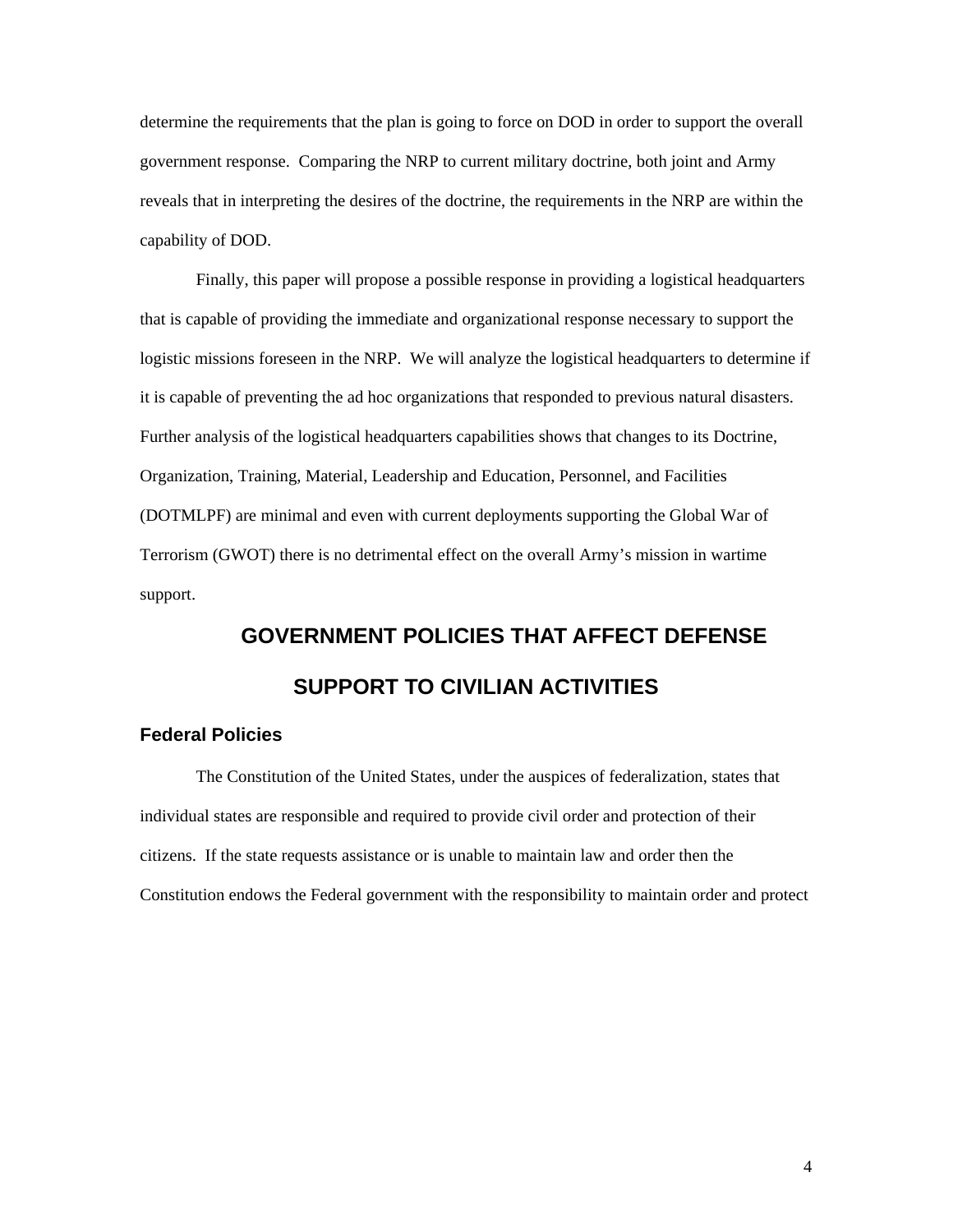<span id="page-10-0"></span>the state's citizens from domestic violence. There are several federal policies, which clarify those responsibilities and grant the Federal Government the legal power to act.

#### The Posse Comitatus Act

 $\overline{a}$ 

Constructing this law allowed the lawmakers to prevent the use of military soldiers from conducting domestic law enforcement.<sup>[4](#page-10-1)</sup> Written in 1878, at the end of Reconstruction Era, the law specifically prohibited Federal troops from supervising (influencing) elections in the former Confederate States following the Civil War. A current interpretation of this law shows that it does not prevent the military from being able to conduct domestic operations, which is a common misperception<sup>[5](#page-10-2)</sup>. When the government takes upon the mission to assist local law enforcement then there is a violation of the PCA. The PCA states "when civilian law enforcement officials make "direct active use" of military investigators; or when the use of the military "pervades the activities" of the civilian officials is in violation of the PCA statutes. It even goes on to further point out that when military forces are used to subject citizens to the rule of military powers which are "regulatory, prescriptive, or compulsory in nature"<sup>[6](#page-10-3)</sup> then the directives of the law are in violation. Fortunately, Congress, in the 1860s, had the foresight to leave some exceptions within the law for the use of military forces. There are three stated exceptions to this law. The first exception is the National Guard when not federalized (either activated under Title 32 or state

<span id="page-10-1"></span><sup>&</sup>lt;sup>4</sup> Interesting to note that Congress has the ability to waive the limitations imposed by the PCA and has used this power previously.

<span id="page-10-2"></span> $<sup>5</sup>$  Charles Doyle, Library of Congress, and Congressional Research Service, "The Posse Comitatus"</sup> Act and Related Matters: The Use of the Military to Execute Civilian Law." (Washington, D.C., 2000), 31, [document on-line] available from <http://www.fas.org/sgp/crs/natsec/95-964.pdf>, accessed 17 February 2007

<span id="page-10-3"></span> $<sup>6</sup>$  Jennifer K Elsea, Library of Congress, and Congressional Research Service, "The use of Federal</sup> Troops for Disaster Assistance: Legal Issues," (Washington, D.C., 2005), 2 [document on-line] available from <http://www.fas.org/sgp/crs/natsec/RS22266.pdf>, accessed 20 October 2006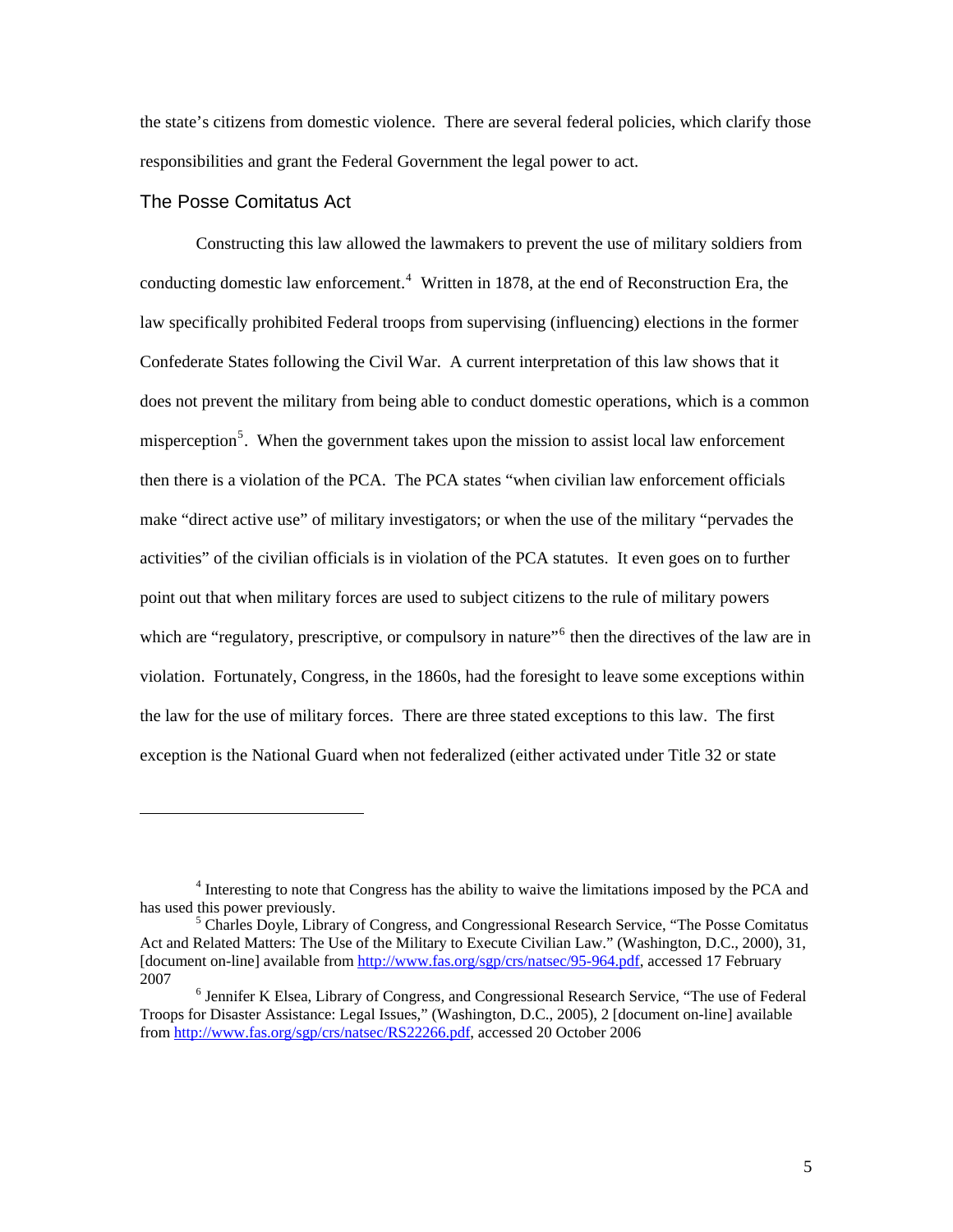<span id="page-11-0"></span>control). The second provides a military branch or service, the Coast Guard, with the ability to conduct law enforcement activities, focusing on the capabilities to conduct search and seizure and maintain general order. The third exception is a little greyer in clarity but allows the President or another government agency to authorize DOD forces to conduct law enforcement activities through the activation of a different federal Act. The Act that the President usually uses is the Insurrection Act.

#### The Insurrection Act

Federalized troops are able to conduct limited police operations due to the provisions of the Insurrection Act. Congress provides the President the ability to bypass the constraints of the PCA in order to allow the military to suppress an insurrection or any disturbance that affects the public well-being or rule of law. Interpretation of the unique aspects of this Act is highly debatable by several court rulings in the determination of the meaning of well-being, but it does not limit the ability of the US government in enacting this Act.

The President has the authority to enact the Insurrection Act for one of the following conditions:

- The request of the State Government.
- The President believes that "unlawful obstructions, combinations, or assemblages, or rebellion against the authority of the United States make it impracticable to enforce the laws of the United States"<sup>[7](#page-11-1)</sup> and use the military forces is only enforcing the law or suppressing the rebellion.

<span id="page-11-1"></span> $\overline{\phantom{a}}$ 

<sup>7</sup> U.S. Constitution art I, sec 8, cl. 14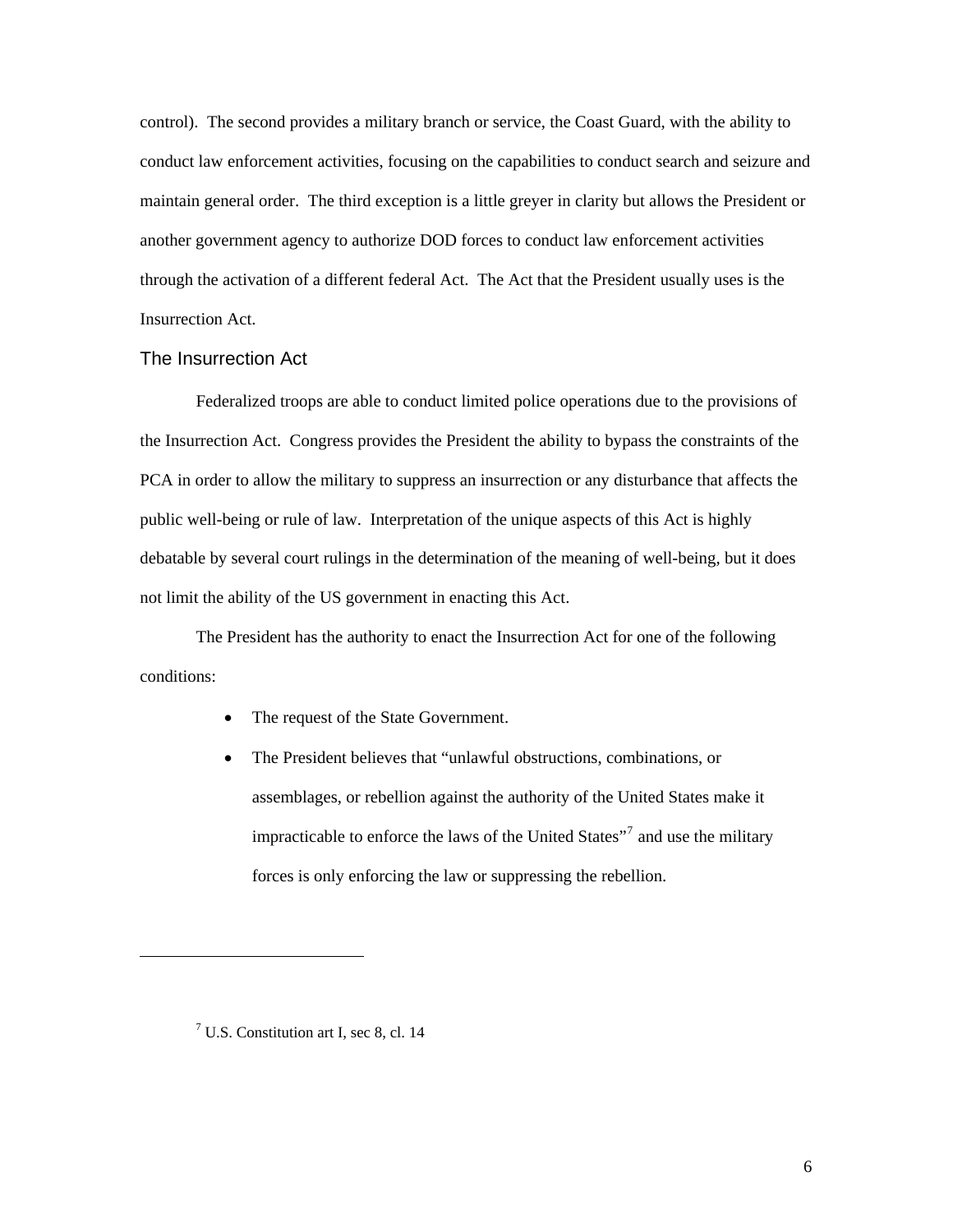The President believes that local law enforcement is unable or unwilling to protect individuals due to the insurrection or domestic violence.

<span id="page-12-0"></span>There are several precedents for the use of this Act. The most recent use was the response to the Los Angeles Riots in  $1992<sup>8</sup>$  $1992<sup>8</sup>$  $1992<sup>8</sup>$  and suppressing the looting following Hurricane Hugo in 1989. The previous two Acts discuss the use of the military to conduct law enforcement activities within states. We will now examine some additional federal policies that provide for the activation and use of DOD forces.

#### The Disaster Mitigation Act (Robert T. Stafford Act)

 $\overline{\phantom{a}}$ 

The Robert T. Stafford Act authorizes the President to provide federal assistance to states affected by manmade or natural disasters. This Act also provides the President the right to activate and use DOD forces in order to provide a domestic disaster response if other government agencies are unable to respond. The Act covers all actions done by these agencies such as debris removal, emergency medical services, distribution of essential supplies (water and food), and advice on disaster management and control. The Act is what allows the government to provide the assistance necessary to the states in their recovery, mostly in the response to hurricanes.

The Act provides the President with a lot of leeway in using federal assets for relief efforts. However, it does not provide free reign in tasking those elements until the states follow the specific criteria, specifically the formal request from the state government.<sup>[9](#page-12-2)</sup> There is one

<span id="page-12-1"></span> $8$  The LA riots were the result of the mostly white jury acquitted four police officers accused in the videotaped beating of black motorist Rodney King. The determination of the jury provided the spark that led to a mini-race riot that lasted for six days with 53 people killed. [http://en.wikipedia.org/wiki/LA\\_Riots](http://en.wikipedia.org/wiki/LA_Riots)

<span id="page-12-2"></span><sup>&</sup>lt;sup>9</sup> The Act can be enacted in one of four ways (1) federal declaration of a major disaster, (2) federal declaration of an emergency, (3) provide essential assistance for a limited period of time(10 days), and (4) protection of federal property. Requirements 2 and 3 require that a state first activate its state emergency plan and the disaster has overwhelmed the state assets.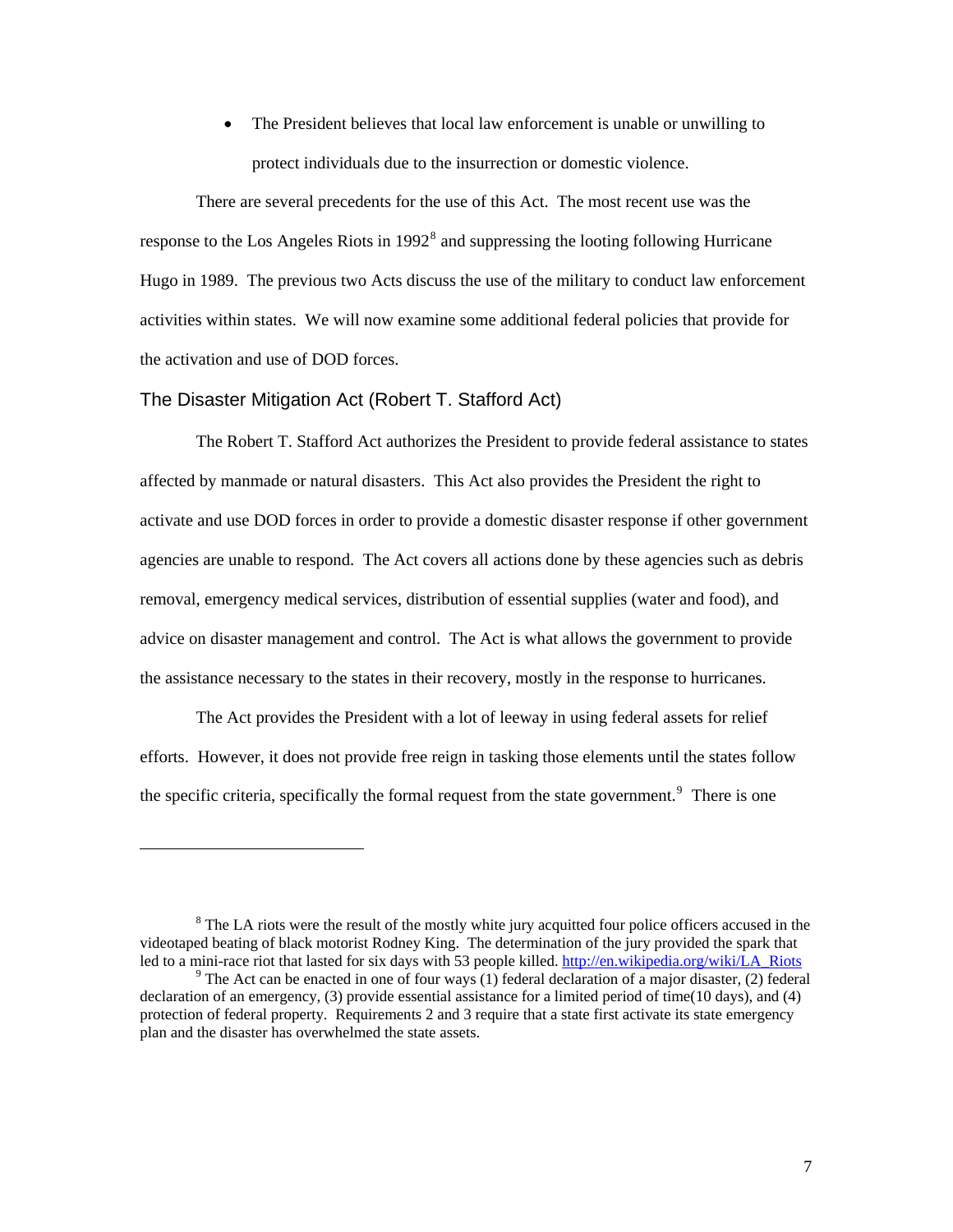<span id="page-13-0"></span>major exception to this Act for DOD and that is the immediate response authority, which we will discuss in the DOD policies section. The immediate response authority provides the DOD with flexibility to preposition forces in order to support the good of the nation.<sup>[10](#page-13-1)</sup>

The Act does not alleviate the military and the federal government of the requirements of PCA. The PCA auspices prevent DOD forces, supporting the disaster relief efforts, from performing law enforcement activities unless the president is able to activate the Insurrection Act in conjunction with the Stafford Act. A reminder though is that state activated forces are exempt from this ruling, which is why most state governors do not allow for federalization of their National Guard units, one of the issues of conflict during Hurricane Katrina.

#### Homeland Security Act

1

The Homeland Security Act was made law in 2002 in response to the misfortune of the 9/11 attacks and problems determined within the federal government in their abilities to coordinate information and a coordinated response. The Act establishes the Department of Homeland Security (DHS), which centralizes the response to the mission of protecting the US from terrorist attacks and coordinating domestic response within the US. This mission is of concern to DOD in that it establishes the DHS as lead agency in emergency response planning.

The DHS as lead agency means that federalized military forces and other federal agencies become subordinate to the DHS in crisis planning and execution. In terms for military thinkers, DHS is now the supported commander and all current federal agencies have to change the way

<span id="page-13-1"></span> $10$  DOD utilizes this capability often, most recently in the forward position of forces in preparation for the impact of Hurricane Katrina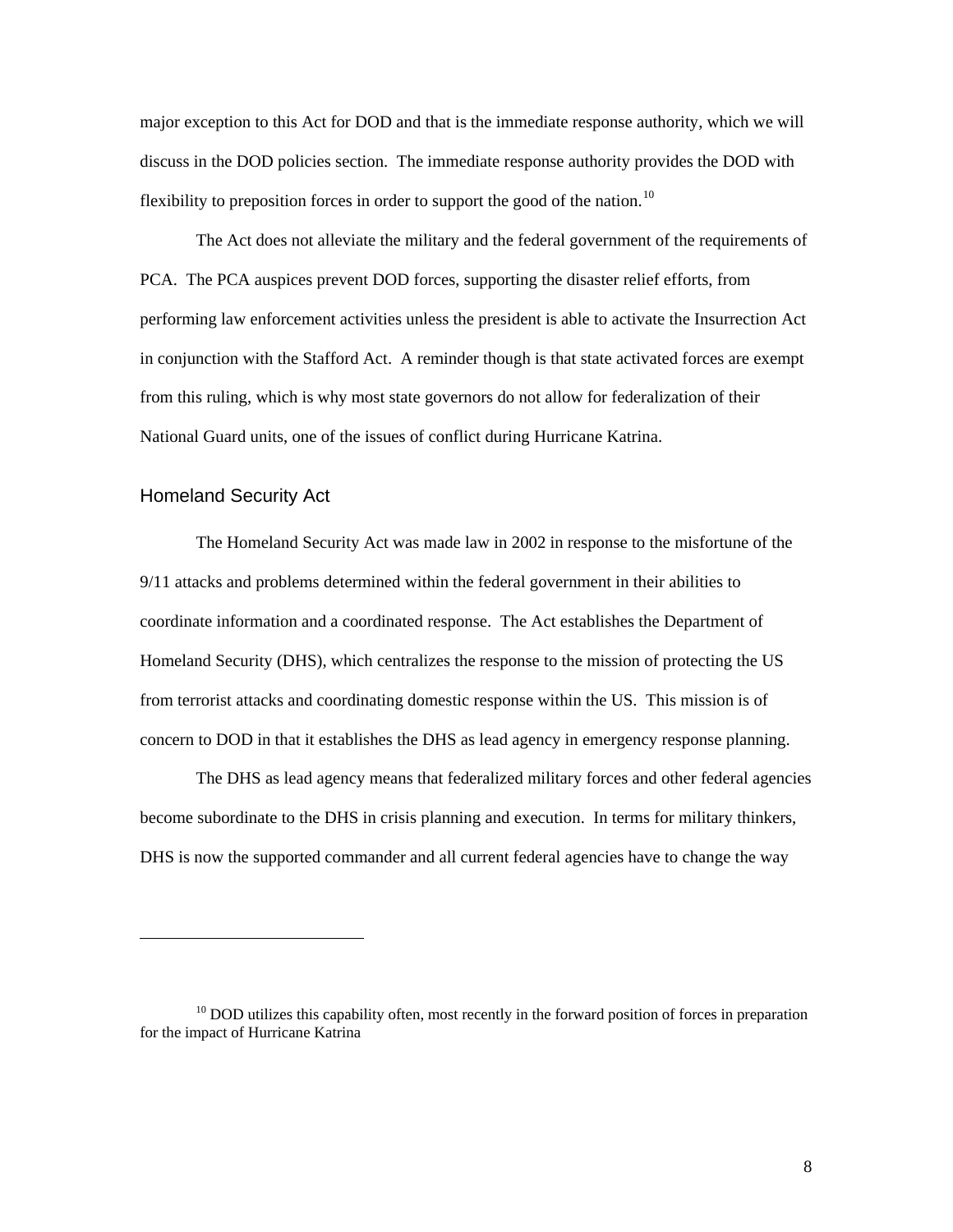<span id="page-14-0"></span>they do business and their support structure in order to be supporting agencies. This provides several interesting aspects for DOD that we will examine later in the paper.

#### President's Homeland Security Directive #5 (HSPD-5)

The issuing of HSPD-5 in 2003 establishes a "national incident management system"<sup>[11](#page-14-1)</sup> for all federal agencies to incorporate in their organizations. The DOD now has the requirement to incorporate the National Incident Management System (NIMS) and the National Response Plan (NRP) in developing their response plans and in responding to natural disasters. HSPD-5 declares that the Secretary of Homeland Security is the principal federal official for domestic incident management and is responsible to coordinate the federal agencies when one of the following conditions applies:  $12$ 

- A Federal department or agency acting under its own authority requests assistance.
- Resources of state and local authorities are overwhelmed and the State or Local authorities have requested assistance.
- More than one federal agency is involved in the response.
- The President directs the Secretary to oversee the response.

1

Luckily, nothing within the HSPD-5 impairs or alters the authority of the Secretary of Defense over DOD. The military support requirement is only when directed by the President and military forces are available to conduct the response. The directive clarifies that the DHS and

<span id="page-14-1"></span> $11$  Homeland Security Presidential Directives (HSPD) were designed to communicate presidential decisions about homeland security policies of the United States

<span id="page-14-2"></span><sup>&</sup>lt;sup>12</sup> George W Bush, "Homeland Security Presidential Directive – 5, Subject: Management of Domestic Incidents". (Office of the Press Secretary, February 2003), [document on-line] available from [www.whitehouse.gov/news/releases/2003/02/20030228-9.html](http://www.whitehouse.gov/news/releases/2003/02/20030228-9.html), accessed 20 October 2006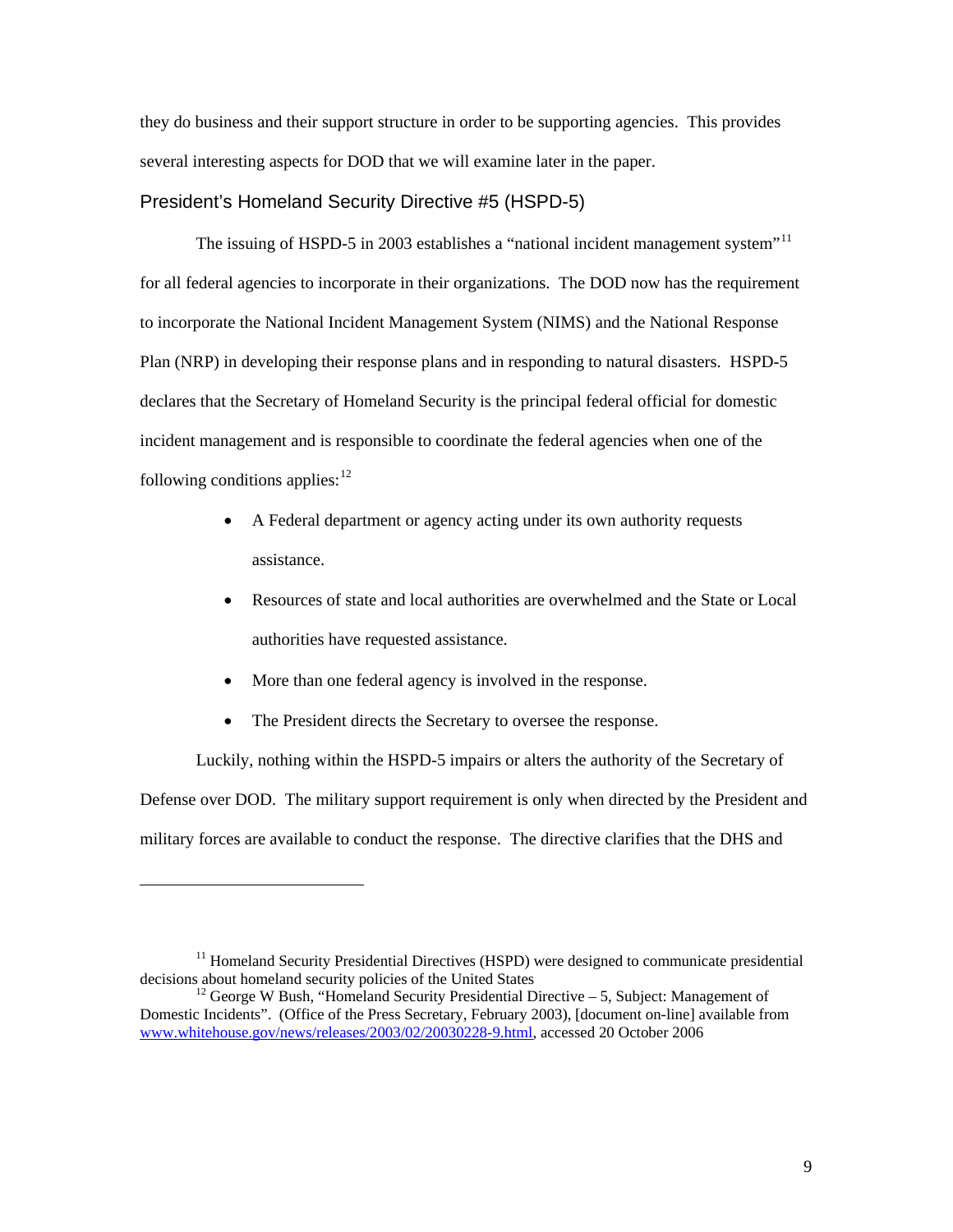<span id="page-15-0"></span>DOD will establish relationships and mechanisms to facilitate the cooperation and coordination within the two agencies. The directive is a further amplification of the President's promise to the public for a unified approach in responding to natural disasters.

#### **Department of Defense Policies**

The requirement for DOD to provide support to civilian authorities forces it to establish several policies that assist in planning and executing this response. The principal policies are the Defense Directive 3025.1, Military Support to Civil Authorities (MSCA) and Defense Directive  $3025.15$ , Military Assistance to Civil Authorities<sup>[13](#page-15-1)</sup>. These two directives define DOD's structure in responding to requests from civilian authorities. The directives grant DOD components the capability to provide an immediate response, without prior approval, "to save lives, prevent human suffering, or mitigate great property damage."<sup>[14](#page-15-2)</sup> The directives also provide a clear unity of command from the Secretary of Defense to the Secretary of the Army in providing emergency support for natural or manmade disasters.<sup>[15](#page-15-3)</sup> Except for the cases of immediate response, the

l

<span id="page-15-1"></span><sup>&</sup>lt;sup>13</sup> DOD Directive 3025.15 is an amplification of specific responsibilities for DOD. It does not supersede 3025.1.<br><sup>14</sup>Department of Defense Directive 3025.15, (Washington D.C., 1997), 4, [document on-line]

<span id="page-15-2"></span>available from [www.dtic.whs/directives/corres/pdf/302515\\_021897/302515p.pdf,](http://www.dtic.whs/directives/corres/pdf/302515_021897/302515p.pdf) accessed 13 February 2007 DOD Directive 3025.15 defines "Immediate Response" as an imminently serious condition that does not permit prior approval from higher headquarters. The responses may include: Rescue, evacuation, and emergency medical treatment; Emergency restoration of essential public services; Emergency clearance of debris, rubble, and explosive ordnance; Recovery, identification, registration, and disposal of the dead; Monitoring and decontaminating radiological, chemical, and biological effects; Roadway movement control and planning; Safeguarding, collecting, and distributing essential supplies, Damage assessment, Interim emergency communications; and facilitating the reestablishment of civil governmental functions.<br><sup>15</sup> Ibid, 3

<span id="page-15-3"></span>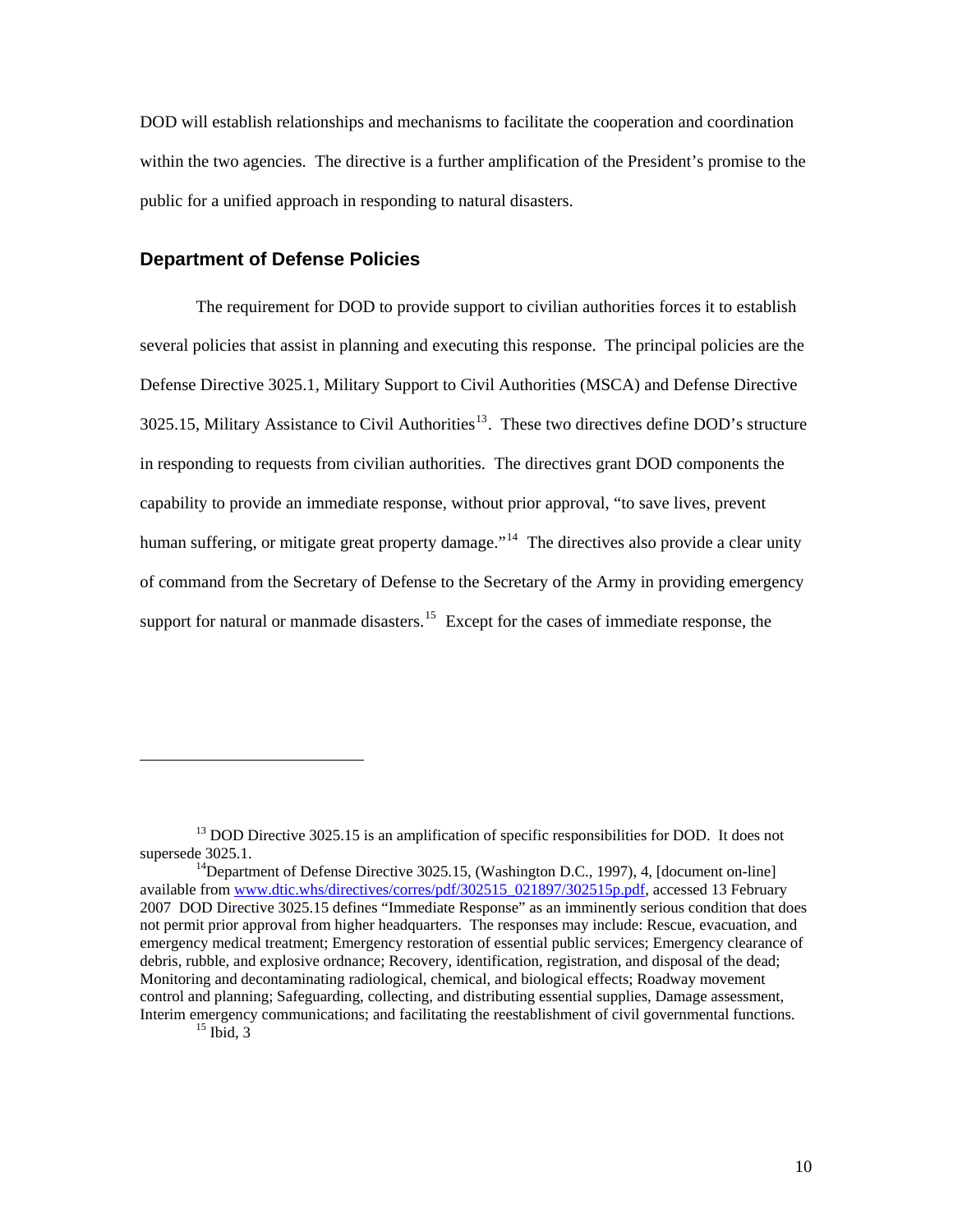<span id="page-16-0"></span>directives specify the processes, which allow for support to civil disasters<sup>[16](#page-16-1)</sup> and for DOD to develop plans in order to commit resources to support civil disasters.

## **DOD RESPONSES TO PAST NATURAL DISASTERS**

Due to the vast capabilities of DOD and the requirements derived from the NRP and DOD Directives 3025.1 and 3025.15, DOD is responsible to support the DHS, especially FEMA during federal natural disaster responses. This section reviews two previous hurricanes that have slammed into the continental United States and required activation of DOD forces for a response. The first response is Hurricane Andrew (1992) and the second is Hurricane Katrina (2005). In each of the responses, an attempt to show what the logistical requirements are and how these requirements were to influence the organizational structure of Army logistical units in responding.

#### **Hurricane Andrew (1992)**

1

The passage of the Stafford Act, the formation of FEMA, and the release of the Federal Response Plan<sup>[17](#page-16-2)</sup> (FRP) are just completed and Hurricane Andrew comes ashore in the southern peninsula of Florida on 24 August 1992. In anticipation of its arrival, DOD began preparations to support an anticipated activation of the FRP. These preparations included the prepositioning of supplies and materials<sup>[18](#page-16-3)</sup> within airlift distance of the targeted area.<sup>[19](#page-16-4)</sup> The Defense Coordinating

<span id="page-16-1"></span><sup>&</sup>lt;sup>16</sup> The Director of Military Support (DOMS) shall review a support request to determine recommended courses of action in order to respond to the request. If the request is capable by DOD components, then the DOMS shall submit the request for assistance to the Secretary of the Army for approval and subsequent tasking of the appropriate DOD components.

<span id="page-16-4"></span><span id="page-16-2"></span> $17$  The FRP was the base document in developing the NRP, we will examine the NRP and the DOD in later sections 18 Working from precedents set by earlier storms like Hugo, which did \$5.6 billion damage on the

<span id="page-16-3"></span>East Coast three years prior, DOD planners compiled lists of items like rations, cots, blankets, tents, water, electric generators, transport planes and dozers to remove debris that they thought would be required in the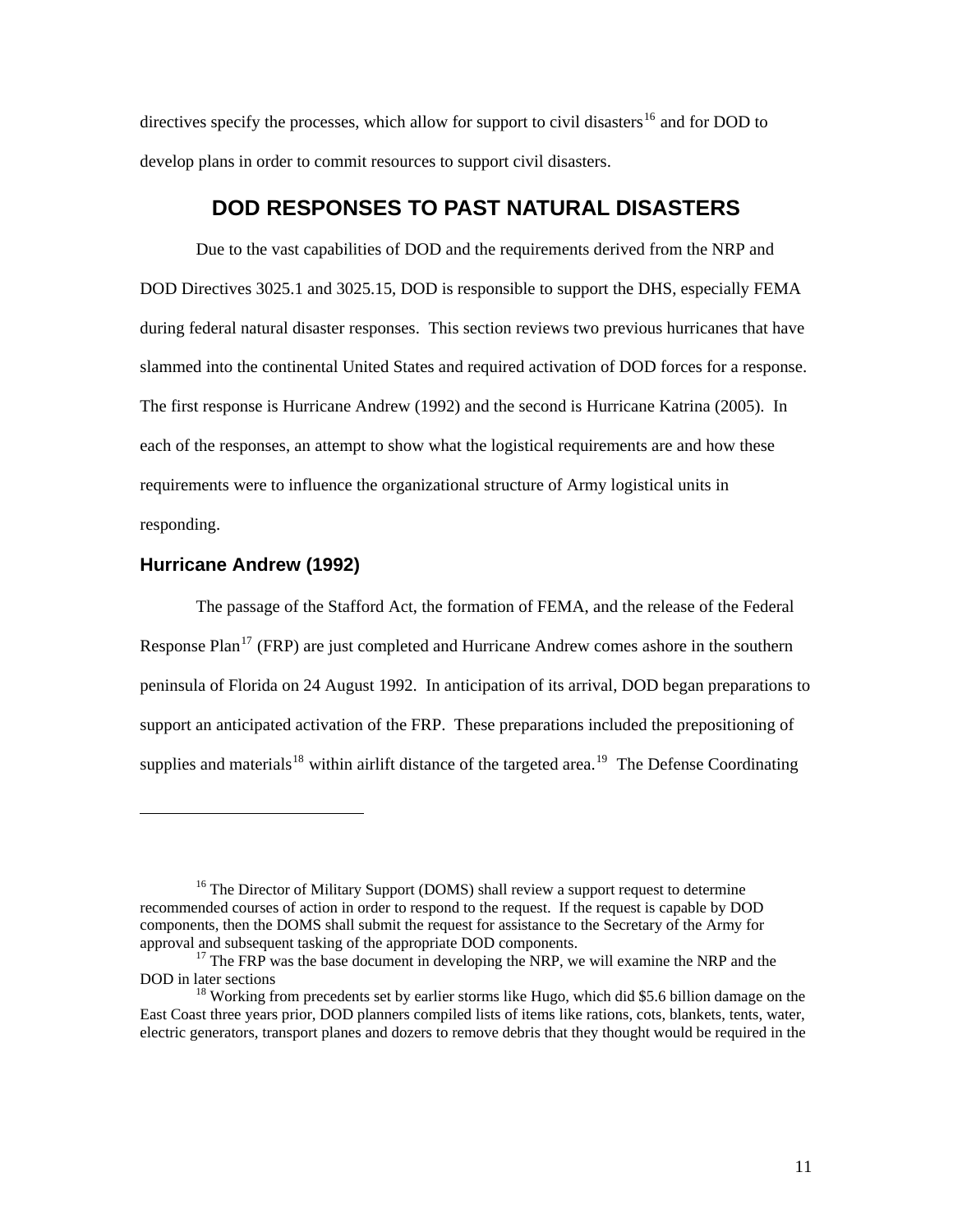Officer (DCO) and the Emergency Response Team – Advance (ERT-A) deployed to the Florida State Emergency Operations Center (SEOC) and collocated with the Federal Coordinating Officer's (FCO) location to begin coordination prior to the landfall of Andrew. On 23 August, Florida state official s ordered the evacuation of over 1 million people, causing state highways to be flooded with over 700, 000 evacuees allowing for even more congestion to an already overwhelmed infrastructure.<sup>[20](#page-17-0)</sup>

Hurricane Andrew crossed the southern Florida peninsula with winds up to 145 mph, gusting to 175 mph. In its wake, there were 40 people left dead and 1,000 square miles of South Florida damaged. The property toll was over 28,000 homes destroyed, another 105,000 homes damaged and over 80,000 businesses destroyed or damaged beyond use. More than 1.4 million people lost power.<sup>[21](#page-17-1)</sup> The roads were blocked and the majority of the water sources were nonpotable.

Even though the damage was contained in the southern peninsula and federal government agencies were prepared to respond, there was a delay until the State of Florida activated its portions of the response and then request support from the Federal Government as directed in the FRP. During these days of initial disaster response, the victims in Florida perceived that federal efforts were too little and too late. The Director of Dade County Office of Emergency Management (Kate Hale) during a press conference demonstrated this frustration when she asked,

area. Among other things, the military had 63 million Meals-Ready-to-Eat within airlift distance of Florida. The command team was ready to move a week in advance. As one Pentagon planner put it, "We were leaning so far forward our noses were on the ground."

<sup>&</sup>lt;sup>19</sup> Tom Mathews and Peter Katel, "What went wrong?", *Newsweek*, 7 September 1992, 22<br><sup>20</sup> Janet McDonnell, *Hurricane Andrew: Historical Report*, (Office of History, US Army Corps of

<span id="page-17-1"></span><span id="page-17-0"></span>Engineers, Fort Belvoir, VA, Jan 1993), 1<br><sup>21</sup> Ibid, 2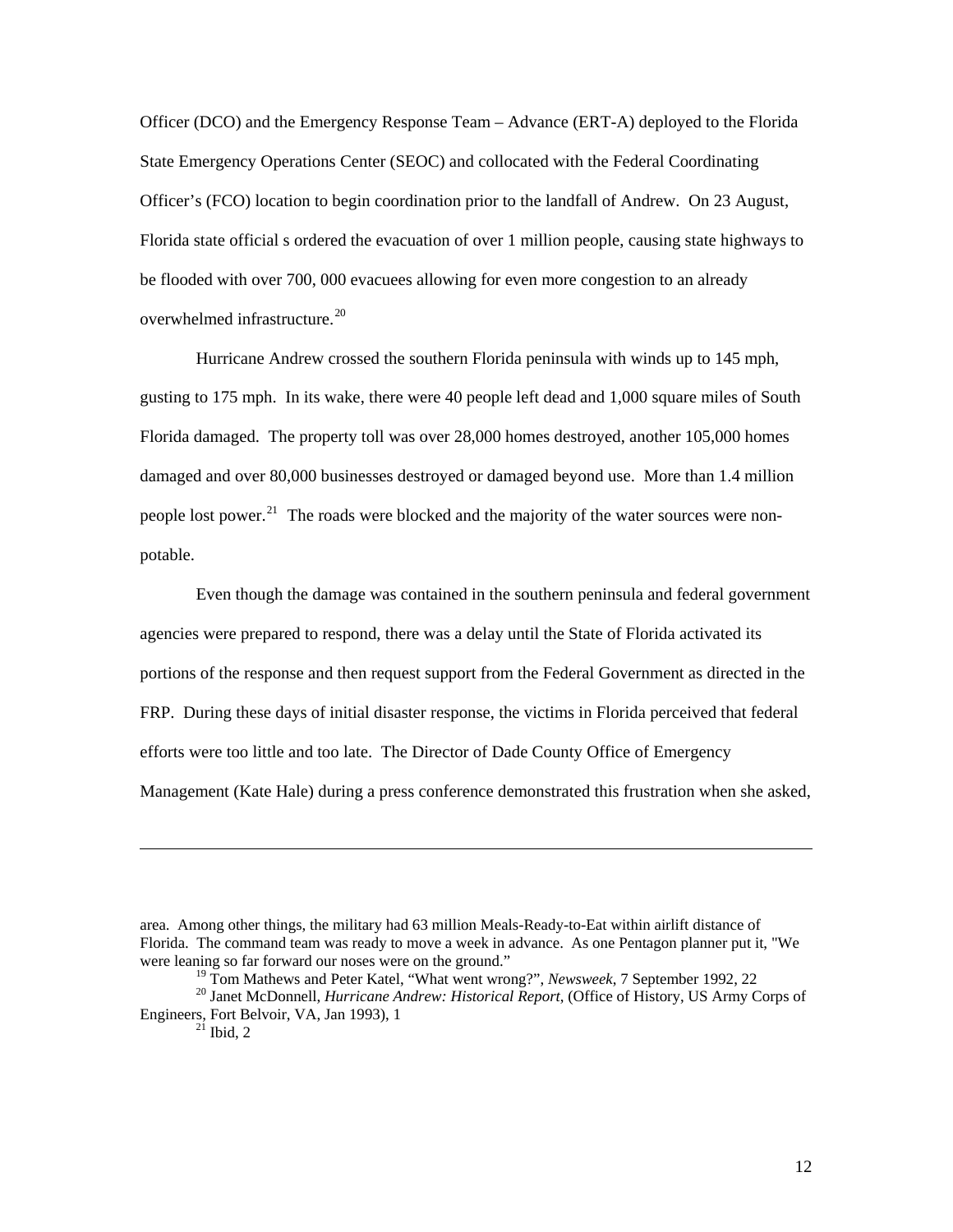"Where the hell is the cavalry in this one? We need food. We need water. For God's sake, where are they?"<sup>[22](#page-18-0)</sup> When this statement hit the press, the President<sup>[23](#page-18-1)</sup> ordered an increase in DOD participation to relieve the suffering. The DOD response was the formation of Joint Task Force Andrew on 28 Aug 1992 (four days after landfall).

JTF Andrew consisted of elements from XVIII Airborne Corps,  $10<sup>th</sup>$  Mountain Division, a Special Purpose Marine Air-Ground Task Force, the US Air Force, US Army Material Command, and Canadian Forces. The JTF contained almost 24,000 Soldiers, Sailors, Airmen, and Marines, the largest response of a federal agency to date within the US during a disaster response. The JTF's mission statement was "Provide humanitarian support by establishing field feeding sites, storage / distribution warehousing, cargo transfer operations, local / line-haul transportation operations and other logistical support to the local population."<sup>[24](#page-18-2)</sup> JTF Andrew divided its concept of the operation into three phases:

- Rapid distribution of basic life needs (food, water, shelter, medical services, and general supplies) to the hurricane victims
- Direct support to Federal (FEMA), State, and local authorities as a supporting agency
- Transition of services to non-DOD agencies and management conducted by local, state, and federal agencies

 $22$  Mathews, 23

<span id="page-18-1"></span><span id="page-18-0"></span> $^{23}$  Interesting to note that this was an election year and currently Pres Bush was leading the polls against Bill Clinton and Florida is a major swing state for the election.

<span id="page-18-2"></span><sup>&</sup>lt;sup>24</sup> Makowski, Forces Command Hurricane Andrew Response: JTF Andrew AAR, (Fort McPherson, GA 1992),6, [document on-line] available from [www.hq.usace.army.mil/history/Hurrican\\_files/FORCOM%20Hurricane%20Andrew%20AAR.pdf,](https://sp-cgsc.leavenworth.army.mil/sites/sams/ay07/students/Shared%20Documents/Seminar%206/Personal%20Folders/Britton/www.hq.usace.army.mil/history/Hurrican_files/FORCOM%20Hurricane%20Andrew%20AAR.pdf,) accessed 15 January 2007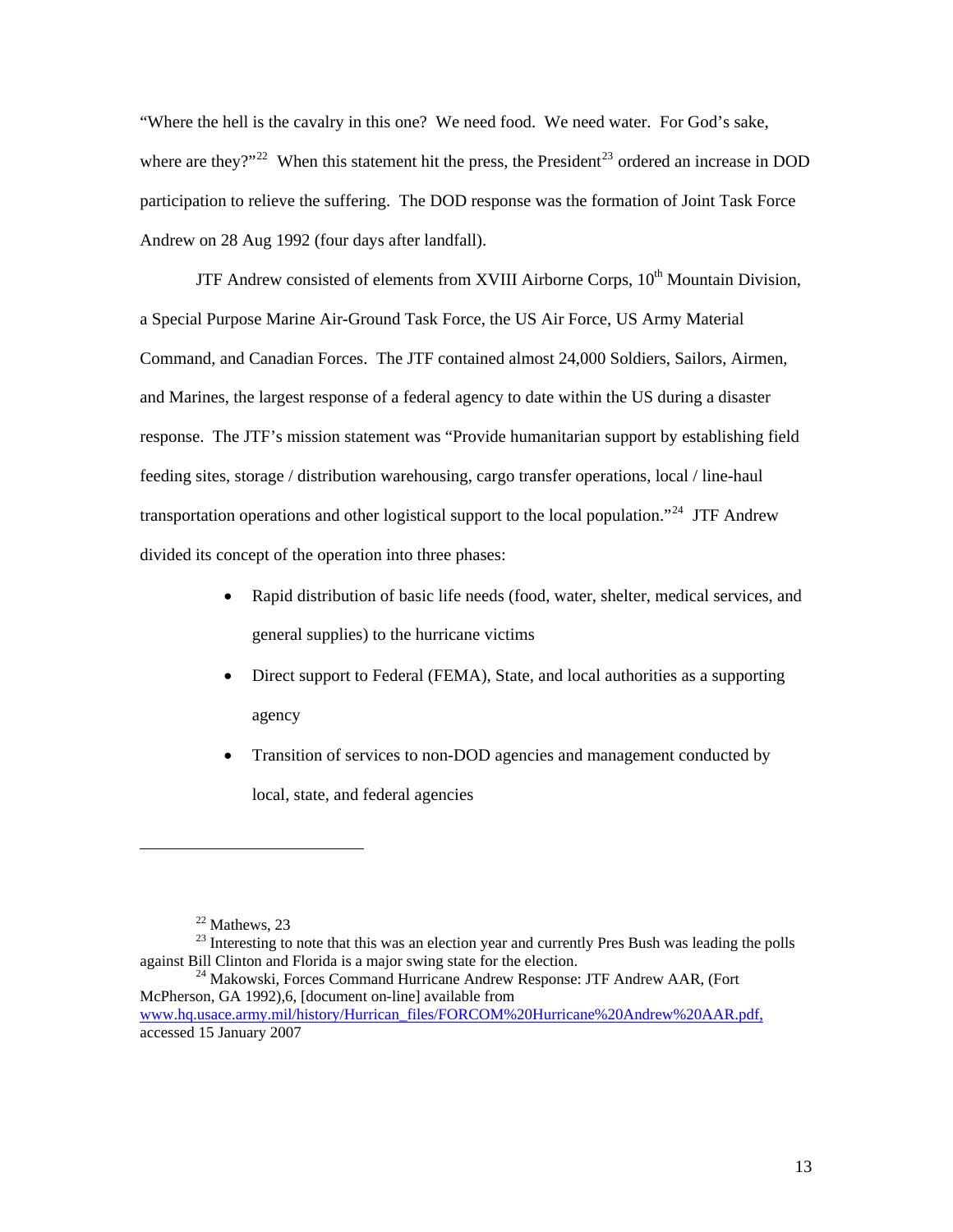Interpreting the mission statement and the phases of the operation, a logical person could determine that this mission would require a large logistic unit presence in order to coordinate and manage the relief efforts. The logistics elements used for the response came from multiple headquarters located throughout the US. The overall headquarters was the Logistics Support Group (LSG) established by HQ Army Material Command (AMC) and staffed by the HQ elements of  $80<sup>th</sup>$  Ordnance Battalion. The remainder of the Task Organization is below:

- $\bullet$  1<sup>st</sup> Corps Support Command (COSCOM)
	- $\circ$  507<sup>th</sup> Corps Support Group (CSG)
	- $\circ$  44<sup>th</sup> Medical Brigade
		- $\blacksquare$  32<sup>nd</sup> Medical Logistics Battalion
	- $\circ$  724<sup>th</sup> Main Support Battalion
	- $\circ$  227<sup>th</sup> General Supply Company
	- $\circ$  226<sup>th</sup> Supply and Services Company
	- o 533rd Transportation Company
	- $\circ$  365<sup>th</sup> Transportation Company

-

The logistic units had the primary mission of operating the Humanitarian Depot System (HDS), which consisted of the centralized Florida Relief Center and Distribution Hub to forward humanitarian depot sites (three) and a truck consolidation point. The forward depot sites were operating at a capacity of about 100 trucks of all types a day.<sup>[25](#page-19-0)</sup> There were additional logistic

<span id="page-19-0"></span><sup>25</sup> Thomas B. Arwood and Bob Hunt, "Army Aids Disaster Victims", *Army Logistician*, (Fort Lee, VA, Jan/Feb 1993), 20-25, [document on-line) available from [http://www.almc.army.mil/alog/PDFDocs/1993jan\\_feb/artp20\\_93jf.pdf](http://www.almc.army.mil/alog/PDFDocs/1993jan_feb/artp20_93jf.pdf), accessed 17 February 2007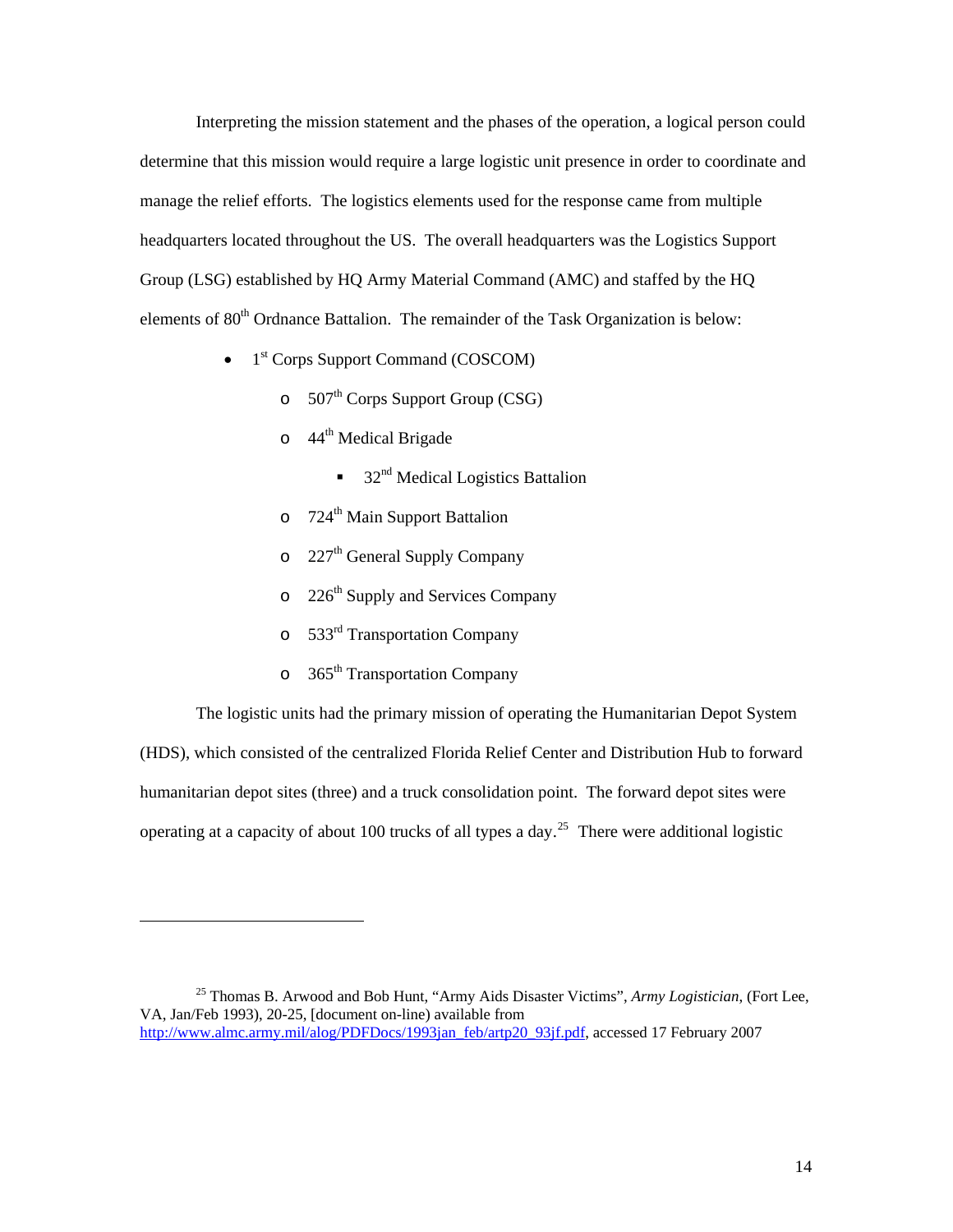<span id="page-20-0"></span>units supporting the JTF Andrew but their focus was to provide direct support for their respective organic units.

The active Army is going through a major restructuring during this mission. The Army was still in the process of resetting after their successes in Desert Storm and beginning the painful process of the implemented drawdown. At this time there was no doctrine developed for domestic support operations<sup>[26](#page-20-1)</sup> as this was a mission the Army decided was not going to be within their bailiwick. The multitude of requirements, the capabilities of the FEMA being quickly overwhelmed, and the visibility that the lack of a response was receiving from the media forced the President via the DOD to send a multitude of troops and enablers to the area to relieve the suffering. Although, there seems to have been no analysis conducted between the requirements necessary and the capabilities of the DOD in determining this response package. It looks like the Army was sending whatever seemed to be a good idea to assist in the response. Unfortunately, this method provides many assets but also wastes assets for other missions within the Army. Now travel forward a few years, 13 to be exact and examine the preparation for and response to Hurricane Katrina.

#### **Hurricane Katrina (2005)**

-

Hurricane Katrina was one of the worst natural disasters in our Nation's history and has caused unimaginable devastation and heartbreak throughout the Gulf Coast Region. President George W Bush, September 8, 2005<sup>[27](#page-20-2)</sup>

Hurricane Katrina began its buildup on 23 August 2005 and continued to increase in size and category over the next several days. The hurricane smashed into the US beginning in

 $26$  FM 100-19 Domestic Support Operations was still in the development phase.

<span id="page-20-2"></span><span id="page-20-1"></span><sup>&</sup>lt;sup>27</sup> George W. Bush. "President Discusses Hurricane Relief in Address to the Nation," (Office of the Press Secretary, Washington D.C., 2005) [document on-line] available from <http://www.whitehouse.gov/news/releases/2005/09/20050915-8.html>, accessed 12 September 2006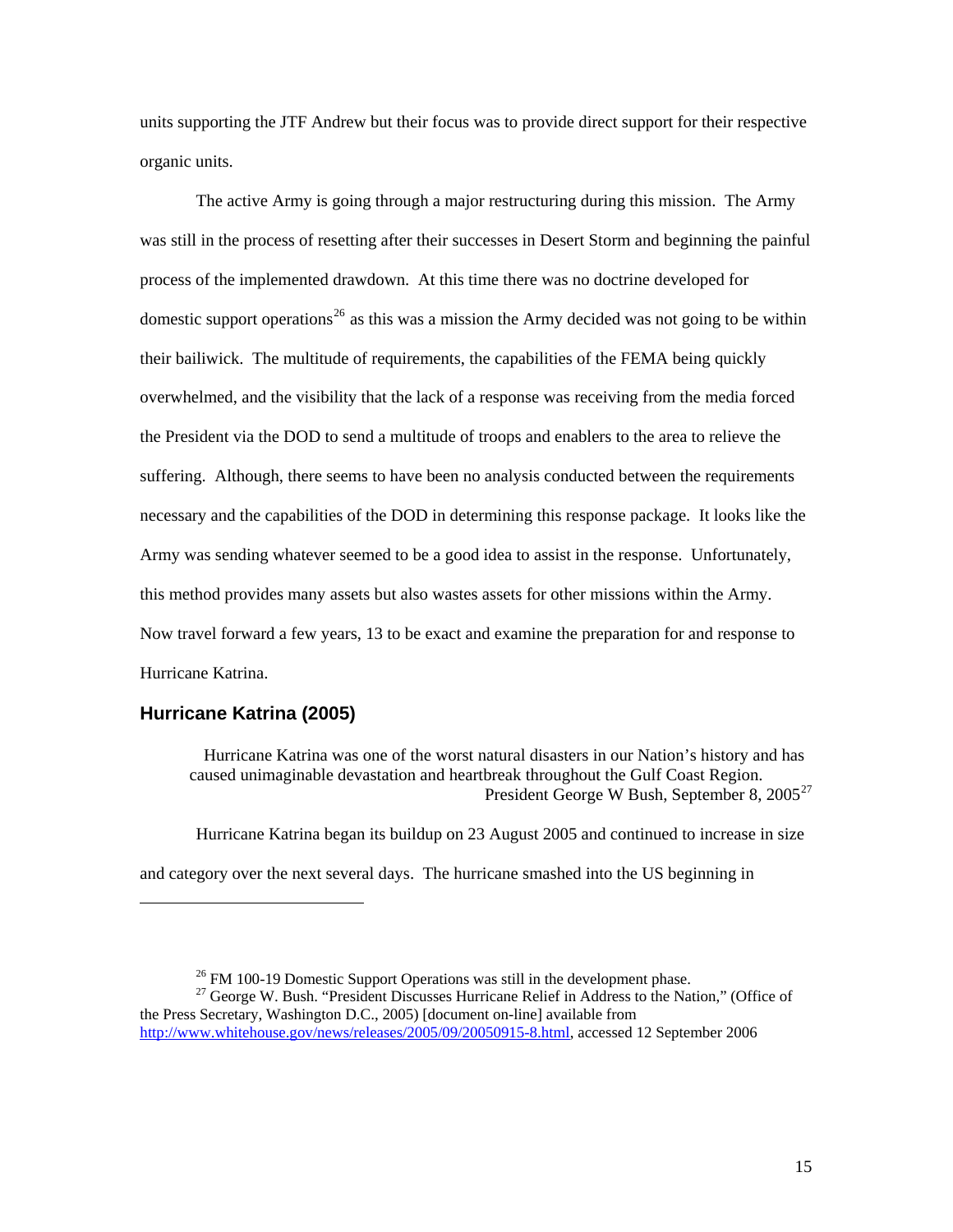Southern Florida then back into the Gulf of Mexico where it increased in strength again and then finally into the gulf areas of Mississippi and Louisiana. As in Hurricane Andrew, the federal government had just finalized the NRP in December 2004 and is still in the process of restructuring the DHS (response to 9/11 terrorist attacks), in which FEMA is a subordinate entity. During this period, the Army is also in the middle of supporting the ongoing Global War on Terrorism (GWOT).

Katrina caused a catastrophic amount of destruction. However, the issue with the actual hurricane is not just the damage caused by the hurricane but is the result of the failure of the levees in New Orleans<sup>[28](#page-21-0)</sup>, and the resulting effects from the flooding, which caused approximately 80 percent of the city to flood.<sup>[29](#page-21-1)</sup> Hurricane Katrina had a diameter of just over 206 miles as it struck the gulf coast region. It had a significant impact on nearly 93,000 square miles, which crossed 138 parishes and counties.<sup>[30](#page-21-2)</sup> Katrina also forced the evacuation of an estimated 770,000 people into several other parts of the  $US<sup>31</sup>$  $US<sup>31</sup>$  $US<sup>31</sup>$ . The greatest challenge of this hurricane compared to previous ones is the vast distribution of the damage. A second challenge was that the amount of the damage quickly overwhelmed the ability of the first responders. Finally, the destruction of infrastructure greatly impaired any unity of effort or command and control of the response effort.

 $\overline{a}$ 

<span id="page-21-0"></span> $^{28}$  New Orleans is located 1 to 10 feet below sea level and requires the levees to keep the city from being flooded. This was determined to be a critical in previous emergency exercises conducted for New Orleans during 2003.

<span id="page-21-1"></span> $29$  U.S. Department of Commerce, National Oceanic and Atmospheric Administration Satellite and Information Service and National Climatic Data Center, "Hazards/Climate Extremes," [document on-line] available from [http://www.ncdc.noaa.gov/oa/climate/research/2005/aug/hazards.html,](http://www.ncdc.noaa.gov/oa/climate/research/2005/aug/hazards.html) accessed 11 February 2007<br><sup>30</sup> U.S. Department of Homeland Security, "Hurricane Katrina DHS SITREP #8," August 30, 2005

<span id="page-21-2"></span>and American Red Cross, "Hurricane Katrina Damage Assessments," (document on-line] available from http://www.msema.org/redcrossassessments.htm, accessed 20 November 2006

<span id="page-21-3"></span><sup>&</sup>lt;sup>[31](http://www.msema.org/redcrossassessments.htm)</sup> Statement by Homeland Security Secretary Michael Chertoff before the Senate Committee on Homeland Security and Governmental Affairs, 15 February 2006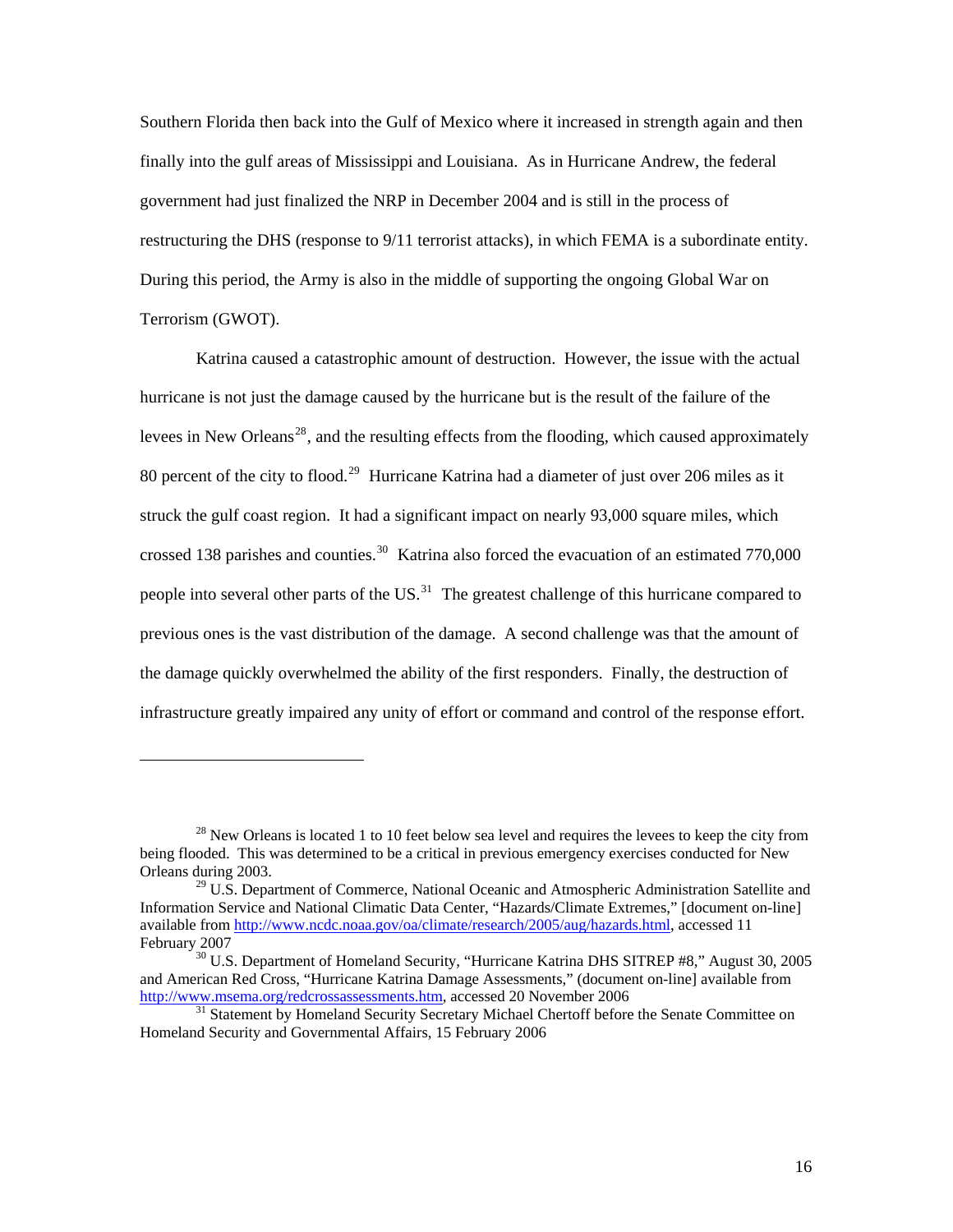Table 1 breaks down the damage done by Katrina, which is the largest natural disaster so far within the US.

| Housing                | \$67 billion |
|------------------------|--------------|
| Consumer durable goods | \$7 billion  |
| Business property      | \$20 billion |
| Government property    | \$3 billion  |
| Total                  | \$96 billion |

#### **Table 1 Estimated damage from Katrina and New Orleans Flood[32](#page-22-0)**

Katrina alone devastated over 300,000 homes, which in comparison to Hurricane Andrew, which only damaged about 100,000 homes, one can truly understand the extent of overall destruction from Katrina.

The Commander United States Northern Command (NORTHCOM)<sup>[33](#page-22-1)</sup> began establishing staging bases and deploying DCOs and DCEs to the anticipated affected areas in order to assist in the management of DOD responses<sup>[34](#page-22-2)</sup>. Continuing to remain in this proactive mindset, the NORTHCOM planners via Joint Forces Command (JFCOM) began to notify units for possible deployment to the affected areas. The anticipated mission capability was to include imagery support and damage assessment; inter-coastal waterway search and rescue; aviation medical

<span id="page-22-0"></span><sup>32</sup> Frances Townsend, *The Federal Response to Hurricane Katrina: Lessons Learned*, (Washington, D.C., 2006), 7, [document on-line] available from<br>http://www.whitehouse.gov/reports/katrina-lessons-learned/, accessed 17 February 2007

 $\overline{a}$ 

<span id="page-22-1"></span><sup>[33](http://www.whitehouse.gov/reports/katrina-lessons-learned/)</sup> Statement of Admiral Timothy M Keating, Commander, United States Northern Command (NORTHCOM) before the House select bipartisan committee to investigate the preparation for and

<span id="page-22-2"></span> $34$  The Secretary of Defense (SECDEF) authorized this action in anticipation of activation of the NRP due to an Incident of National Significance and the authorization for DOD to take preliminary actions prior to an activation of the NRP.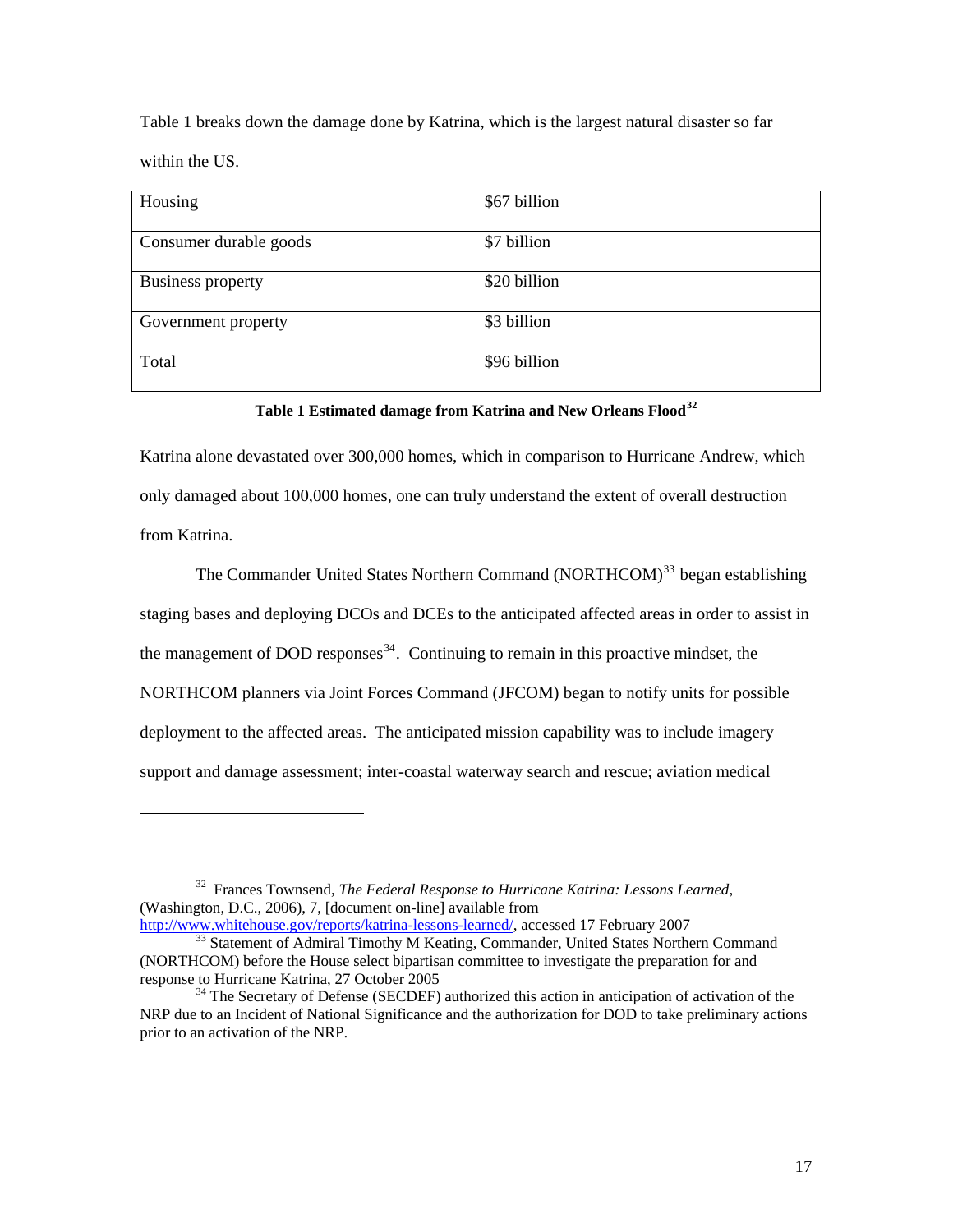evacuation; and infrastructure engineering/repair. Immediately following the impact of Katrina and once again prior to request by federal agencies, the Deputy Secretary of Defense (SECDEF), authorized NORTHCOM to deploy forces deemed necessary for the preservation of life and reduction of the suffering of the people in the area affected. The final step for NORTHCOM at the direction of the SECDEF was to establish and activate Joint Task Force – Katrina (JTF Katrina) to provide command and control of Title 10 assets deployed to save lives, mitigate suffering, and restore critical services in the gulf region. This force grew to over 24,000 personnel from all services, to include over 200 fixed and rotary wing aircraft and 20 ships. The missions that JTF Katrina took over included:

- Conduct search and rescue, both inland and coastal;
- Assist with the evacuations;
- Organize the complex logistical system to deliver food, water, and other essential supplies;
- Provide medical care;
- Provide imagery support;
- Conduct fire fighting and mosquito abatement;
- Clear debris;
- Control crowded airspace; and
- Assist with mortuary affairs.

The formation of JTF Katrina and the tasks that the Army was looking at coordinating led the 13<sup>th</sup> COSCOM Commander to develop and activate Logistic Task Force (LTF) Lonestar. Initially LTF Lonestar was task organized to support the  $82<sup>nd</sup>$  Airborne Division but then reorganization occurred for better support and the LTF became attached to the Joint Logistics Command (JLC) JTF-Katrina. This Command consisted of the following forces:

 $\bullet$  13<sup>th</sup> COSCOM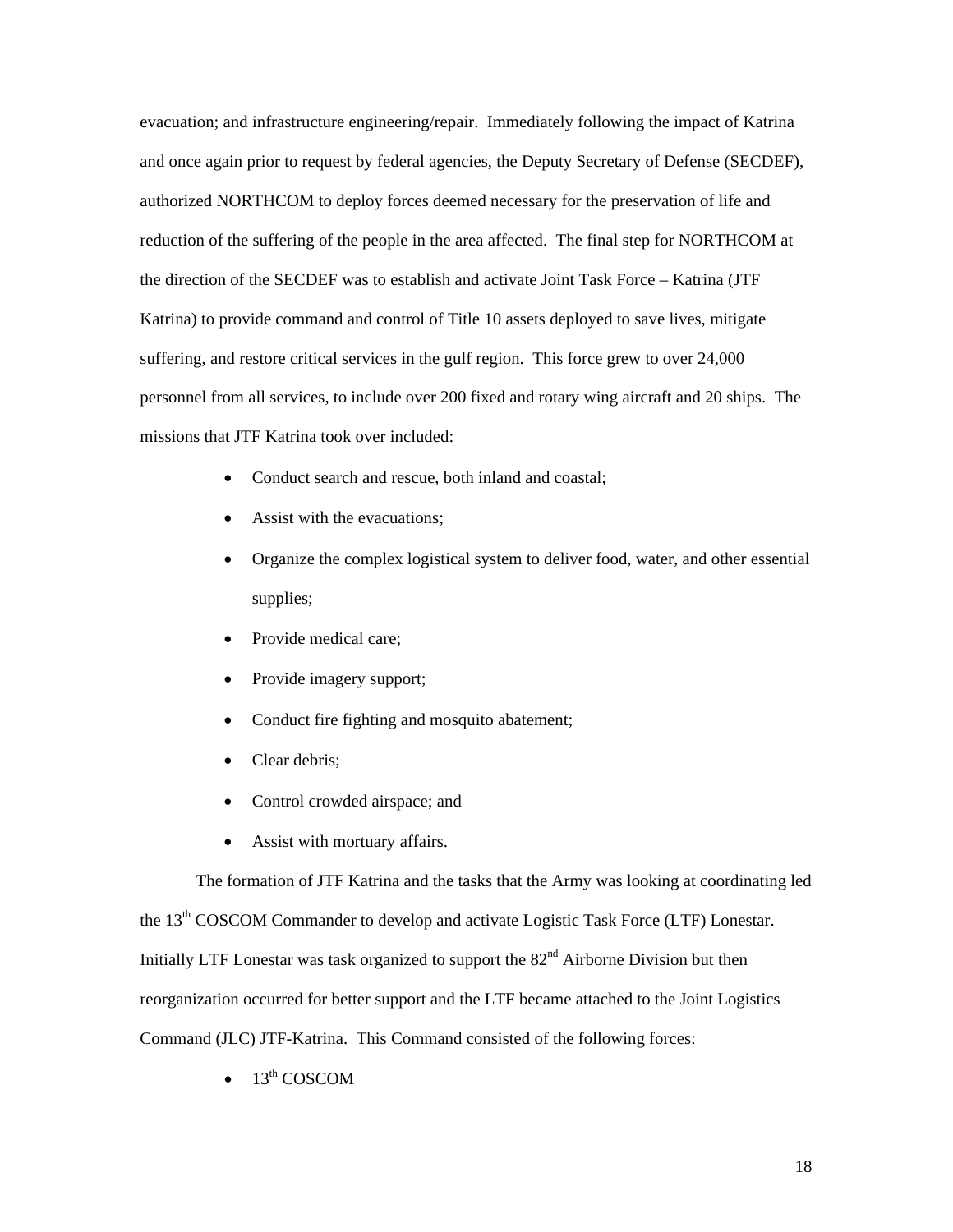- o Headquarters and Headquarters Company Special Troops Battalion
- $\circ$  64<sup>th</sup> Corps Support Group
- o 4<sup>th</sup> Corps Material Management Center
- o 29<sup>th</sup> Movement Control Battalion
- o 263rd Maintenance Company
- $\circ$  1<sup>st</sup> Medical Brigade

1

These units conducted numerous missions including water purification, transportation, preventive medicine, distribution management, and debris removal. Overall, the JLC distributed an estimated 1,675,000 gallons of water, 3,587,760 Meals-Ready-to-Eat, and 11,480,000 pounds of ice throughout southern Louisiana<sup>[35](#page-24-0)</sup>. The Army is once again conducting a transformation during the execution of this response. The Army is supporting the Global War on Terrorism in two different countries with over 170,000 soldiers deployed in Iraq alone. Many of the forces during this time were from the National Guard units in Louisiana.

Examining the military responses to natural disasters in both Hurricane Andrew and Katrina shows that there are still several unanswered questions for the DOD to include the primary question addressed by this paper. What are the capabilities that may be necessary in responses that DOD executes under the NRP? Specifically to the Army, which of the capabilities identified for DOD in the NRP fall into the realm of Army Logistics capabilities? We will cover these topics in the following two sections.

<span id="page-24-0"></span><sup>35</sup> Ryan T. Tierney, "13th COSCOM Support of Task Force Katrina," *Army Logistician*, September – October 2006, 24.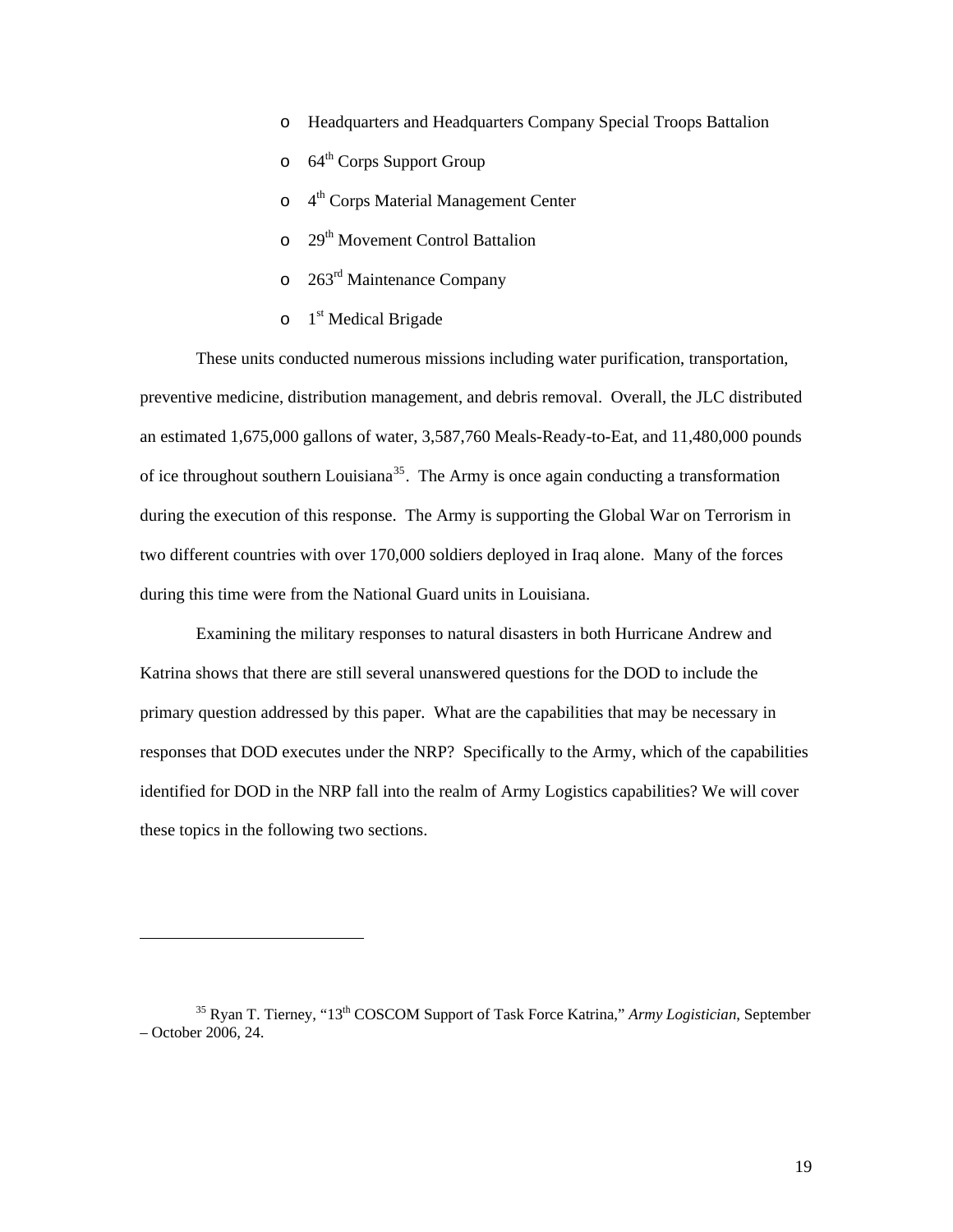### **THE NRP AND DOD**

#### <span id="page-25-0"></span>**NRP Description and Organization**

The NRP is the only nationwide all-inclusive document that incorporates the majority of federal agencies response plans into one document. Unfortunately, the inclusion of all these responses causes the entire document to be well over 400 pages in length. The NRP incorporates the same techniques as any interagency plan would, in that it is vague enough to allow all 32 signatories to agree with the document. The completion of the NRP in December 2004 is the result of an HSPD-5 (2003) tasking to the DHS and the Homeland Security Act<sup>[36](#page-25-1)</sup>. As stated in the Letter of Agreement<sup>[37](#page-25-2)</sup>, the signatories agree to support the NRP and "provide the structure and mechanisms for the coordination of federal support to state, local, and tribal incidents." Examination of the NRP permits the reader to determine that the product provides an insight into how the federal agencies are to assist DHS. There are some shortcomings in the document though most of them are in the 'how' category and will continue to be refined between the interagencies. There is a larger discrepancy though and that is the NRP is the result of a plan designed to respond to a terrorist attack within the US. Therefore, the reader must remember that this product will continue to be a living and growing document that is refined after more lessons are learned, some hopefully not as painful as Hurricane Katrina.

As we determined in the last section, the NRP was still a new document when Katrina smashed into the gulf region and as with all good plans did not survive first contact. The document's primary purpose is to provide the structure that allows for coordination between all response entities (Federal, State, local, tribal, private, and Non-Governmental Organizations)

36 Pub. L. 107-296  $37$  NRP, iii

<span id="page-25-2"></span><span id="page-25-1"></span>l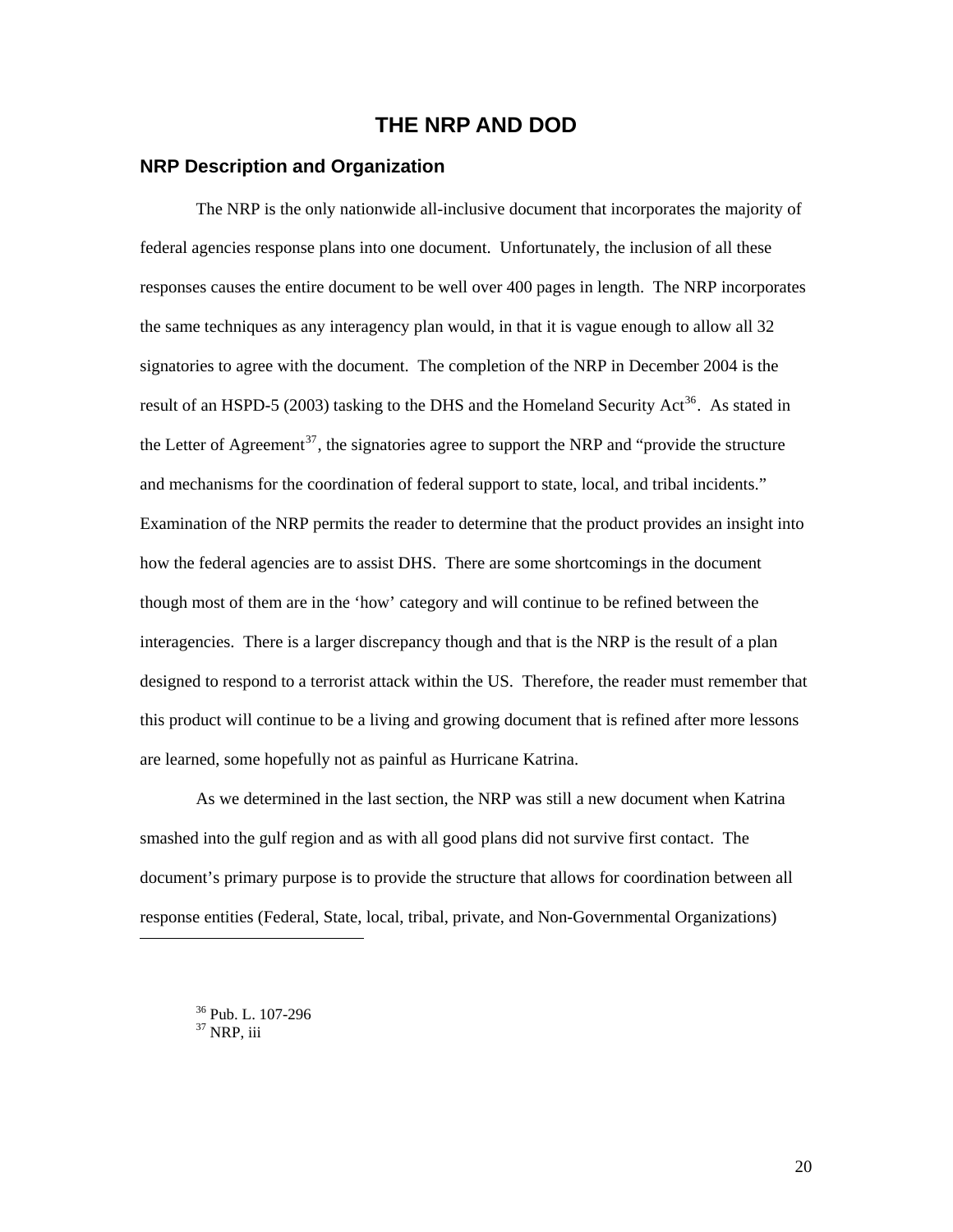involved in domestic incident preparedness, response, and recovery operations.<sup>[38](#page-26-0)</sup> The NRP's structure provides for the baseline of both the conceptual procedures in a rapid response to a national event and a detailed supplemental (hazard-specific) planning process. There are five main sections within the NRP and they consist to the following:  $39$ 

- Base Plan This "includes planning assumptions, roles, and responsibilities, concepts of operations, incident management actions, and plan maintenance instructions."
- Appendixes This provides more in depth information to include the collection of interagency plans, descriptions of Federal involvement under the Stafford Act, and the Federal-to-Federal support in non-Stafford Act situations. This monograph is only going to discuss those that affected by the Stafford Act.
- Emergency Support Functions  $(ESF)$  This is the detailed area of specific responses. Appendix 1 details the ESFs with a particular focus on the purpose of each and what kind of tasks DOD may have to conduct.
- Support Annexes Covers the administrative functions of the NRP to assist in an efficient and effective activation
- Incident Annexes Addresses the specific contingencies or hazards that require a specialized response instead of the baseline response designed in the NRP

The writers of the NRP did not design the document for every crisis within the country. The NRP is to address those events that are in the category of an "Incident of National Significance." An incident of national significance is one of such devastation that the Secretary

<span id="page-26-1"></span><span id="page-26-0"></span>38 Ibid, 2  $39$  Ibid, xi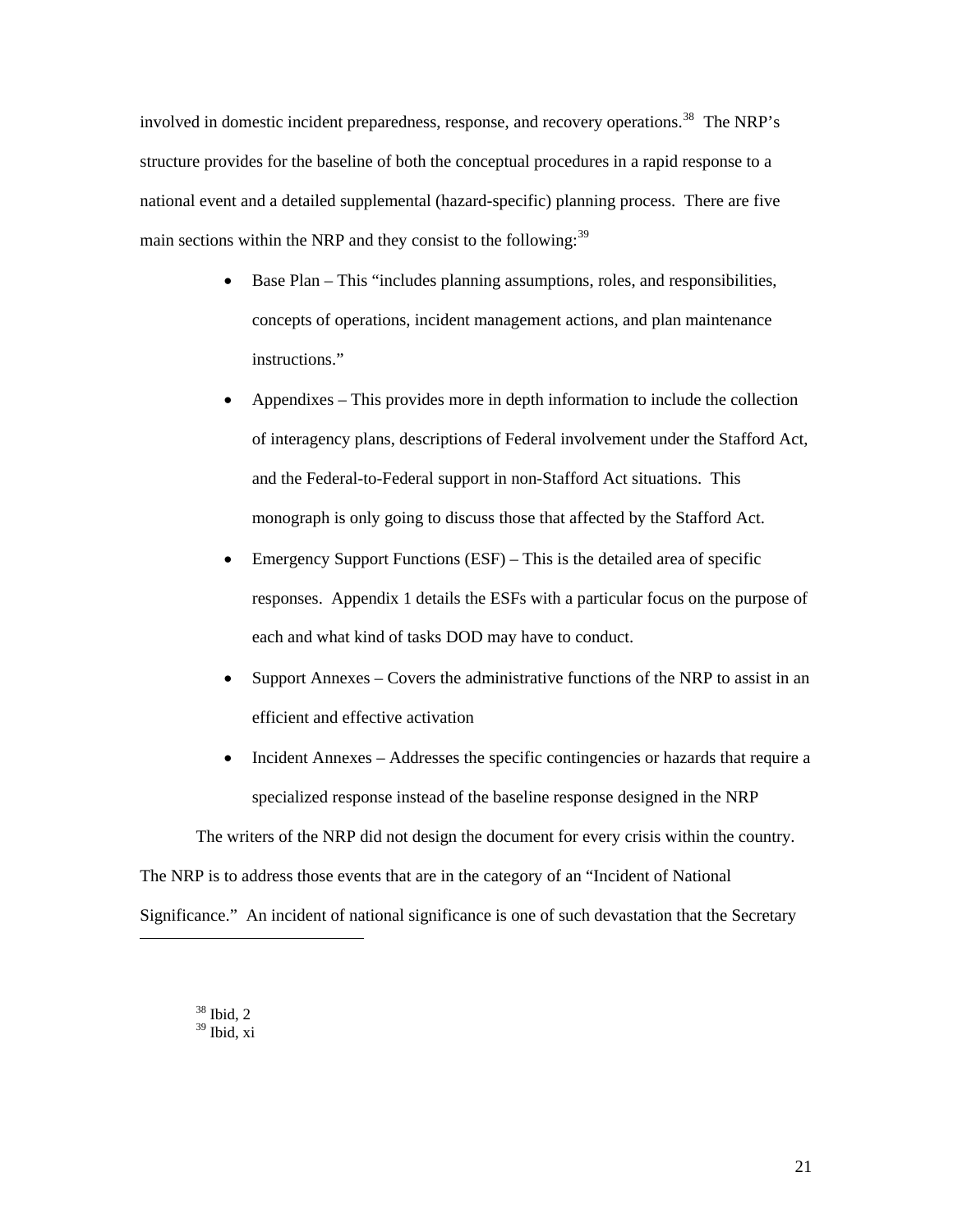of DHS declares the disaster beyond the capabilities of state and local response. Once declared, the NRP structure assists in maintaining awareness of the incident, and provides for centralization for response activities. Figure 1 shows how the flow of information begins at the point of disaster and specifies that the Secretary of DHS is the only person who can activate the NRP; the President may only recommend activation, this continues to be a point of contention within the  $US.<sup>40</sup>$  $US.<sup>40</sup>$  $US.<sup>40</sup>$ 



<span id="page-27-0"></span><sup>40</sup> Michael Greenberger, "False Conflict: Who's in Charge of National Public Health Catastrophes", *Administrative and Regulatory Law News,* (Baltimore, MD., 2006), 2

l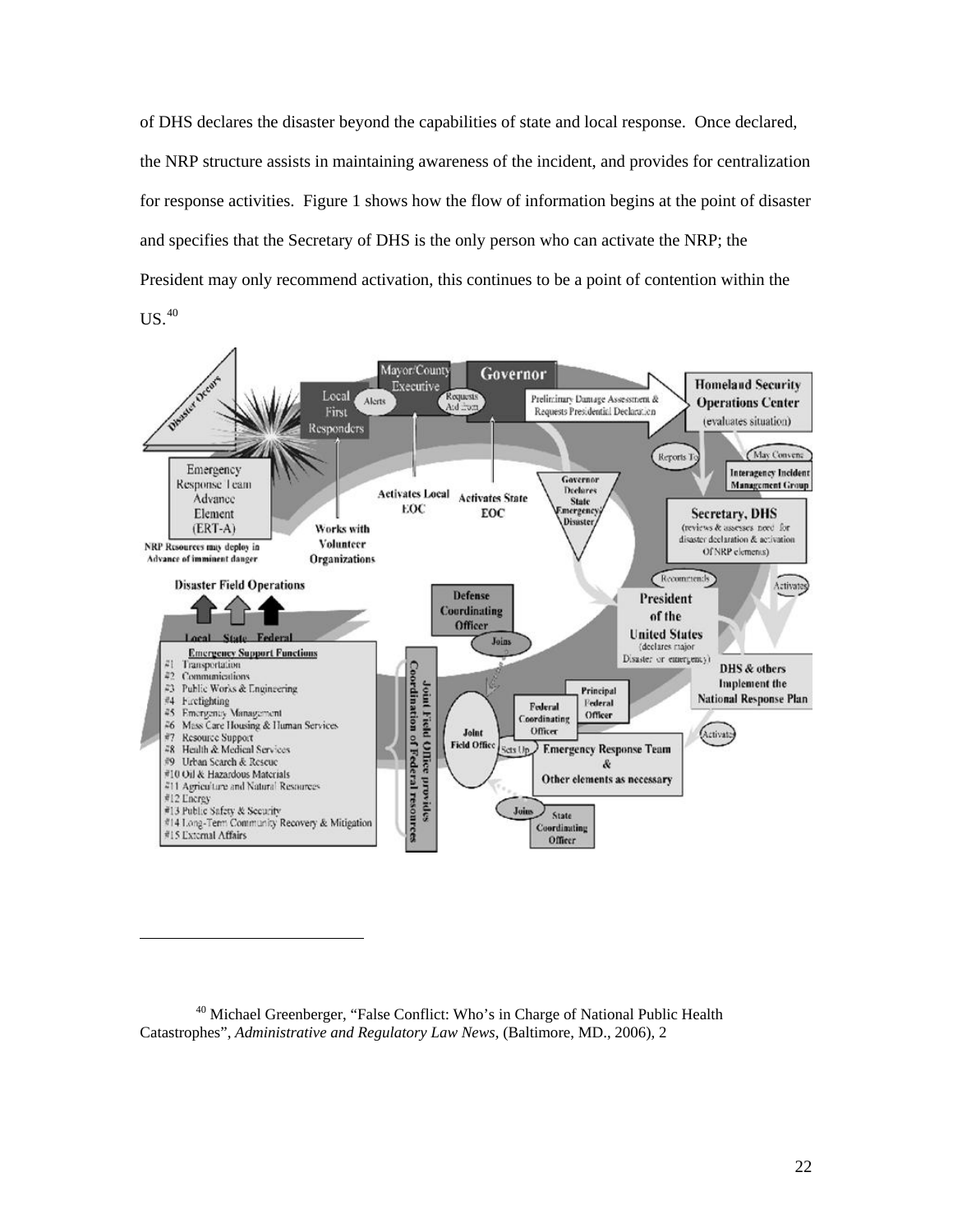#### <span id="page-28-0"></span>Emergency Support Functions

l

The NRP provides one definite advantage and that is a detailed breakdown of the ESFs. These ESFs provide the specific responsibilities for certain federal agencies in the "planning, support, resources, program implementation, and emergency services that are most likely necessary during Incidents of National Significance."<sup>[42](#page-28-2)</sup> There are 15 ESFs in the NRP and they cover numerous categories from Transportation to External Affairs (Table 2). There is only one ESF (# 3) designated to DOD as a lead agency but this lead agency responsibility is for the United States Army Corps of Engineers (USACE). Key to understanding the implications of the ESFs in the plan though is that DOD is the only federal agency that has the requirement to be a supporting agency to every ESF (Appendix 1), which it accomplished during support of both Hurricanes Andrew and Katrina.

|                         | Responsibility                                    | Primary Agency               |
|-------------------------|---------------------------------------------------|------------------------------|
| ESF 1: Transportation   | Provide civilian & military transportation        | Department of                |
|                         | support                                           | Transportation               |
| ESF 2: Communications   | Provide telecommunications support                | DHS, National                |
|                         |                                                   | <b>Communications System</b> |
| ESF 3: Public Works and | Restore essential public services $\&$ facilities | DOD, U.S. Army Corps of      |
| Engineering             |                                                   | Engineers                    |
| ESF 4: Fire Fighting    | Detect & suppress wildland, rural & urban         | USDA, U.S. Forest Service    |
|                         | fires                                             |                              |
| ESF 5: Emergency        | Support overall Federal activities for domestic   | DHS, FEMA                    |
| Management              | <b>Incident Management</b>                        |                              |
| ESF 6: Mass Care,       | Manage & coordinate food, shelter & first aid     | DHS, FEMA, & American        |
| Housing & Human         | for victims; provide bulk distribution of relief  | Red Cross                    |
| <b>Services</b>         | supplies; operate a system to assist family       |                              |
|                         | reunification                                     |                              |
| ESF 7: Resources        | Provide equipment, materials, supplies $\&$       | <b>General Services</b>      |
| Support                 | personnel to Federal entities during response     | Administration               |

<span id="page-28-2"></span><span id="page-28-1"></span><sup>41</sup> U.S. Army War College, *How the Army Runs*, (Carlisle, PA, 2005), 474 [document on-line] available from <http://www.carlisle.army.mil/usawc/dclm/htar2005.pdf>, accessed 15 February 2007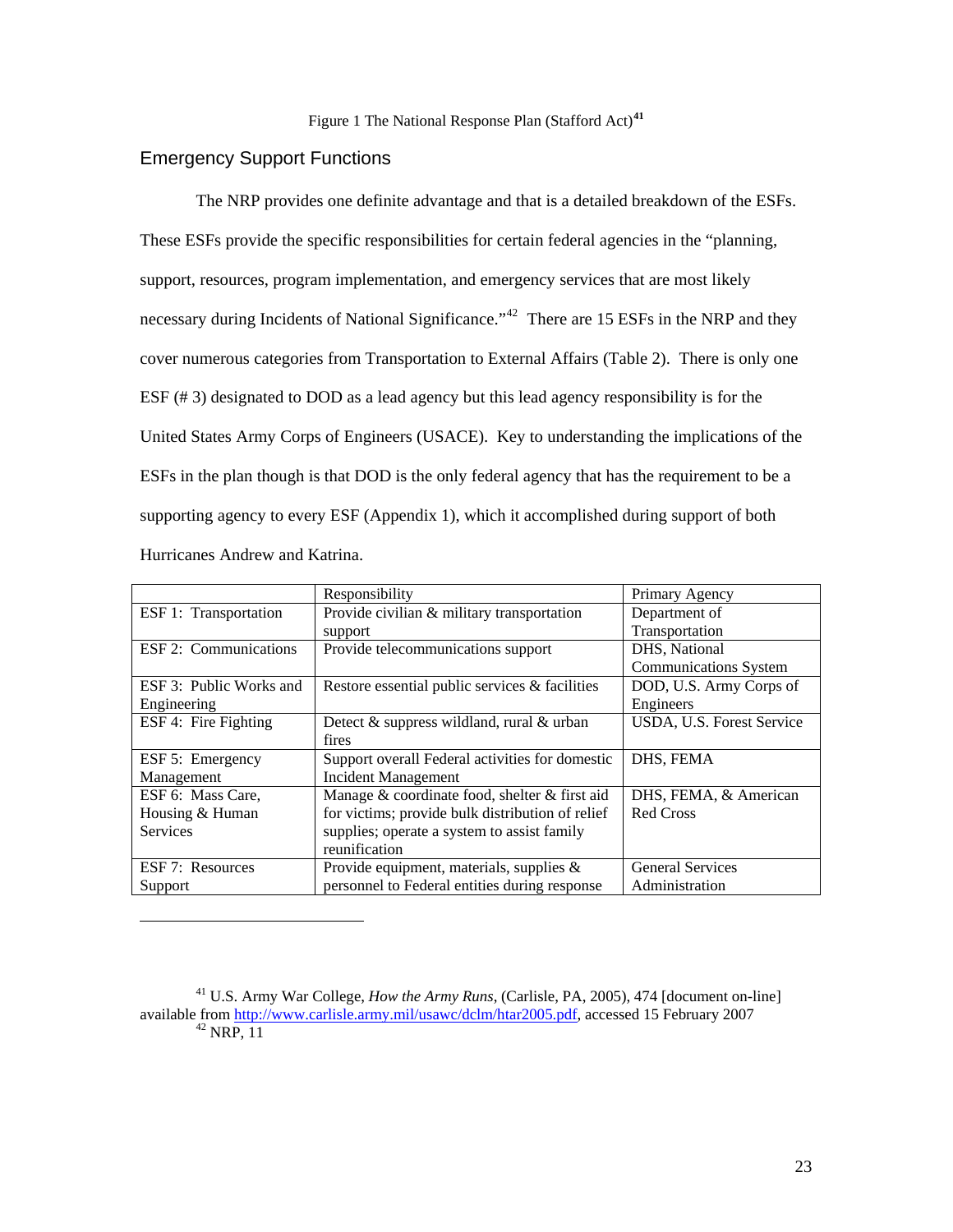<span id="page-29-0"></span>

| ESF 8: Public Health $&$  | Provide assistance for public health & medical  | Health & Human Services        |
|---------------------------|-------------------------------------------------|--------------------------------|
| <b>Medical Services</b>   | care needs                                      |                                |
| ESF 9: Urban Search &     | Locate, extricate & provide initial medical     | DHS, FEMA                      |
| Rescue                    | treatment to victims trapped in collapsed       |                                |
|                           | structures                                      |                                |
| ESF 10: Oil & Hazardous   | Support Federal response to actual or potential | DHS, U.S. Coast Guard &        |
| <b>Materials Response</b> | releases of oil and hazardous materials         | <b>EPA</b>                     |
| ESF 11: Agriculture $&$   | Provide nutrition assistance, assurance of food | Food & Nutrition Service.      |
| <b>Natural Resources</b>  | safety & food security, control & eradication   | Department of Agriculture      |
|                           | of devastating animal disease or plant pest     |                                |
|                           | infestation                                     |                                |
| ESF 12: Energy            | Restore power systems & fuel supplies           | Department of Energy           |
| ESF 13: Public Safety &   | Provide non-investigative/non-criminal law      | DHS & Department of            |
| Security                  | enforcement, safety & security capabilities     | Justice                        |
| ESF 14: Long Term         | Provide a framework for Federal support to      | DHS, FEMA, HHS,                |
| Community Recovery &      | enable community recovery from the long-        | Treasury, Commerce, Small      |
| Mitigation                | term consequences of Incident of National       | <b>Business Administration</b> |
|                           | Significance                                    |                                |
| ESF 15: External Affairs  | Provide public affairs, community relations,    | DHS, FEMA                      |
|                           | Congressional affairs, state & local            |                                |
|                           | coordination                                    |                                |

**Table 2 - Emergency Support Functions**[43](#page-29-1)

#### Incident Management

The NRP is specific in the methodology of incident management. Its design is to ensure that the initiation and coordination of the incidents occur at the lowest level (local or tribal) and then logically progress through to the state jurisdiction (Figure 2). Each state has designated legislation and internal response plans developed to respond to an incident. Every state has an established organization that assists the state government in conducting incident management. The arrival of an incident from the local level to the state causes an activation of the state's plan and appoints the state governor responsible for all activities occurring within the incident area. This is especially critical in declaring states of emergency for a state and ensuring that the federal level receives the state's request for assistance. The development of a generic response from the

<span id="page-29-1"></span>43 HTAR, 477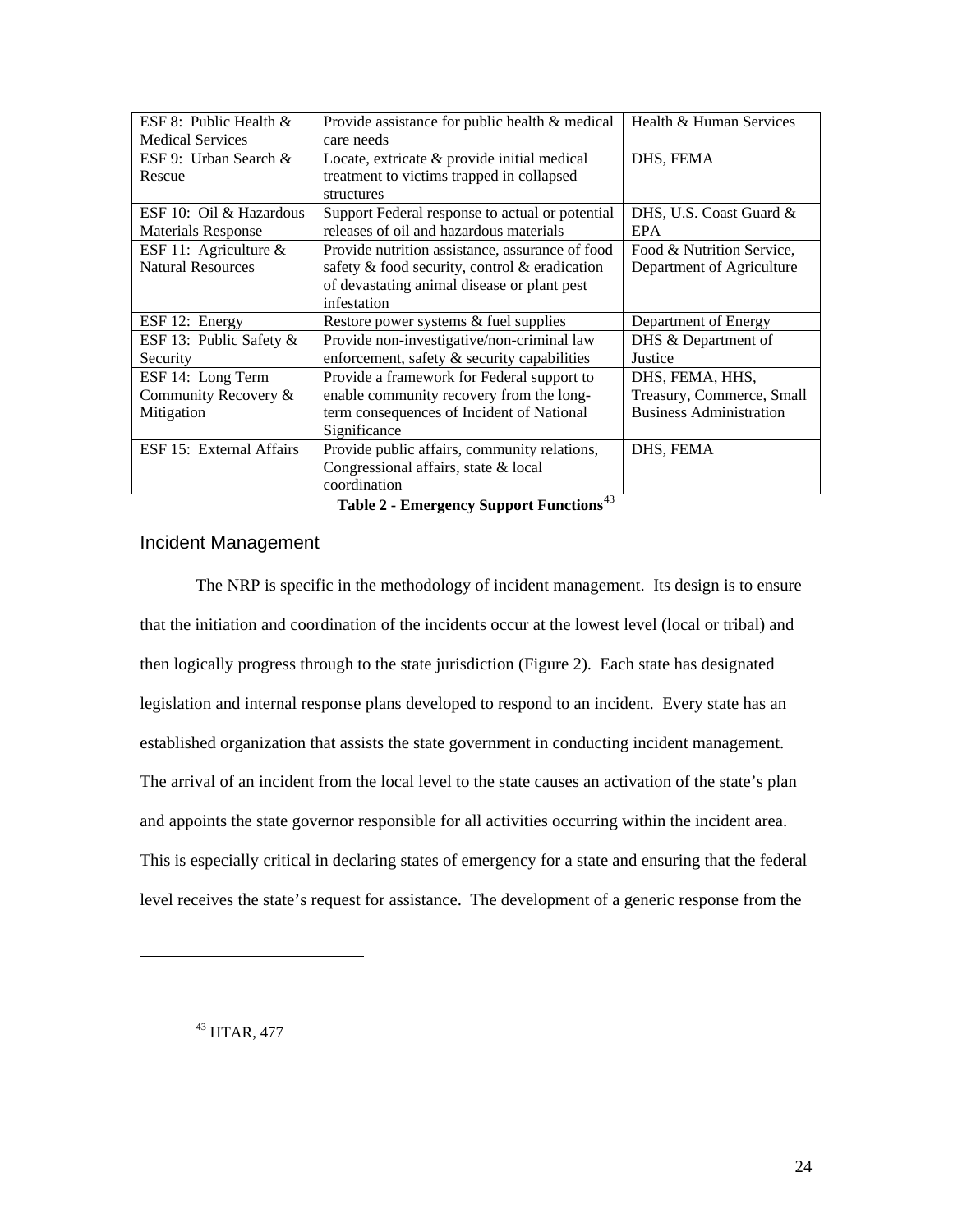federal government is impossible because no state plan is the same. Once the local activities are overwhelmed then the state will activate its response capabilities, the largest being the National Guard. The state governor can order the National Guard to conduct operations, which are necessary and vital to their state or to assist other states as appropriate to the crisis.<sup>[44](#page-30-0)</sup> Once the state and local governances exhaust their resources, then the state is able to request assistance from the President, through his declaration of major disaster or emergency. The state governor must request specific resource requirements before the federal government can allocate resources to assist. The request submittal process is to DHS and they normally delegate this coordination response to FEMA. There is one major exception to this methodology, which we discuss previously, as an Incident of National Significance allowing for certain flexibility in response and prepositioning of forces in anticipation of activation. The federal responses to Hurricane Katrina and Andrew ended up being a combination of both these steps and caused some of the problems described in both of the Hurricane Katrina and Andrew responses.

<span id="page-30-0"></span><sup>&</sup>lt;sup>44</sup> All states have mutual support agreements with other states in order to assist during a major crisis. These agreements are mostly for natural disasters and manmade incidents, most notably California wildfires, Hurricane Katrina, and 9/11. For more information on state-to-state agreements, see the Emergency Management Assistance Compact Website. (www.emacweb.com)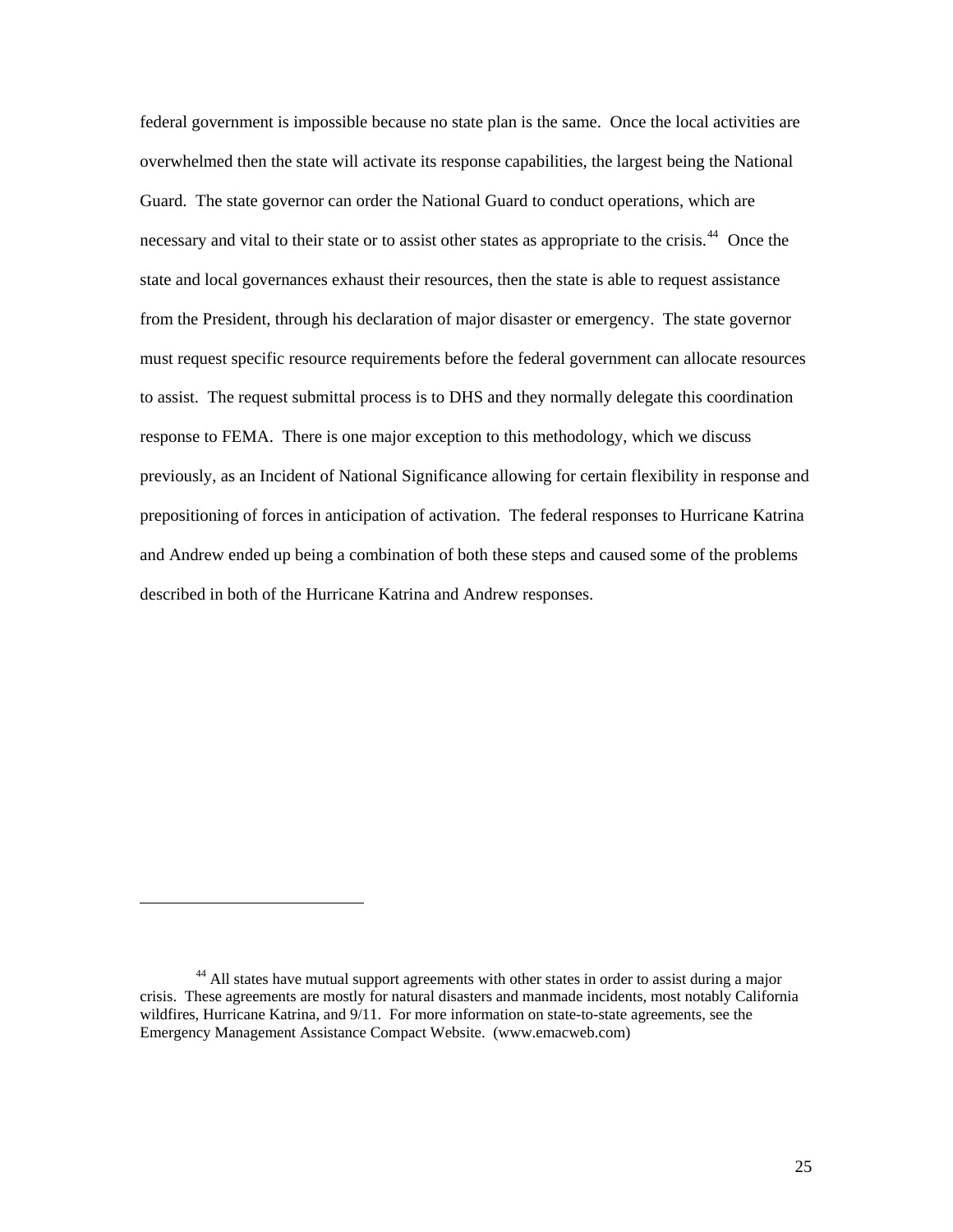<span id="page-31-0"></span>

**Figure 2 Tiered Disaster/Emergency Response[45](#page-31-1)**

#### Federal Emergency Management Agency

FEMA in most cases is the coordinating agency for all requests for the federal assistance. They will consolidate and prioritize state requests/requirements and then task them out to the individual supporting agencies. The ones that we are examining are the requests specifically for DOD support. As was discussed previously, 90% of the time there is a collocation of the FEMA representative and the DCO in vicinity of the SEOC. There is an assumption here that there is

<span id="page-31-1"></span>45 HTAR, 471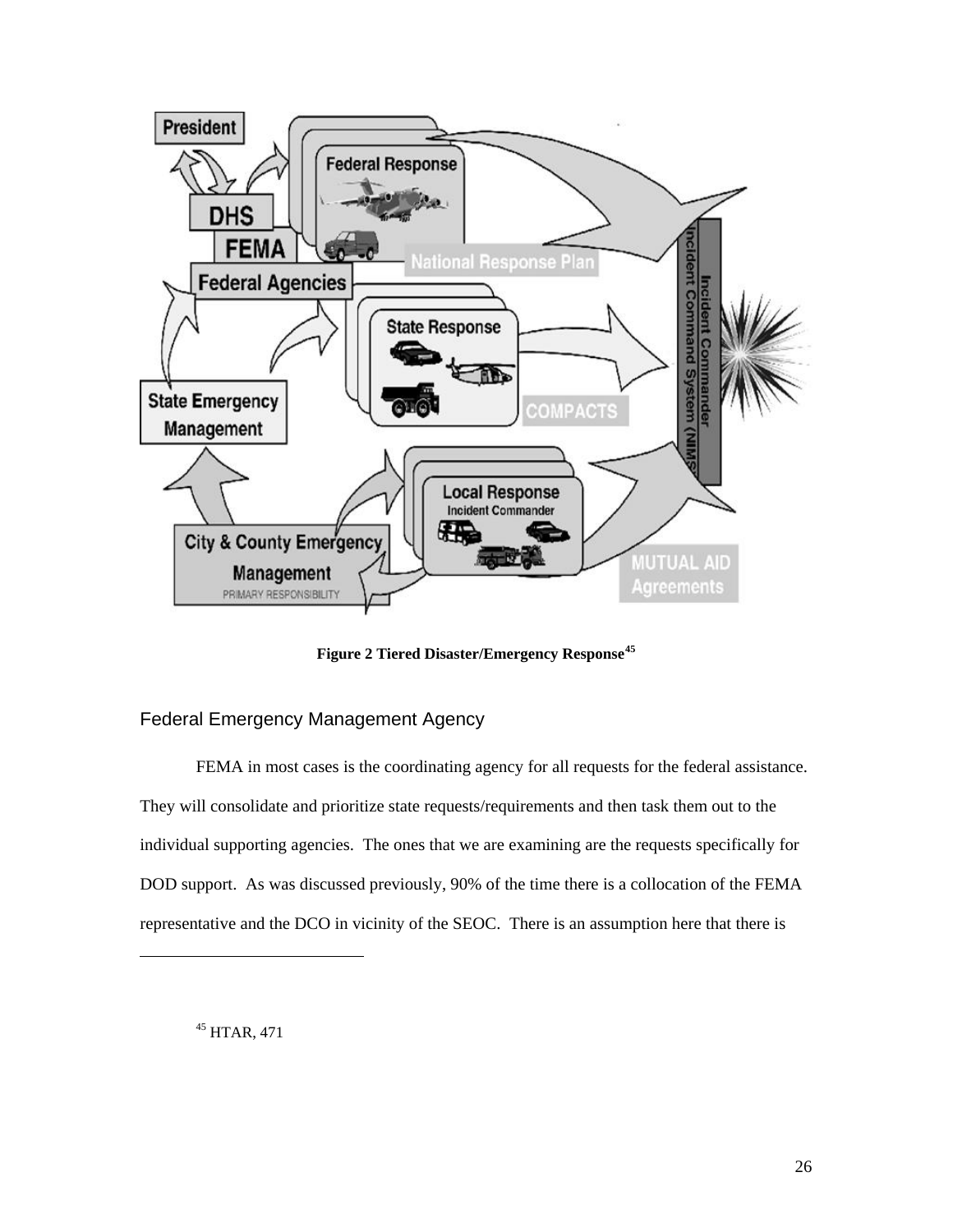coordination occurring between the staffs of FEMA and DCO to determine requirements and capabilities for DOD responses but most readers know what happens with assumptions. As shown in Figure 3, the assistance requirements have passed through many levels prior to reaching the DOD, which shows why some of the delays occur in the identification of the requirement and an ability to deliver those requirements in a timely manner. Upon receipt of the request by the DCO/JTF, the military is then able to respond in a normal manner that is conducive with day-today operations of military activities.

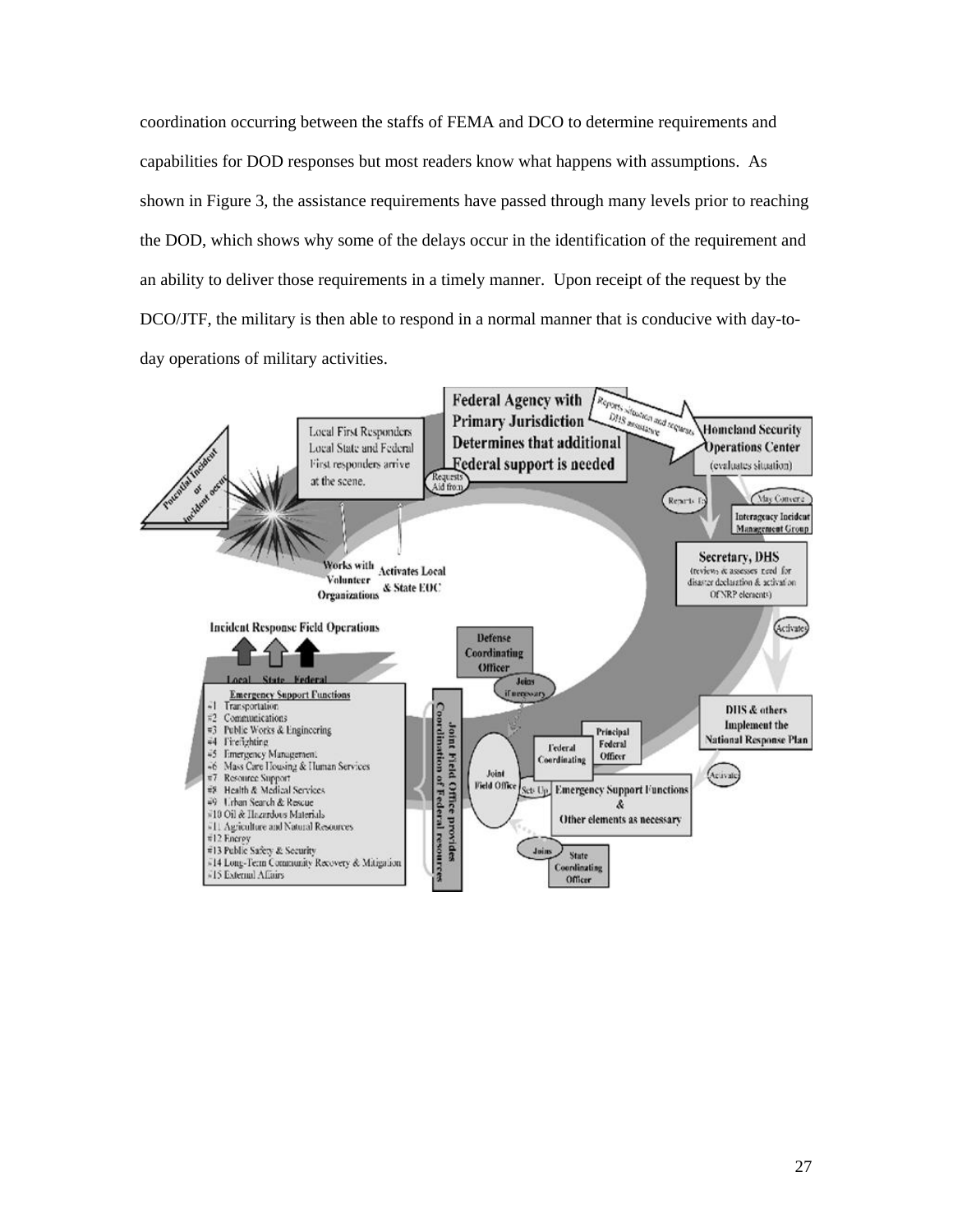#### **Figure 3 Request for DOD Assistance[46](#page-33-1)**

#### <span id="page-33-0"></span>**DOD Activities**

All of this has led to this point and how taskings to provide assistance are given to the DOD in support of the NRP, once DOD has determined their taskings, the President via the SECDEF establishes the priorities and resources that will be made available to the response. Unfortunately, prior to acting on the request from FEMA, there is the requirement for DOD to verify that utilization of state and local resources are fully committed in an appropriate manner and that the state and local resources are unable to accomplish the requirements identified, which is the responsibility of the DCO to validate. DOD then considers the requests to determine the operational, legal, and policy considerations that may come into play when responding to these requests. The primary method utilized by planners is to compare the requests from the State via FEMA to DOD Directive 3025.15, which lays out six key criteria that all requests must pass. These criteria<sup>[47](#page-33-2)</sup> are:

- Legality compliance with laws
- Lethality potential use of lethal force by or against DOD forces
- Risk safety of DOD forces
- Cost impact on capabilities of DOD to cover expenses and reimbursement of expenditures
- Appropriateness includes consideration of the impact if the request is denied

<span id="page-33-2"></span><span id="page-33-1"></span>l

<sup>46</sup> Ibid, 482  $47$  Ibid,  $480$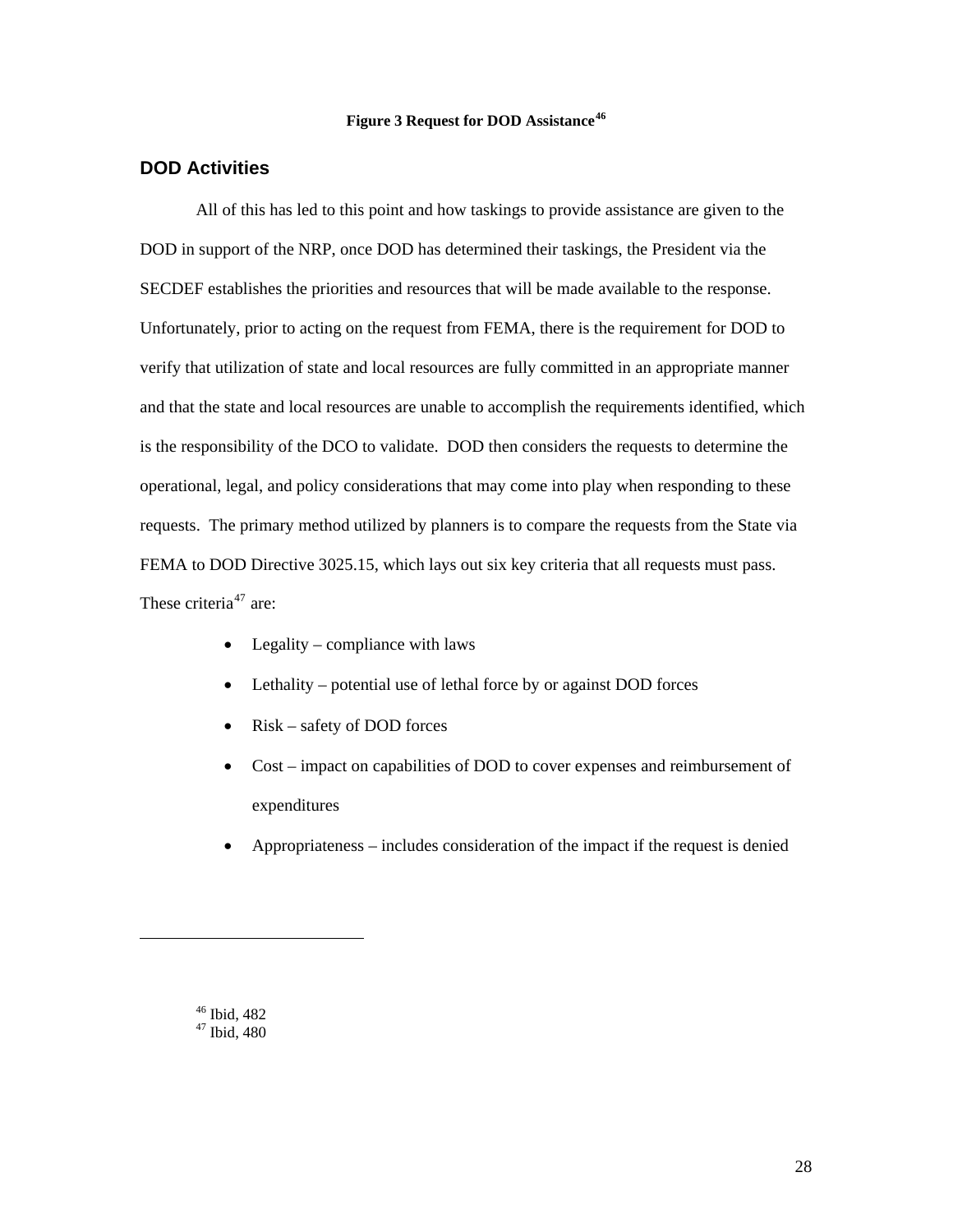• Readiness – impact on forces from being able to conduct primary military mission

Figure 4 shows how the approval process will work for DOD taskings. Once the approval is authorized by the SECDEF the order will go to a designated combatant commander, (NORTHCOM for continental US) and they will designate subordinate unit responsibility for the response. From lessons learned during Katrina, United States Army North (USARNORTH) is going to be the designated command. USARNORTH will take over activities as the DCO and will designate a JTF or become the JTF, if required, in order to coordinate all DOD elements responding to the incident. The DCO will then activate its Defense Coordinating Elements (DCE) and establish operations in vicinity of the disaster. The DCO maintains operational control of all DOD elements, except in the case of JTF activation. NORTHCOM, through USARNORTH establishes a Base Support Installation (BSI) to provide joint administrative and log support to those elements deployed to the area.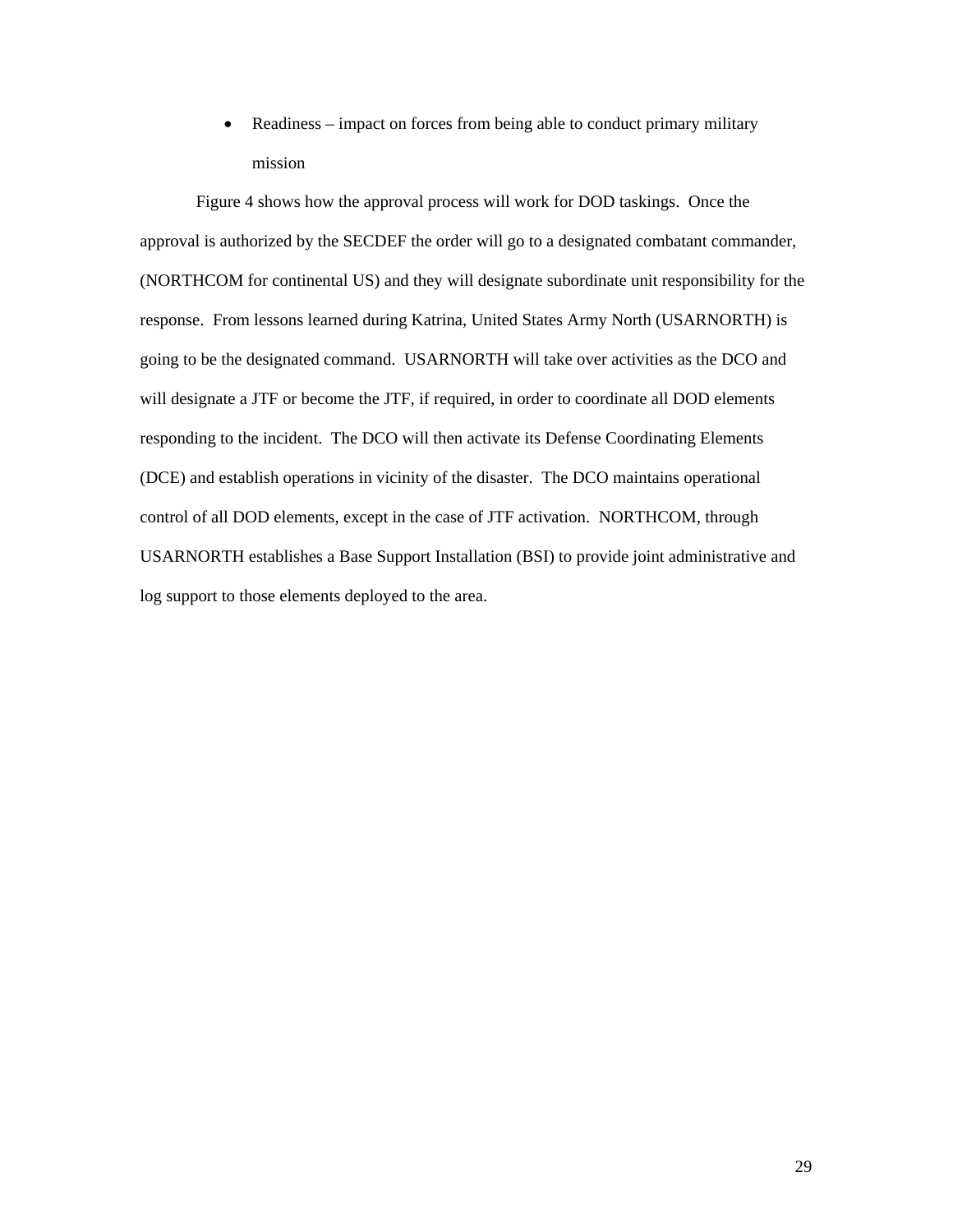<span id="page-35-0"></span>

**Figure 4 Request for Assistance Flow[48](#page-35-1)**

The BSI is responsible to provide the capabilities in order to be a self-sustaining

support base. The BSI is not for the use as a staging base in providing disaster response. In other

words, the BSI would consist of the military tail to the DCO/JTF. The following is a list of the

basic requirements for a BSI:<sup>[49](#page-35-2)</sup>

1

• Transportation around the AO

<span id="page-35-2"></span><span id="page-35-1"></span><sup>48</sup>U.S. Department of Defense, *JP 3-26 Homeland Security,* (Washington D.C., 2005) IV-11, [document online] available from [http://www.dtic.mil/doctrine/jel/new\\_pubs/jp3\\_26.pdf,](http://www.dtic.mil/doctrine/jel/new_pubs/jp3_26.pdf) accessed 20 March 2007 – diagram is adapted from the civil disturbance support command and control. The diagram shows the same structure that is described for requests for DOD assistance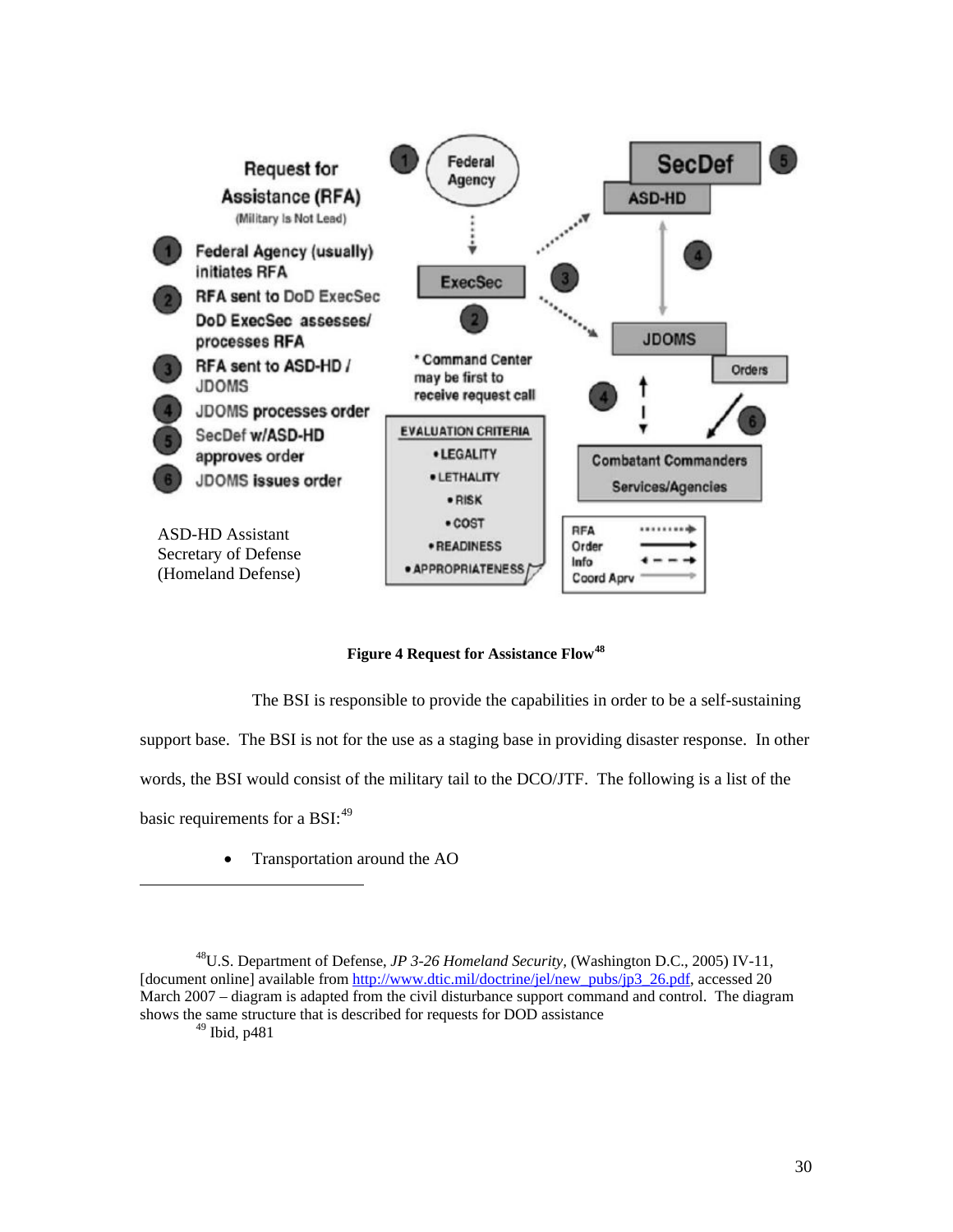- Supply and distribution of personnel supplies
- Communication infrastructure  $-$  C<sub>2</sub> operations
- Large area for bivouac sites with the ability of showers, laundry, and mess facilities
- Medical services
- Airfield operations to support organic aircraft
- Contracting/Purchasing elements for subsistence
- Maintenance capabilities

Deriving requirements within the NRP for the DOD requires a reader to analyze several different areas of the document. Appendix 1 is an interpretation and reduction of the 400 pages of the NRP into a stand-alone document that provides the purpose, scope, and potential tasks for the DOD. Incorporated into the table is a menu of potential logistic units that could respond to the specific tasks. Appendix 1 also lays out each ESF with who is the designated lead agency, and what the scope of the ESF covers. The reader needs to remember that these tasks are interpretations from analysis of the NRP as it when written in December 2004. As we identified during Hurricane Katrina, some tasks will occur without any forewarning. There are four primary ESFs that have a direct impact on DOD and they are Transportation (ESF 1); Mass Care, Housing, and Human Services (ESF 6); Public Health and Medical Services (ESF 8); and Urban Search and Rescue (ESF 9). These ESFs are critical in the amount of capabilities that are necessary in responding and for coordination between the different agencies in providing a unified response. The next step in the examination is to determine then, is if these are the four primary requirements foreseen for DOD, if there is any developing doctrine that shows a descriptive method utilizing operational principles or establishing a battlefield framework that allows units to accomplish these missions.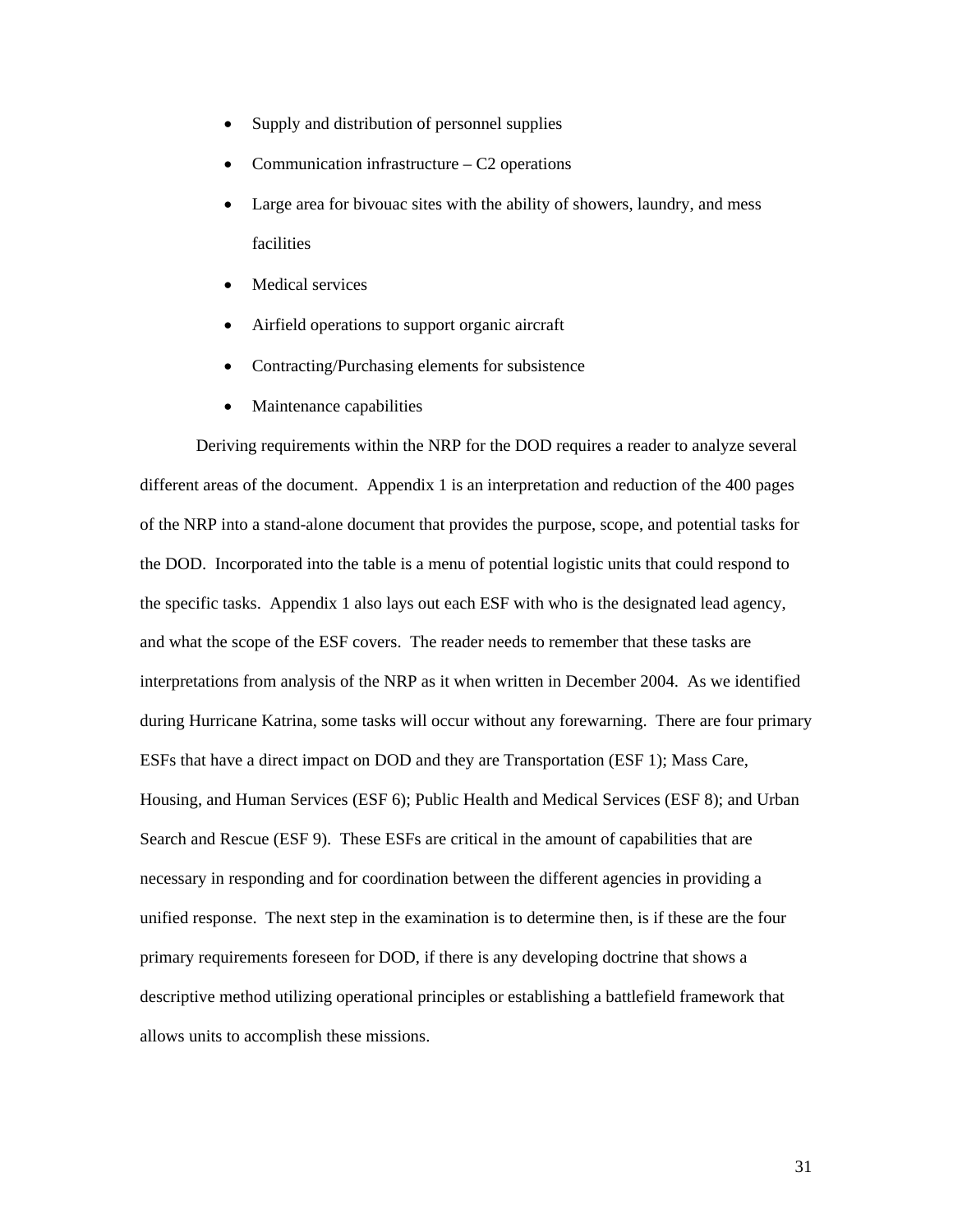#### <span id="page-37-0"></span>**Doctrine for Domestic Support / Response**

#### Joint Doctrine

As with all changes in DOD, doctrine still has not caught up with the requirements placed on DOD forces for responding to disasters within the US. There is no current joint doctrine for conducting domestic operations. The closest written doctrine is JP 3-26 *Homeland Defense*, (Aug 2005), which focuses on operations within the US but the primary intent of the document is on Homeland Defense and Civil Support. There is a chapter within JP 3-26 on civil support, which discusses a wide range of events from natural disasters (wildfires), to special events (Olympics), and Manmade disasters (terrorist incidents). According to JP 3-26, there is in development a doctrine manual for just civil support (JP 3-26.2) that will focus on domestic response and integration of the joint force capabilities.

JP 3-26 is beneficial in that it describes the layout critical in comparing requirements to capabilities for major operations in civil support. JP 3-26 additionally illustrates the comparison of the requirements to the federal laws in order to determine the feasibility of the tasks. JP 3-26 also displays the path that a request for assistance (Figure 4) must follow from local through States to the Federal government entities and where the decision points are along the path. The doctrine as currently written provides a starting point in order to provide a joint response from an operational viewpoint. JP 3-26 is still missing the linkage between the operational capabilities of the Joint forces to the individual capabilities of the separate services, which 3-26.2 will resolve hopefully. Now let us look at Army doctrine and see if it incorporates joint doctrine and lessons learned.

#### Army Doctrine

A review of current US Army doctrine identifies that FM 3-07, *Stability and Support Operations* (Feb 2003) is the current doctrine that the Army is utilizing when conducting civil support. This manual is probably one of the best descriptive pieces of doctrine that covers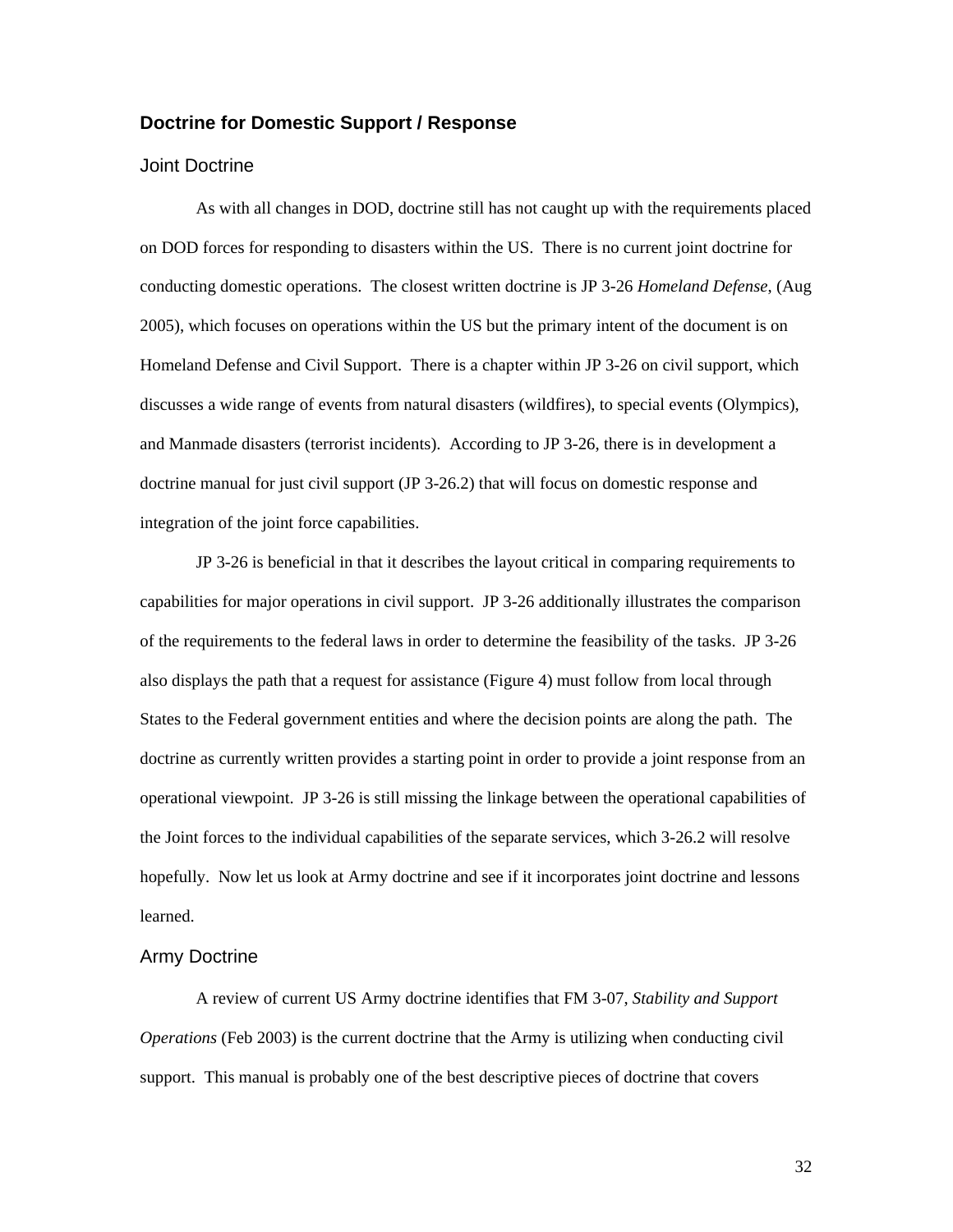domestic support operations. The manual is several years old now with some of its content no longer relevant due to external incidents and changes in force structures. Chapter 6 of FM 3-07 describes support operations, which covers domestic support operations and foreign humanitarian assistance. The chapter's section on domestic support operations details the major federal laws that influence the Army and how they can effect relief operations. Table 3 describes most of the activities that operators and planners may need to consider when developing a response package for a disaster.

| <b>Domestic Response Activities</b>               |                                   |                         |                           |
|---------------------------------------------------|-----------------------------------|-------------------------|---------------------------|
| Reconnaissance                                    | C <sub>2</sub> Systems<br>Support | <b>Planning Support</b> | <b>Manpower Support</b>   |
| Supply $\&$<br>Equipment                          | Transportation                    | Food Preparation        | <b>Water Purification</b> |
| Mortuary Affairs                                  | Laundry/Shower                    |                         | <b>Health Support</b>     |
| General<br><b>Power Generation</b><br>Engineering |                                   | Security                | Restore Law &<br>Order    |
| <b>Traffic Control</b><br>Search & Rescue         |                                   | Fire Fighting           | Provide Liaison           |

#### **Table 3 Anticipated domestic response activities[50](#page-38-0)**

FM 3-07 goes into greater analysis by spelling out, in detail, the path that a request has to follow prior to it ever arriving at the operational/tactical level for execution. Figure 5 shows all the related agencies that are involved in the process. This is an excellent flowchart for the decision and once the RFA becomes a mission order, there is no doubt about execution as long as the assets are available.

50 Department of the Army, *FM 3-07 Stability and Support Operations*, (Washington, D.C., 2003),

<span id="page-38-0"></span>6-3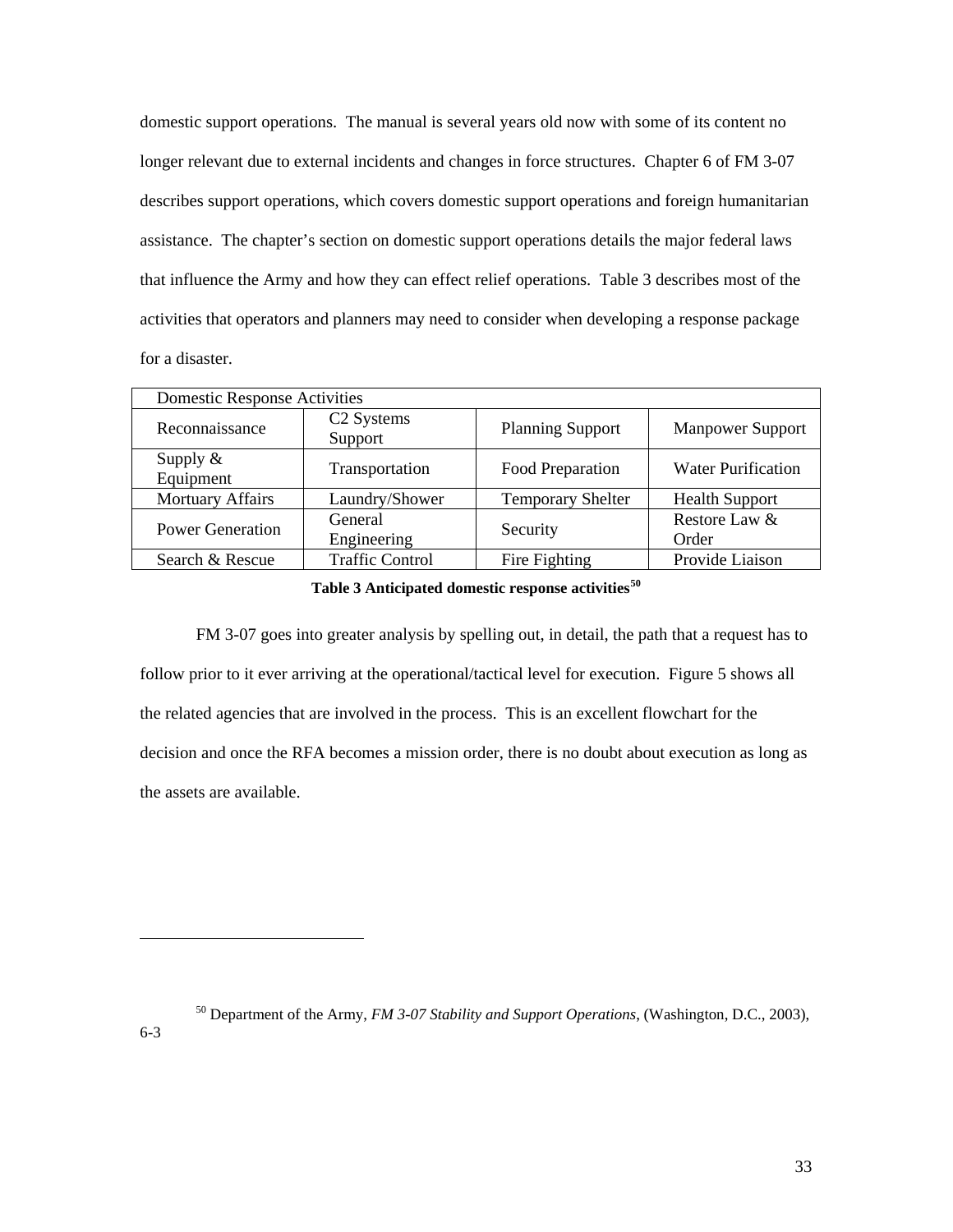<span id="page-39-0"></span>

**Figure 5 Domestic Relief Operations[51](#page-39-1)**

In reviewing both joint publications and US Army manuals, there is no discussion or mention of a logistics operational structure. In researching both Hurricane Andrew and Katrina, it quickly was apparent that the logistic response package was an ad-hoc response. The driving forces behind the development of this organizational structure were the taskings determined by FEMA, in conjunction with the DCO/JTF, from state and local requirements. However, as shown during previous response this methodology is reactive, gives an impression of delay, and

l

<span id="page-39-1"></span><sup>&</sup>lt;sup>51</sup> FM 3-07, 6-10 The acronym MSCA (Military Support to Civilian Authorities) is now migrated to DSCA but the acronym is still interchangeable in some doctrine manuals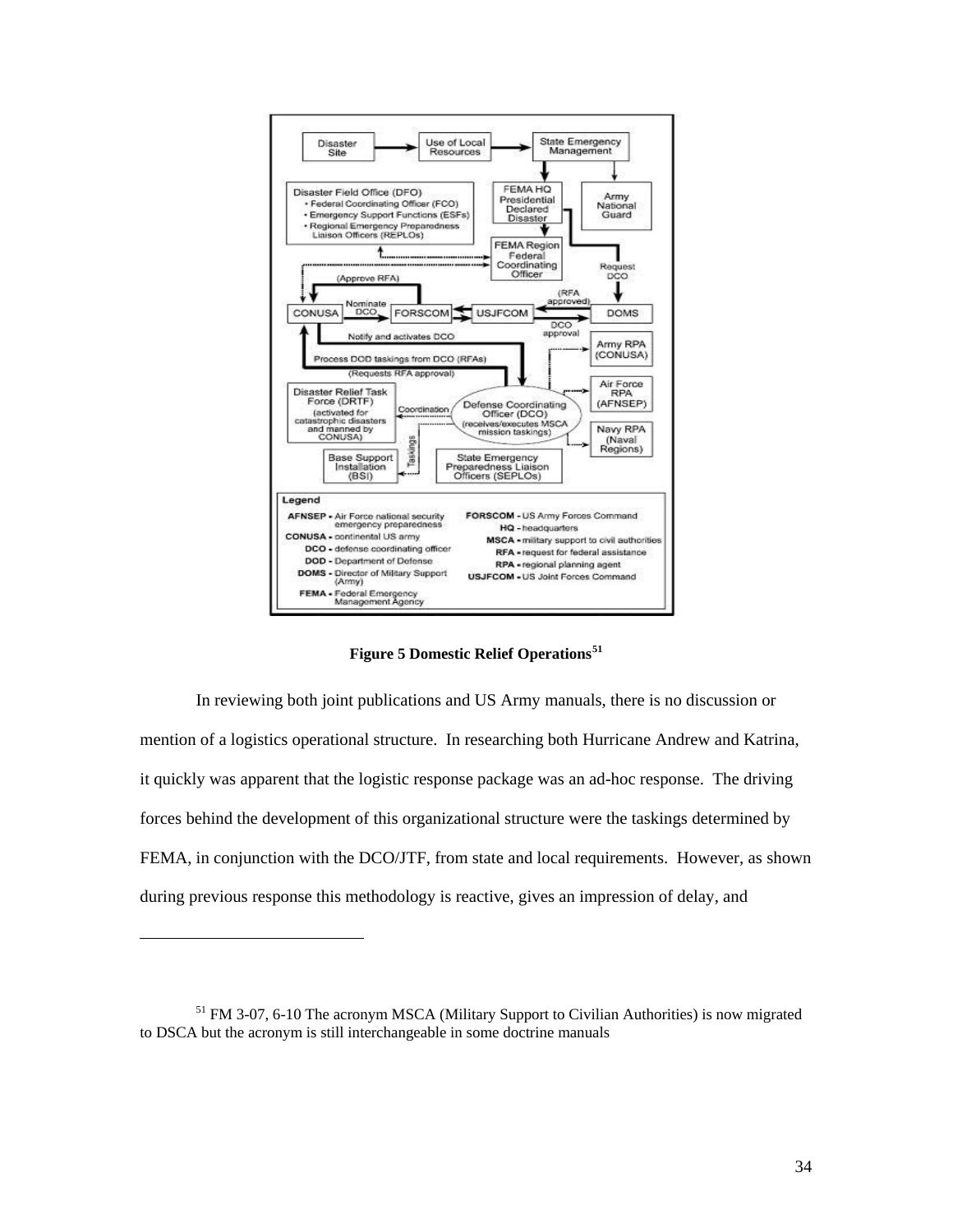<span id="page-40-0"></span>specifically does not allow logisticians to be anticipatory – one of the tenets of a good logistician. The largest problem with this methodology is that it prevents an initial unity of effort that is required for a quick response. So is there a way ahead for logistics and if so how can the different aspects provide a unified response to natural disasters of this magnitude? Is it possible for the Army to respond to these requirements and provide a systematic response to the issues determined in the previous section? A proposal for a way ahead would be using the Sustainment Brigade.

## **AN UNEXPECTED SOLUTION?**

In the Army's drive toward Transformation, they may have produced a solution to this logistic coordination interface. The Sustainment Brigade, due to the transformation of the Army, is now a plug and play modular headquarters that is a subordinate to the Theater Sustainment Command (TSC). The Sustainment Brigade structure allows it to be able to conduct full spectrum operations in any environment and with augmentation support a Joint Task Force headquarters. According to emerging doctrine,<sup>[52](#page-40-1)</sup> all sustainment brigades provide the same general capability, which is to "plan, synchronize, monitor, and control operations within its assigned area of operations." According to the doctrine, the only organic unit subordinate to the Sustainment Brigade is the Brigade Troops Battalion (BTB) (see Figure 6). All other units will be task organized to the Sustainment Brigade and will very depending on the structure identified as necessary to support of the area of operations and identified requirements.

<span id="page-40-1"></span><sup>52</sup> Department of the Army *FMI 4-93.2 (Final Draft) The Sustainment Brigade*, (Washington D.C., 2006), 2-1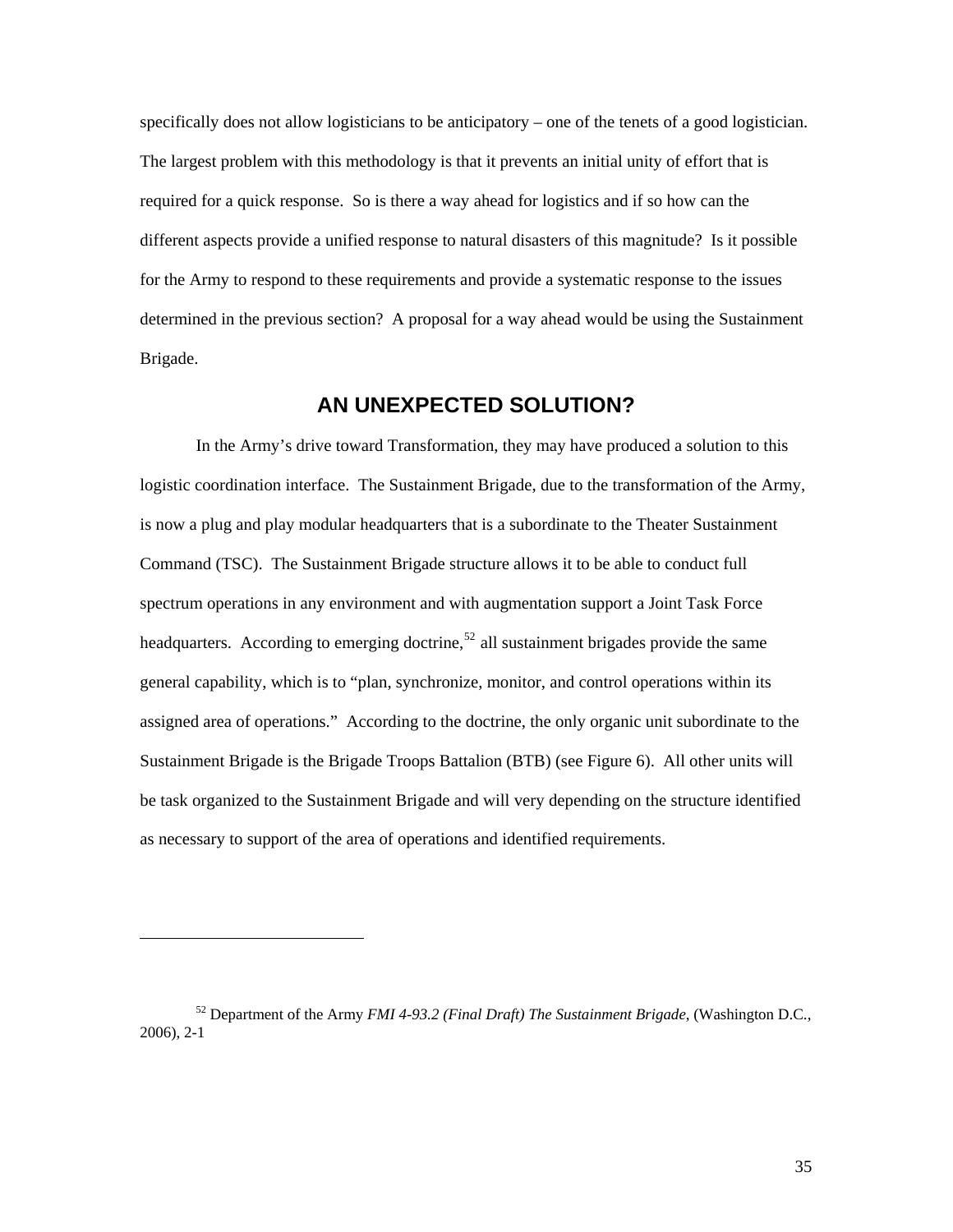The Sustainment Brigade is a versatile unit that is capable of being task organized to fit any environment. The organic structure has an early entry module that provides for a quick deployment of initial forces in order to begin coordination and the activities necessary to provide support to the mission assigned. The sustainment brigade has the capabilities, tactically and operationally, to receive and integrate units within the brigade,<sup>[53](#page-41-0)</sup> a network signal company that provides the brigade with the ability to conduct line of sight and beyond line of sight communications. There is also a theater distribution slice within the BTB that assists the brigade by providing manpower and expertise in the management of supply distribution for the area of operations. Additional units that can task organize to the sustainment brigade include:

- Movement control battalion, which controls the movement of personnel, and equipment within an area of responsibility.
- Motor transportation battalion, which provides Command and Control (C2) to motor transportation operations, including cargo transfer and trailer transfer operations.
- Combat Sustainment Support Battalion (CSSB), which has subordinate functional companies that provide supplies, fuel, water, transportation, cargo transfer, mortuary affairs, field services, and HR management. These companies provide the backbone of logistical support to either military forces or natural disaster support.

53 Ibid, 2-12

<span id="page-41-0"></span>l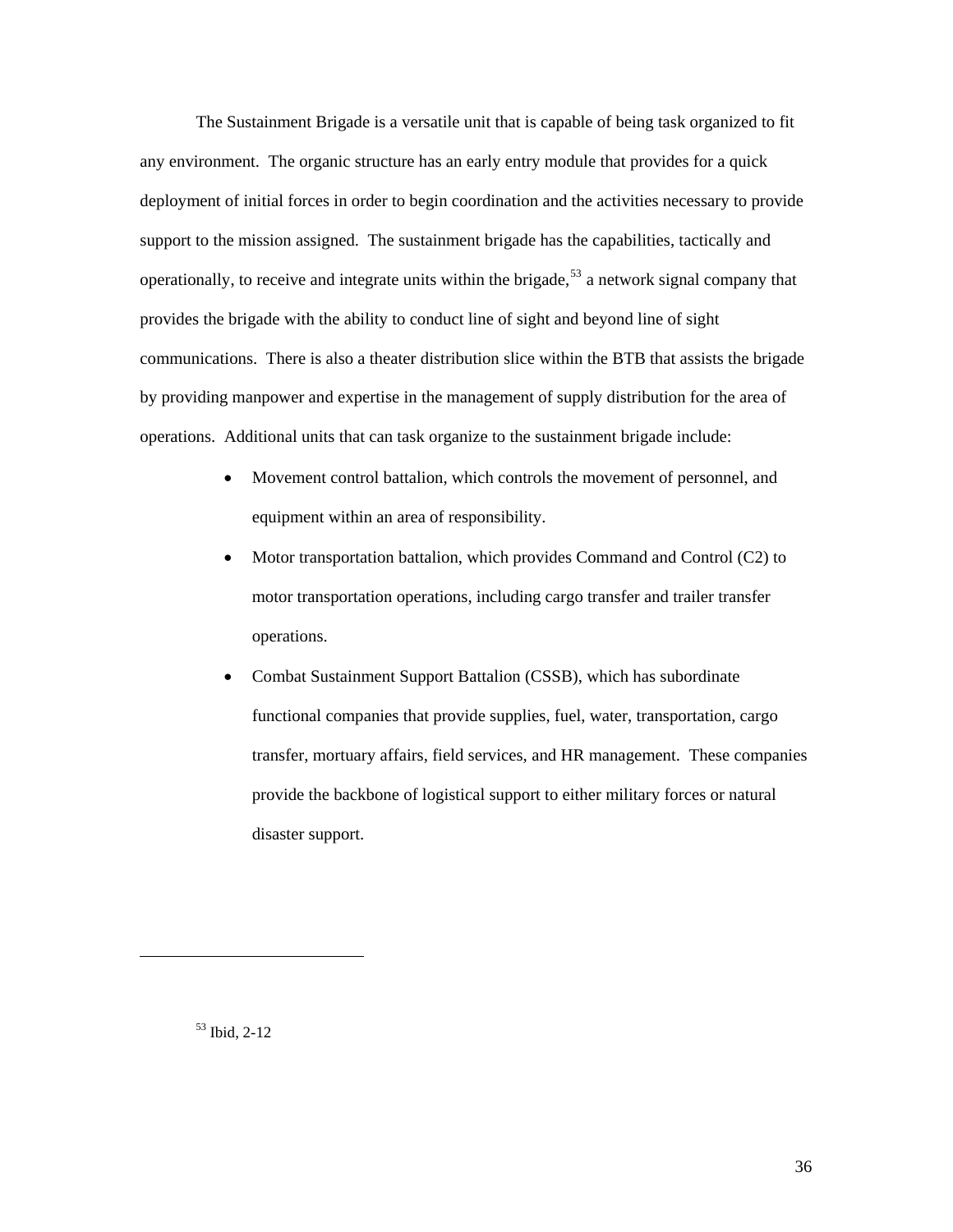<span id="page-42-0"></span>

#### **Figure 6 Notional Sustainment Brigade[54](#page-42-1)**

The sustainment brigade has the internal capabilities to integrate and C2 non-logistic units that can provide assistance for the overall mission of logistic support. These additional slice elements can include:

- Military Police units to assist in movement control and force protection.
- Engineer units to conduct road clearance and debris removal, they are also effective at clearing and setting up temporary shelter areas for displaced evacuees.
- Civil Affairs units that conduct personnel interaction with the population to let them know what activities are occurring to assist them and what displaced civilians can do to help themselves.
- Medical units that provide on site emergency care, circulate public areas to identify medical requirements, and provide US military medical supplies in order to assist the local and state hospitals and emergency care centers.

54 Ibid, 2-12

<span id="page-42-1"></span>l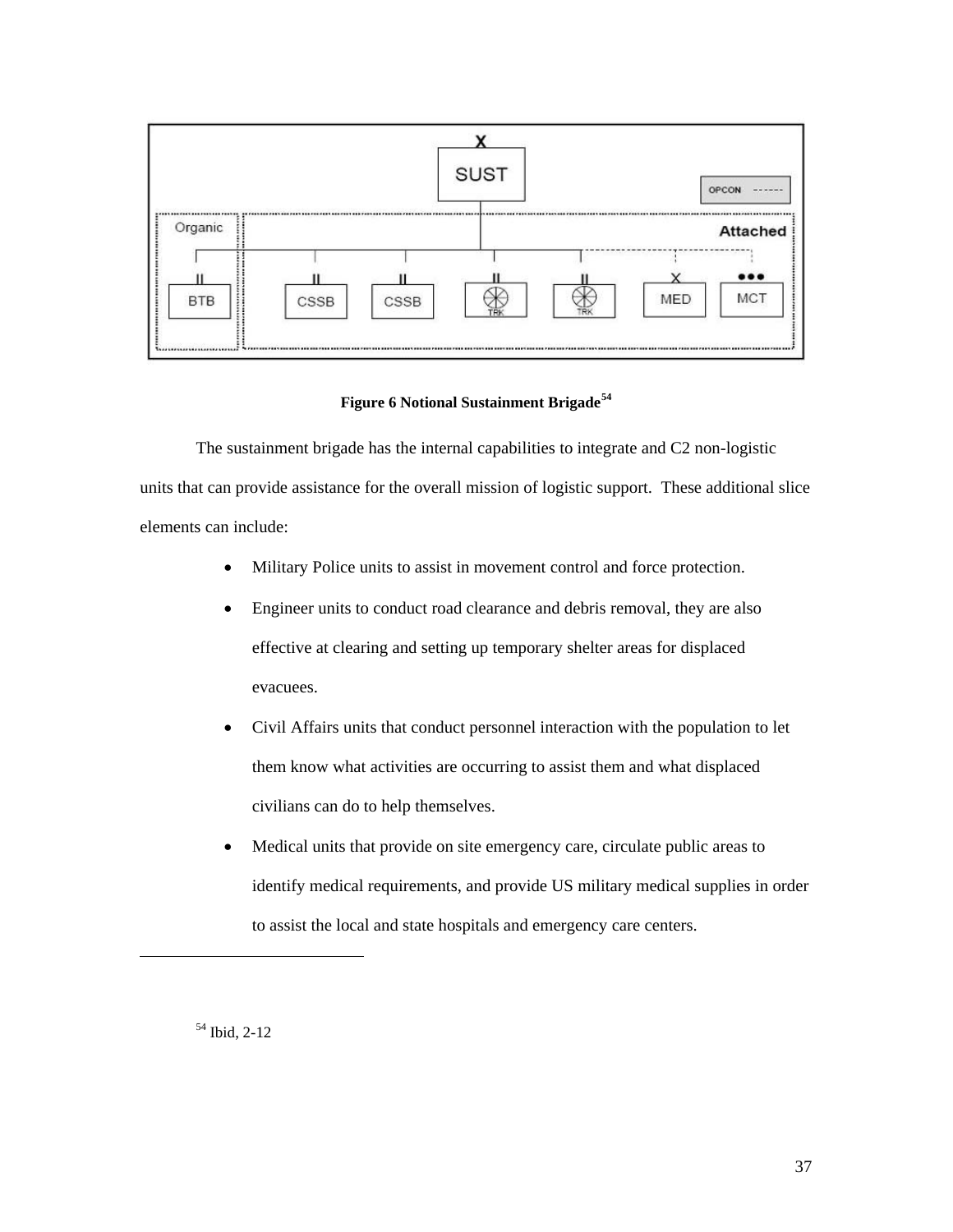These units can be either active duty or state controlled<sup>[55](#page-43-0)</sup> and allows for a unity of effort that has been lacking in previous logistic responses.

All of these capabilities provide an overall structure to the logistics commander that allows him/her to conduct a multitude of response missions and provides an extremely robust operational framework for the JTF or DCO to utilize for the response. As discussed, during the response to both Hurricanes Andrew and Katrina, the majority of the missions for logistics units revolved around the ability to get supplies to the ravaged areas and essential services to the evacuees. A proposal for an operational layout could look something like this. The early entry module of the sustainment brigade would activate and deploy with the other advance units to the BSI, identified by the JTF/DCO. The sustainment brigade would then have the necessary liaison capabilities within the JTF headquarters providing the ability to integrate operations in the Joint Field Office (JFO) with FEMA. This will allow the planning staff and the commander to anticipate requirements and make recommendations to the JTF Commander about what units are necessary to respond to the crisis. The developing response package then would be alerted through JFCOM by Forces Command (FORSCOM) and begin preparation to deploy in support of the response. This ability for the logistics' headquarters to get involved in the initial planning would assist in accelerating the response time of the Army and will possibly prevent the backlash that DOD received during Hurricanes Andrew and Katrina in not providing a timely response.

Once notification of the units occurs, the sustainment brigade can then begin preparation for the reception and integration of these units into the command structure that is responsible for

 $\overline{a}$ 

<span id="page-43-0"></span><sup>&</sup>lt;sup>55</sup> There is still debate about the control of Title X, Title 32, and State active duty forces but those issues are focusing on operations with restrictions of the PCA. The other issue is the ability of the states to maintain C2 of their National Guard forces.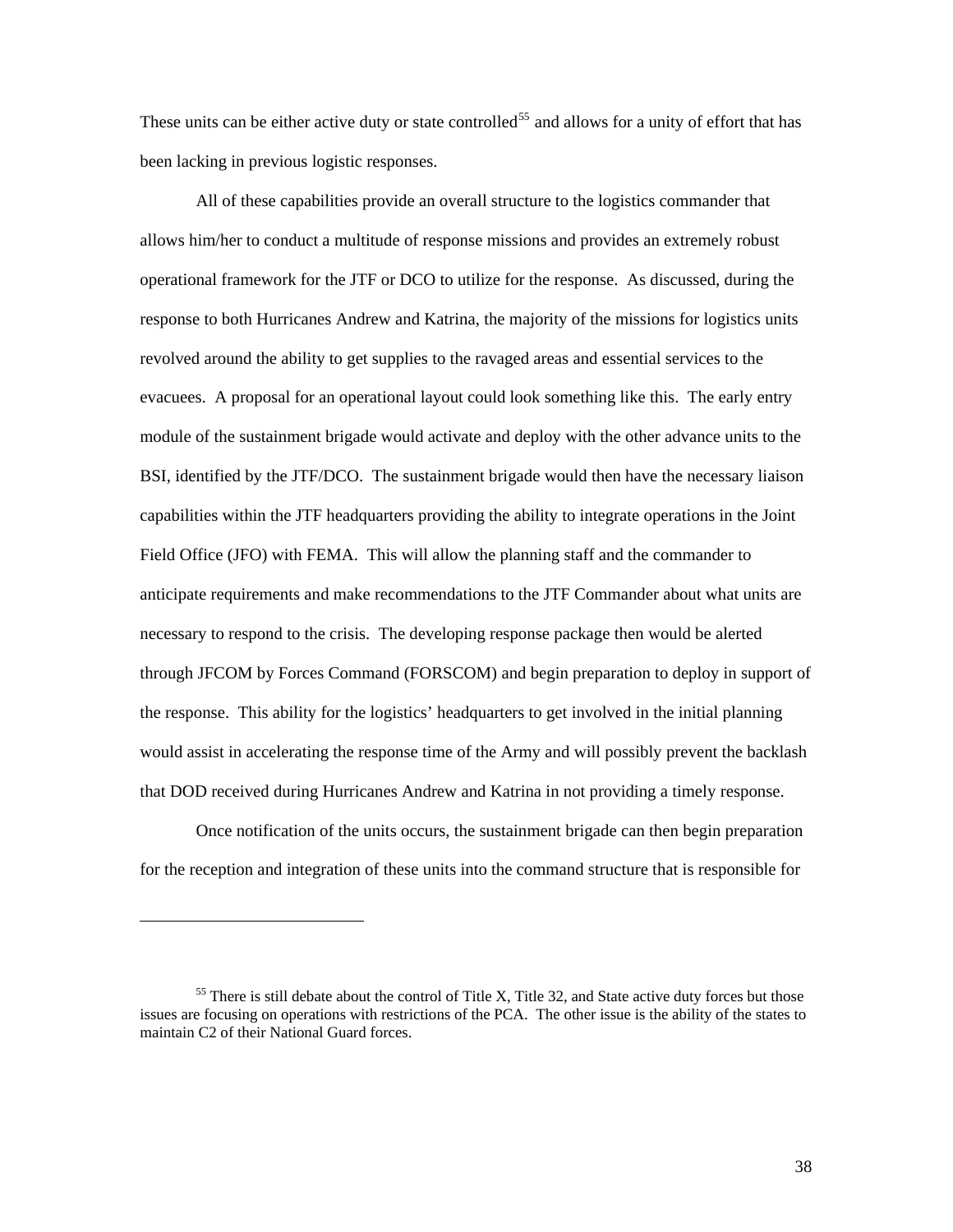providing the response. This reception and integration is not only for the logistics units but also for all the other additional military units responding to the incident, particularly search and rescue and the units conducting door-to-door operations. As units process through the reception and integration phase, the sustainment brigade can then provide to the JTF/DCO an actual accountability of soldiers in the area of operations and provide the location of unit. This is another one of the shortcomings identified in both Hurricanes Andrew and Katrina lessons learned from the after action reports.

Concurrently, while the sustainment brigade is conducting reception operations, the logistics planners are conducting Logistics Preparation of the Battlefield (LBP) and developing a logistics support plan in order to begin providing a unified response to the disaster area. As identified in both Hurricanes Andrew and Katrina, the first priority is going to be food and potable water. A CSSB, with a Quartermaster (QM) water production and distribution company along with motor transportation elements would easily fulfill these requirements. The second priority would focus on field services (QM field service company) and medical assets necessary to provide on-site evaluations and liaison with the Red Cross in providing both personnel and medical supplies. Upon completion of providing a response to these critical life saving areas, the sustainment brigade can then begin to focus logistics units to secondary areas for response.

The next focus area would have to be the establishment of storage areas for the reception of not only military supplies, on hand stockage from FEMA storage areas, and new supplies that FEMA has coordinated (i.e. Wal-Mart), but also for donated food and supplies from US public organizations (i.e. churches) and even other foreign nations. The size and distribution of the damage areas will determine the location and number of staging areas necessary. For example, Hurricane Katrina's devastation led planners to identify and develop four staging bases that were necessary in order to coordinate and deliver supplies to the local relief sites. These staging bases will need the capability to receive, inventory, reconfigure, and distribute supplies to the relief sites. Doctrinally, a motor transport battalion, with support from a QM support company, can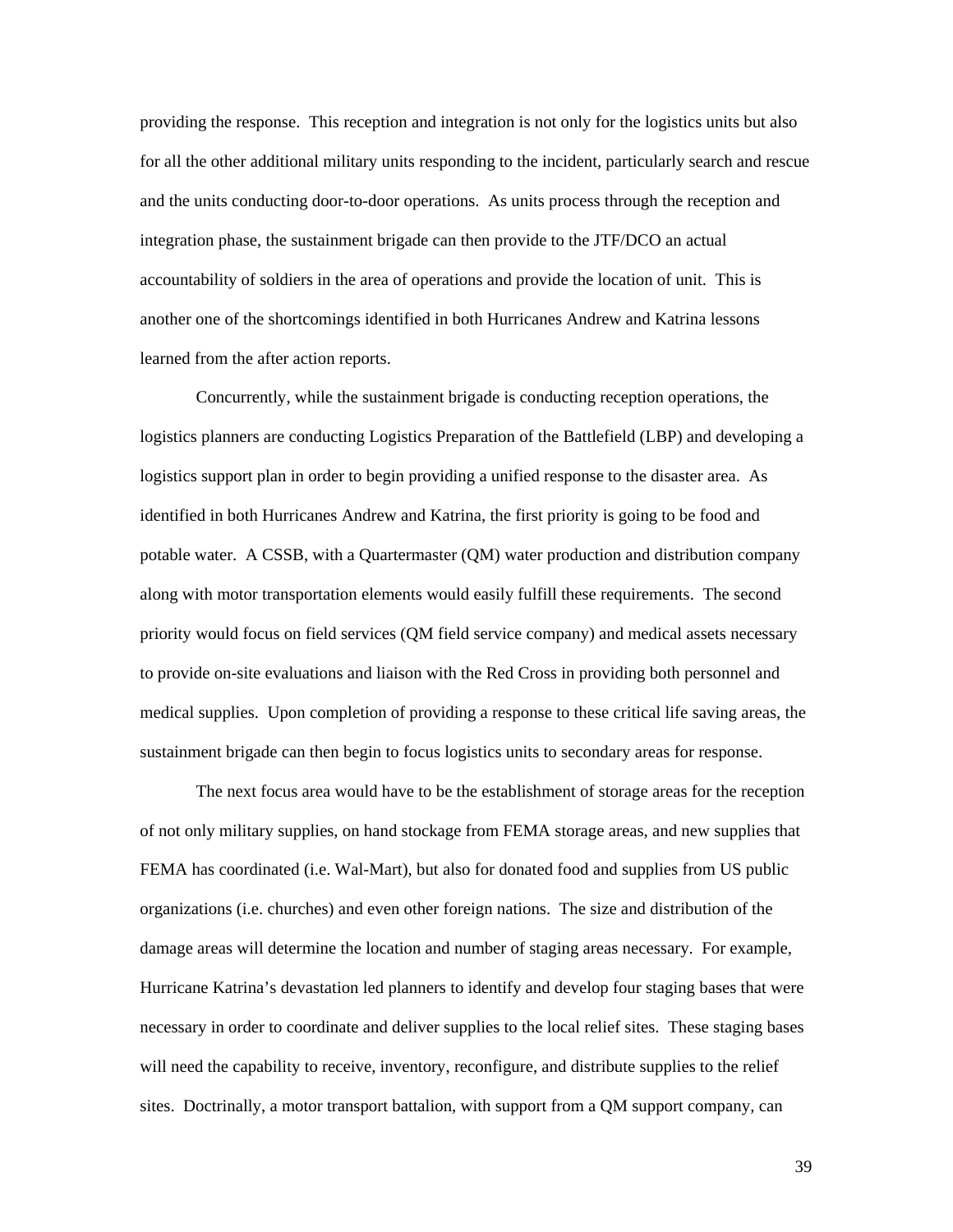accomplish this mission. In conjunction with the Department of Transportation (DOT), a movement control battalion, with assistance from MPs and local law enforcement, can maintain the trafficability and control of the roads into and out of the area. This is one of those grey areas, involving the PCA, that the movement control battalion will be most likely to violate the constraints of this Act, in that they are treading on law enforcement activities. An additional capability of the movement control battalion is in the assistance that they can provide in tracking relief supplies as they are coming from the multitude of interagency support groups to the staging bases and then onto the local relief sites. Intransit visibility is another major weakness identified by FEMA during Hurricane Katrina and DOD was required to take responsibility of on the fourth day of operations. This ability to track supplies is one of those tasks that the developers of the NRP did not anticipate and is not a specified task for the DOD.

With the multitude of assets that the sustainment brigade can C2 and the flexibility that they have in task organization, this is an ideal unit to have on notification for emergency response. However, what is the effect that this might have on the readiness of the Army for their wartime mission. There are currently 25 sustainment brigades on Force Management System Web Site (FMSWeb)<sup>[56](#page-45-0)</sup>, 15 of these are active duty with the remainder in the reserves. The current operations in both Afghanistan and Iraq are currently occupying five sustainment brigades on a continuous basis. With the increase in troop size as requested by the President on 10 January 2007, at least one more sustainment brigade, potentially two will deploy to these areas. This brings, worst case, the total number of sustainment brigades deployed to seven. The other eight active duty units sustainment brigades are in either reset or train up (as per the Army Force

<span id="page-45-0"></span><sup>56</sup>U.S. Army Force Management Support Agency - Force Management System Web Site <https://webtaads.belvoir.army.mil/usafmsa>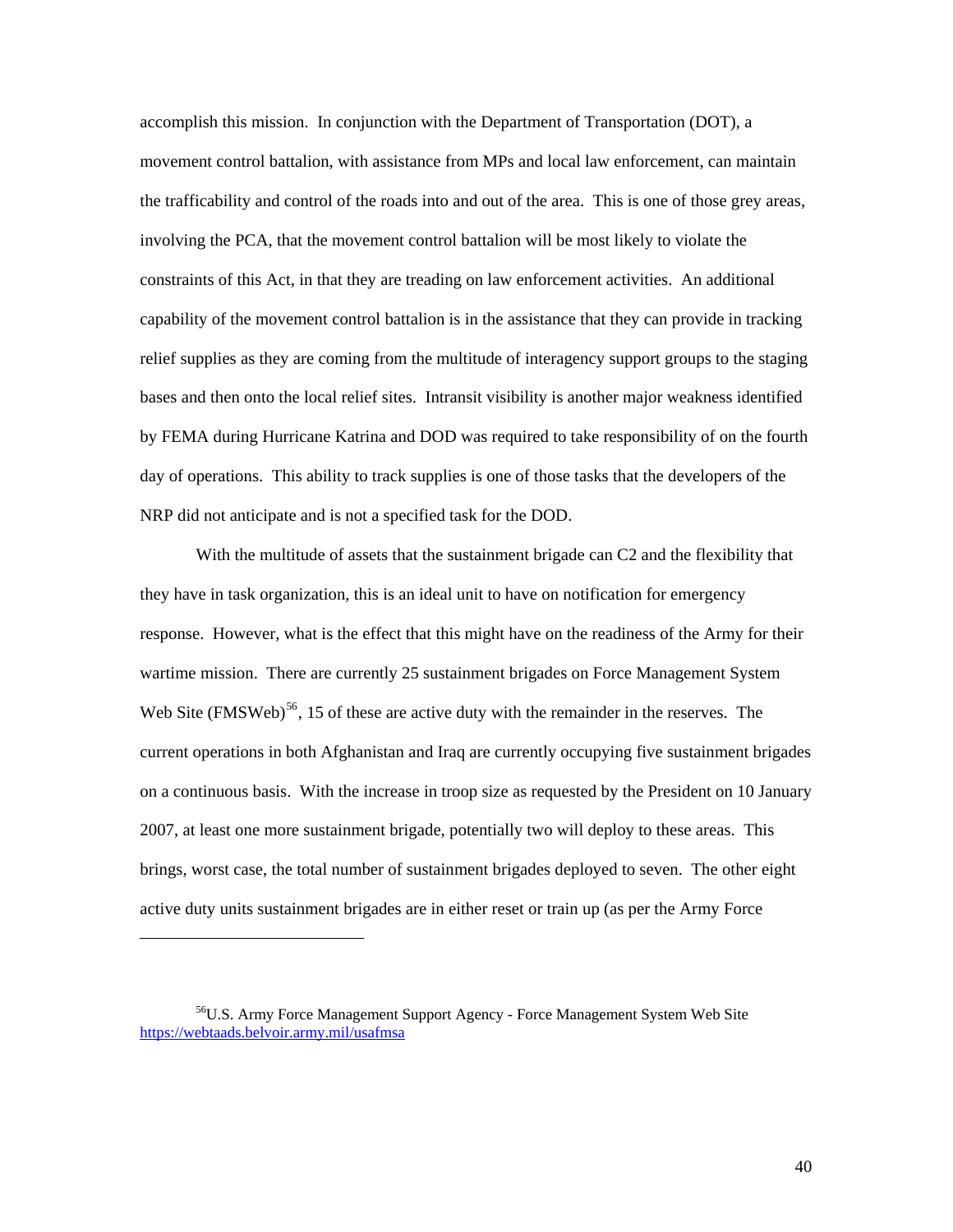<span id="page-46-0"></span>Generation (ARFORGEN) model) for deployment. Therefore, is the Army capable of establishing this proposed on call capability for emergency response? This proposal would have some but limited effect on the DOTMLPF of the sustainment brigade due to the fact that they are continuing to perform their wartime missions and emergency response is for scenarios within the US.

The management method of employment for the sustainment brigade will be very similar to the concept for the Division Ready Brigade (DRB). The personnel will be on a short notice recall and the first activated to respond to a federal incident which was shown to be very effective for getting troops to the area during both Hurricanes Andrew and Katrina by elements from the  $82<sup>nd</sup>$  Airborne Division. The sustainment brigade on alert status would be required to have its early entry capability on short notice recall during the year, particularly during hurricane season. The early entry command post would monitor the crisis through communication with the DCO on site and be able to deploy within 18 to 24 hours to the site depending on location and availability of TRANSCOM assets.

Examining the remaining active duty sustainment brigades and the rotation plan to the Central Command (CENTCOM) Area of Operations, the rotation schedule would have to be on a six-month schedule. The major timing issue though would be that the sustainment brigade would have to have its early entry module available for deployment to the response. This may generate an additional reporting requirements to FORSCOM.

#### **Doctrine**

Current doctrine focuses on an overall response to the Defense Support to Civilian Authorities (DSCA) but is there anything written to assist the Sustainment Brigade? Who is actually responsible for changing this doctrine? In researching this paper, there is currently no unifying element within the Army responsible for developing an overall response doctrine. NORTHCOM is the Combatant Command for North America, and their focus is on the defense of the US. In respect to the providing a response to natural disasters, USARNORTH has this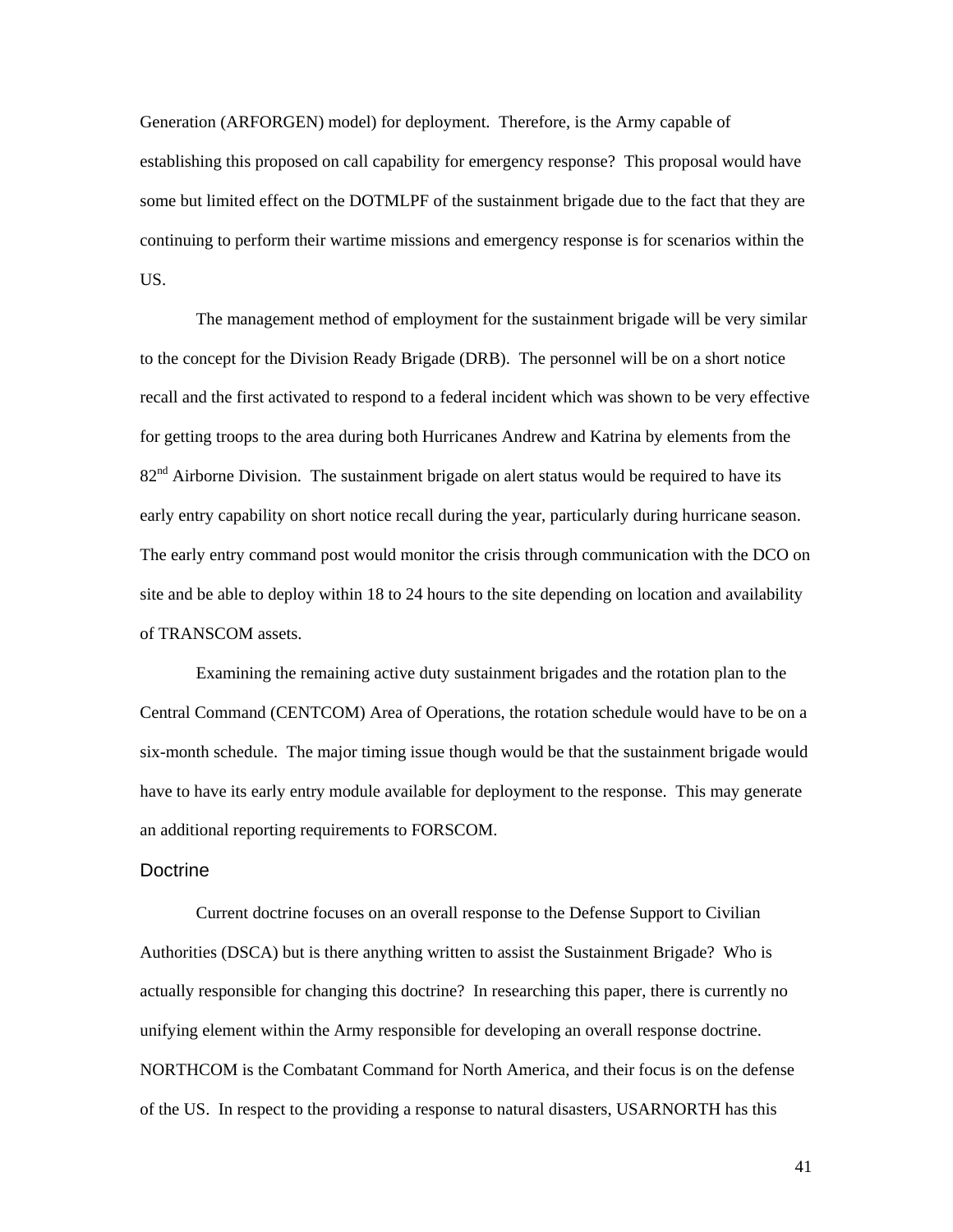requirement as we discussed previously. USARNORTH focuses at the operational level of response planning and is responsible for the integration of responses with the different states. Another reason that USARNORTH is not able to develop the doctrine is that they do not have the support structure to develop the necessary doctrine since they are mission executers.

The proponent for logistics doctrine is Combined Arms Support Command (CASCOM). Their mission is to "develop logistics leaders, doctrine, organizations, training, and material solutions to sustain a campaign quality Army with joint and expeditionary capabilities in war and peace."<sup>[57](#page-47-0)</sup> However, their center of gravity is on sustainment capabilities of army units and CASCOM should not be the integrator of all the other aspects of a DSCA response. The doctrine needs to be a holistic response with integration of all branches. There is also the problem of integration with the National Guard Bureau (NGB).

There is one logical agency capable of responding to this problem of doctrine across the branches. The solution would be to have the Combined Arms Doctrine Directorate (CADD) take on this requirement. This directorate would be the consolidator of information from all the branch schools and centers that fall under the purview of the Combined Arms Center (CAC). This is where CASCOM would have input into the development of the doctrine for logistics units. The doctrine would need to describe a methodology for organizing the sustainment brigade and provide a template case, which assists sustainment planners in their ability to visualize a type of response. There is enough information from AARs on both Hurricanes Andrew and Katrina to provide this template or example.

<span id="page-47-0"></span><sup>57</sup> United States Army Combined Arms Support Command, *Mission Statement*, (Fort Lee, VA, 2007) [document online] available from [http://www.cascom.army.mil](http://www.cascom.army.mil/), accessed 16 February 2007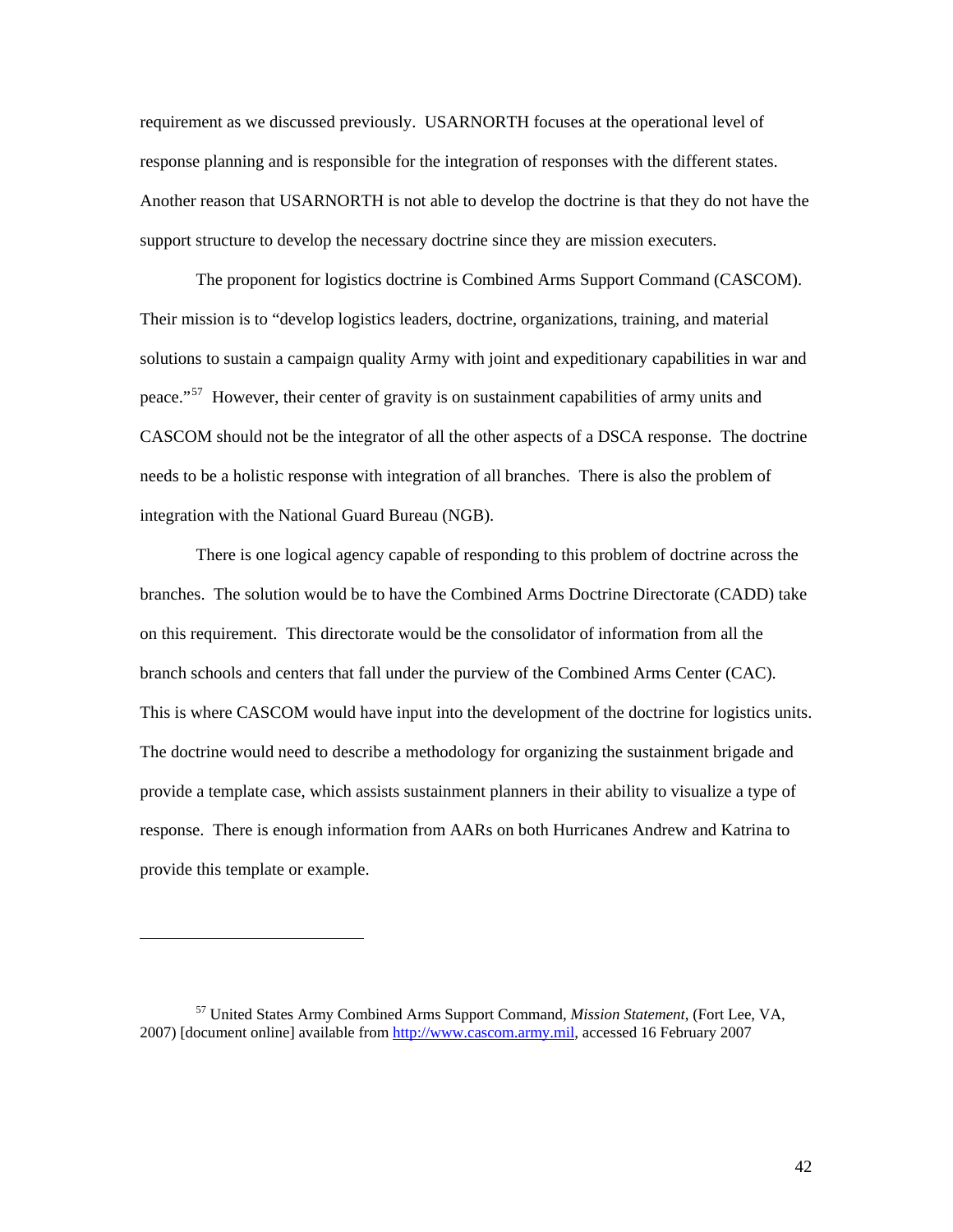<span id="page-48-0"></span>Training and Material is another area that will need modification to allow a DRB type response from the sustainment brigade. US Army Training and Doctrine Command (TRADOC) would have great capacity to assist in influencing these requirements but mainly as an intermediary for the National Guard Bureau and USARNORTH. TRADOC would have to allocate resources in order to allow the sustainment brigades to conduct interagency training and integration exercises between states, USARNORTH, and the National Guard. Currently, USARNORTH is active in executing exercises with states in applying lessons learned and deploying C2 elements to support States' response plans.<sup>[58](#page-48-1)</sup> These exercises have only been conducted at the DCO/JTF level without utilization of any logistics elements that would benefit from these exercises. Such exercises have proven historically beneficial for most warfighting headquarter exercises in the past.

In the end, it would appear that the NRP writers understood the importance of the DOD in response activities. They decided that it would be too difficult a task to integrate DOD in the response so they left possible responses as vague as possible. DOD knows that they are going to respond again but it struggling to determine the capabilities that are going to be needed in the future response scenarios.

### **CONCLUSION**

The end-result for all response efforts continues to remain the safety and security of US citizens. Our analysis has led to the conclusion that the overall concept for responding to natural disaster is valid. In order to conduct the most capable response, it must occur at the local level

l

<span id="page-48-1"></span><sup>58</sup> United States Army North, *USARNORTH supports exercise Golden Guardian*, (Fort Sam Houston, TX, 2006) [document on-line] available from <http://www.5tharmy.army.mil/news/2006/November/20nov07.htm>, accessed 16 February 2007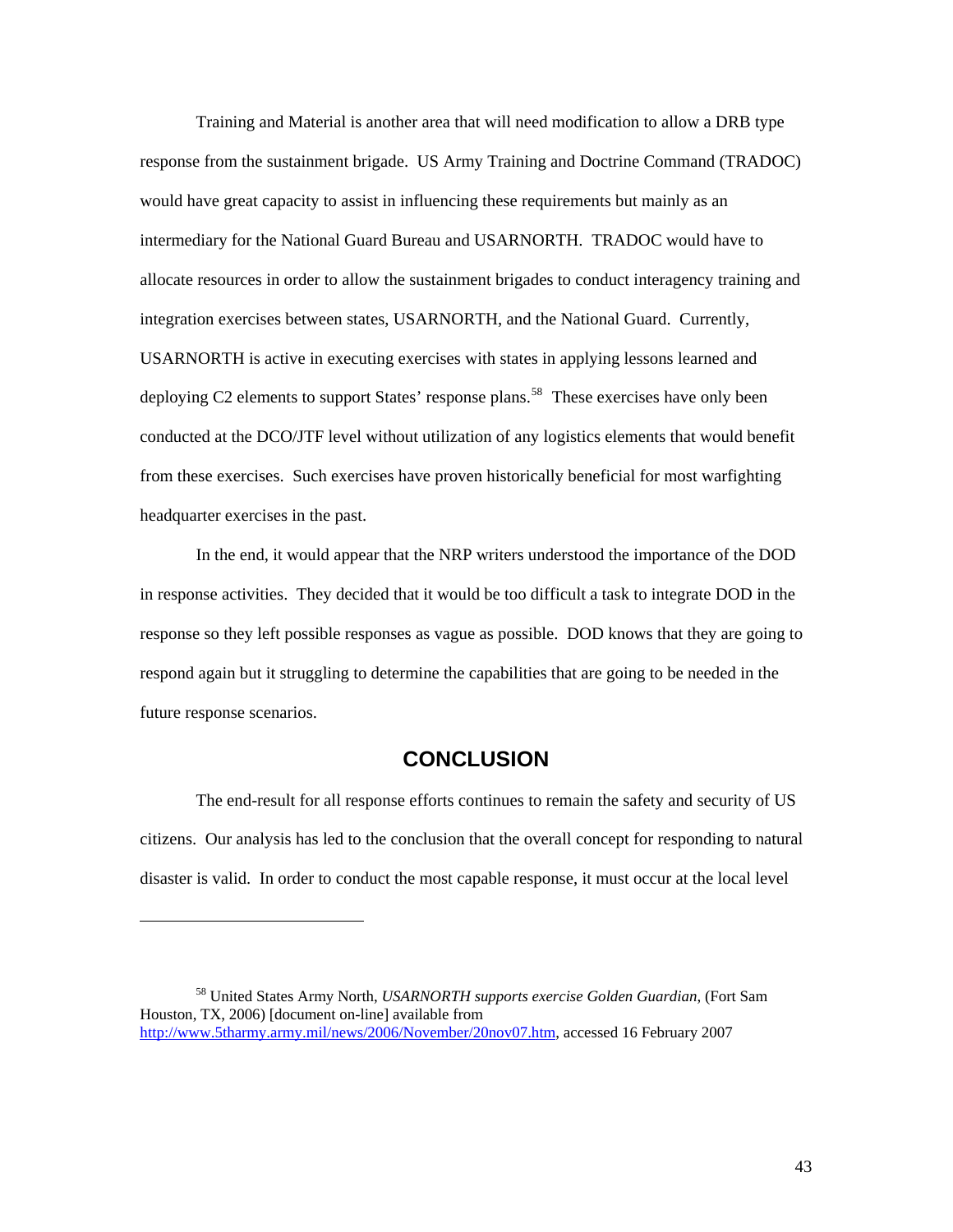because these responders have the best situational awareness. When this local level becomes overwhelmed, the RFA progresses through the state to the Federal level, but with all additional resources coordinating through the local/state responders. When the Federal Government alters this response pattern, as we saw during Hurricane Katrina, the second and third order effects continue to interfere with the execution of the response plan. The investigation into the NRP and the proposal for a possible logistics response is to provide the reader with a possibility to enhance the enablers from the Federal Government and more specifically the DOD.

The catastrophes of both Hurricanes Andrew and Katrina have shown the US public that the US Army has the capability to respond more rapidly and with greater forces than any other branch of military service or government agency. Unfortunately, with this knowledge comes the expectation, that if there is another incident of this magnitude, the military will respond and it will come quickly. This expectation has an effect on the military. As we discussed in this article, DSCA is not the primary mission of DOD. The primary mission of the DOD is to focus on being able to win America's wars. However, this mission is debatable between the desires of the public and the requirements of the US to have a military ready to defend the nation. Therefore, the Army is going to have to learn from the responses to both Hurricanes Katrina and Andrew and develop a capability to provide a rapid and ready response package when called upon to do so.

Several issues still face the DOD in their ability to provide DSCA support. The first issue that we examined was a misperception by the public that the current laws must change in order to allow the military to increase its participation in domestic responses. The current Federal laws provide enough flexibility for the President to activate and deploy DOD forces to any area. The legal discussions following Hurricane Katrina display that the largest issue was not that Federal laws were to constrictive but that Congress and the President were unwilling to challenge the current perceptions of these laws.

Second, we looked at two major responses where DOD forces deployed and provided a large support structure. The paper used a filter on the data to determine the logistical footprint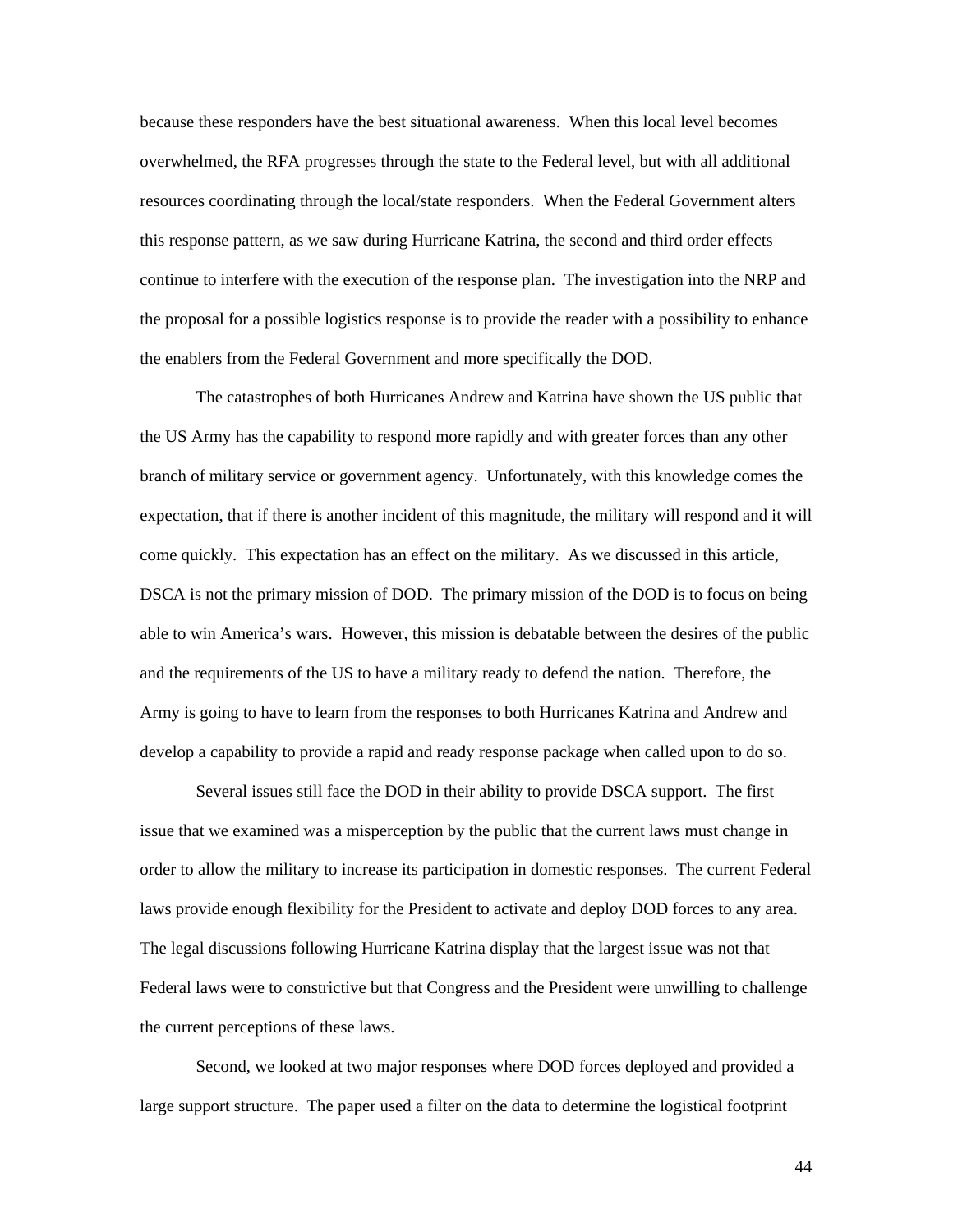that the Army believed was necessary to support each crisis. This filter allowed us to see that even though the Army structure was more than capable to support the mission, there was a lack of unity of effort and even large areas of conflict between resources and requirements. The glaring insight was that the adhocracy of the establishment of a logistical headquarters prevented a unified command structure for the response.

Third, we analyzed the NRP to determine where and how DOD is supposed to support the plan. The NRP was only partially successful during the execution of Hurricane Katrina. The breakdown in the RFA process required the military to be the only agency capable to execute missions. The plan did not anticipate the complete disintegration of the first responder network or an area the extent that Hurricane Katrina devastation covered. The NRP is a very large document and specified missions are not easy to determine.

Finally, a proposal was suggested, which provided for a logistical headquarters be given the mission to be a ready response headquarters. The proposal illuminated the capabilities of the sustainment brigade and their ability to arrive at the response area quickly. The sustainment brigade trains to be a plug and play headquarters that can consolidate and integrate several different units into a responsive unit that can support either a JTF or a DCO as the situation requires. Even though the sustainment brigade is a logistical headquarters, they have the structure that can provide C2 of several non-logistic units, particularly military police units and engineers, in order to support the response.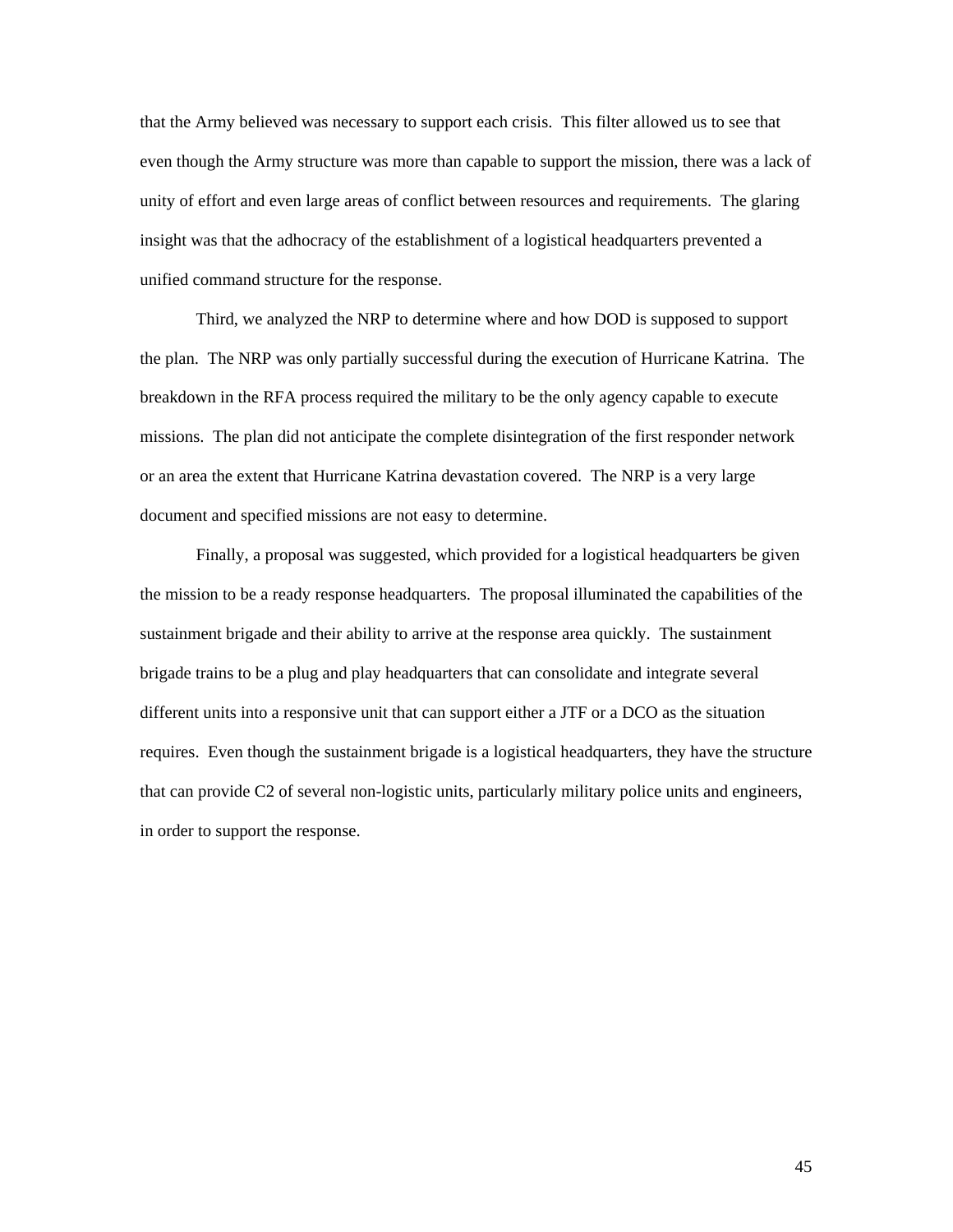## **APPENDIX**

<span id="page-51-0"></span>Appendix 1: ESF Responsibilities and Supporting Agencies<sup>[59](#page-51-1)</sup>

<span id="page-51-1"></span>59 NRP, 107 - 233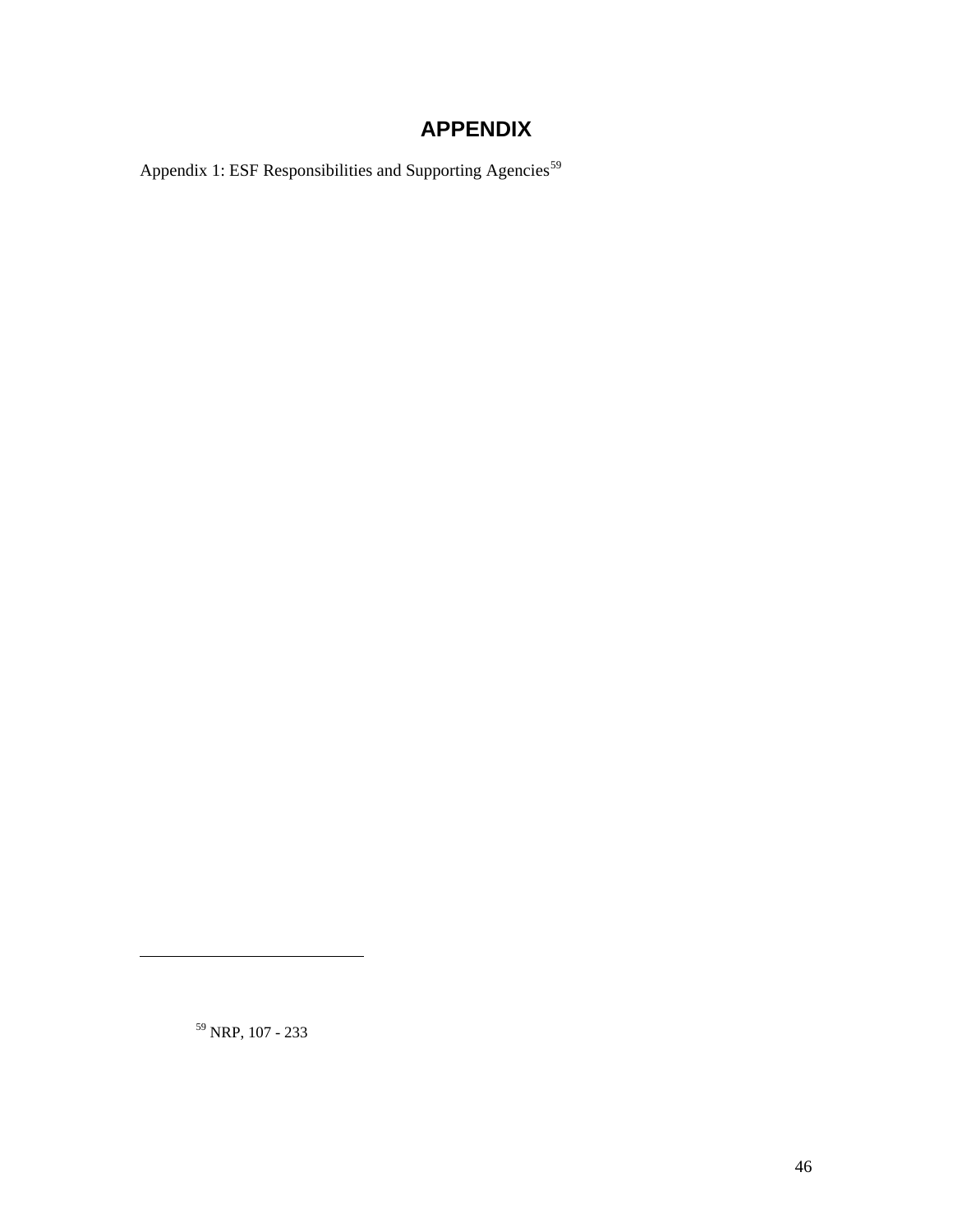| <b>ESF Coordinator &amp;</b><br><b>Purpose of ESF</b>                                                                                                                                                                                                                                                                                                                                                                                                                                                                   | Scope of ESF (per Fig 2 of<br>2004 NRP)                                                                                                                                                                                                                                                                                                                                                                                                                                                   | <b>DOD</b> Role per<br><b>NRP</b> excluding<br><b>USACE</b> | Specified Tasks & Responsibilities Identified in the NRP                                                                                                                                                                                                                                                                                                                                                                                                                                                                                          |
|-------------------------------------------------------------------------------------------------------------------------------------------------------------------------------------------------------------------------------------------------------------------------------------------------------------------------------------------------------------------------------------------------------------------------------------------------------------------------------------------------------------------------|-------------------------------------------------------------------------------------------------------------------------------------------------------------------------------------------------------------------------------------------------------------------------------------------------------------------------------------------------------------------------------------------------------------------------------------------------------------------------------------------|-------------------------------------------------------------|---------------------------------------------------------------------------------------------------------------------------------------------------------------------------------------------------------------------------------------------------------------------------------------------------------------------------------------------------------------------------------------------------------------------------------------------------------------------------------------------------------------------------------------------------|
| ESF #1-                                                                                                                                                                                                                                                                                                                                                                                                                                                                                                                 | 1. Federal and civil<br>transportation support                                                                                                                                                                                                                                                                                                                                                                                                                                            | Supporting                                                  | Provide staffing to the National Response Coordination Cell ESF 1 function and the<br>Regional Response Coordiantion Cell when requested and upon approval by the                                                                                                                                                                                                                                                                                                                                                                                 |
| Transportation                                                                                                                                                                                                                                                                                                                                                                                                                                                                                                          | Transportation safety                                                                                                                                                                                                                                                                                                                                                                                                                                                                     | Agency                                                      | SECDEF                                                                                                                                                                                                                                                                                                                                                                                                                                                                                                                                            |
| Coordinator:                                                                                                                                                                                                                                                                                                                                                                                                                                                                                                            | 3. Restoration/recovery of                                                                                                                                                                                                                                                                                                                                                                                                                                                                |                                                             | Provides military transportation capacity from the USTRANSCOM to move essential                                                                                                                                                                                                                                                                                                                                                                                                                                                                   |
| Department of                                                                                                                                                                                                                                                                                                                                                                                                                                                                                                           | transportation infrastructure                                                                                                                                                                                                                                                                                                                                                                                                                                                             |                                                             | resources and assist in the contracting of civilian airlift when requested and upon                                                                                                                                                                                                                                                                                                                                                                                                                                                               |
| Transportation (DOT)                                                                                                                                                                                                                                                                                                                                                                                                                                                                                                    | 4.<br>Movement restrictions                                                                                                                                                                                                                                                                                                                                                                                                                                                               |                                                             | approval of the SECDEF                                                                                                                                                                                                                                                                                                                                                                                                                                                                                                                            |
|                                                                                                                                                                                                                                                                                                                                                                                                                                                                                                                         | 5. Damage and impact                                                                                                                                                                                                                                                                                                                                                                                                                                                                      |                                                             | USTRANSCOM provides staff to the headquarters ESF 1 function and the regional                                                                                                                                                                                                                                                                                                                                                                                                                                                                     |
|                                                                                                                                                                                                                                                                                                                                                                                                                                                                                                                         | assessment                                                                                                                                                                                                                                                                                                                                                                                                                                                                                |                                                             | ESF 1 when requested and upon approval of the SECDEF                                                                                                                                                                                                                                                                                                                                                                                                                                                                                              |
| Purpose:<br>Emergency Support Function (ESF) #1 - DOT supports the Department<br>of Homeland Security (DHS), assisting Federal agencies; State, local<br>and tribal governmental entities; and voluntary organizations requiring<br>transportation for an actual or potential Incident of National<br>Significance. Through the DOT coordination role, ESF 1 integrates the<br>DOT responsibility for Emergency Management of the Transportation<br>System (EMTS) in the prevention/mitigation, preparedness, recovery, |                                                                                                                                                                                                                                                                                                                                                                                                                                                                                           |                                                             | Military Transportation will be provided in accordance with the DSCA section of the<br>NRP an the MOU between DOD and DOT concerning commercial aviation programs                                                                                                                                                                                                                                                                                                                                                                                 |
|                                                                                                                                                                                                                                                                                                                                                                                                                                                                                                                         | infrastructure restoration, safety, and security of the Nation and its                                                                                                                                                                                                                                                                                                                                                                                                                    |                                                             |                                                                                                                                                                                                                                                                                                                                                                                                                                                                                                                                                   |
| transportation system.                                                                                                                                                                                                                                                                                                                                                                                                                                                                                                  |                                                                                                                                                                                                                                                                                                                                                                                                                                                                                           |                                                             |                                                                                                                                                                                                                                                                                                                                                                                                                                                                                                                                                   |
|                                                                                                                                                                                                                                                                                                                                                                                                                                                                                                                         | Army Logistic Units capable of supporting this ESF:                                                                                                                                                                                                                                                                                                                                                                                                                                       |                                                             |                                                                                                                                                                                                                                                                                                                                                                                                                                                                                                                                                   |
|                                                                                                                                                                                                                                                                                                                                                                                                                                                                                                                         | Movement Battalions with associated Movement Control Teams                                                                                                                                                                                                                                                                                                                                                                                                                                |                                                             |                                                                                                                                                                                                                                                                                                                                                                                                                                                                                                                                                   |
| <b>Military Police</b>                                                                                                                                                                                                                                                                                                                                                                                                                                                                                                  |                                                                                                                                                                                                                                                                                                                                                                                                                                                                                           |                                                             |                                                                                                                                                                                                                                                                                                                                                                                                                                                                                                                                                   |
| $ESF # 2 -$                                                                                                                                                                                                                                                                                                                                                                                                                                                                                                             |                                                                                                                                                                                                                                                                                                                                                                                                                                                                                           |                                                             |                                                                                                                                                                                                                                                                                                                                                                                                                                                                                                                                                   |
| Communication                                                                                                                                                                                                                                                                                                                                                                                                                                                                                                           | 1. Coordination with                                                                                                                                                                                                                                                                                                                                                                                                                                                                      | Supporting                                                  | None Identified, however, Government Services Agency (GSA) is identified as                                                                                                                                                                                                                                                                                                                                                                                                                                                                       |
|                                                                                                                                                                                                                                                                                                                                                                                                                                                                                                                         | telecommunication industry                                                                                                                                                                                                                                                                                                                                                                                                                                                                | Agency                                                      | responsible for coordinating with DOD on the use of military and National Guard<br>organizational telecommunication assets in support of an Incident of National                                                                                                                                                                                                                                                                                                                                                                                  |
|                                                                                                                                                                                                                                                                                                                                                                                                                                                                                                                         | 2. Restoration/repair of                                                                                                                                                                                                                                                                                                                                                                                                                                                                  |                                                             | Significance                                                                                                                                                                                                                                                                                                                                                                                                                                                                                                                                      |
| Coordinator: DHS/                                                                                                                                                                                                                                                                                                                                                                                                                                                                                                       | telecomm infrastructure                                                                                                                                                                                                                                                                                                                                                                                                                                                                   |                                                             |                                                                                                                                                                                                                                                                                                                                                                                                                                                                                                                                                   |
| <b>Information Analysis</b>                                                                                                                                                                                                                                                                                                                                                                                                                                                                                             | 3. Protection, restoration, and                                                                                                                                                                                                                                                                                                                                                                                                                                                           |                                                             |                                                                                                                                                                                                                                                                                                                                                                                                                                                                                                                                                   |
| and Infrastructure                                                                                                                                                                                                                                                                                                                                                                                                                                                                                                      | sustainment of national cyber                                                                                                                                                                                                                                                                                                                                                                                                                                                             |                                                             |                                                                                                                                                                                                                                                                                                                                                                                                                                                                                                                                                   |
| Protection/National                                                                                                                                                                                                                                                                                                                                                                                                                                                                                                     | and information technology                                                                                                                                                                                                                                                                                                                                                                                                                                                                |                                                             |                                                                                                                                                                                                                                                                                                                                                                                                                                                                                                                                                   |
| Communication System resources                                                                                                                                                                                                                                                                                                                                                                                                                                                                                          |                                                                                                                                                                                                                                                                                                                                                                                                                                                                                           |                                                             |                                                                                                                                                                                                                                                                                                                                                                                                                                                                                                                                                   |
| Purpose:                                                                                                                                                                                                                                                                                                                                                                                                                                                                                                                | Emergency Support Function (ESF) # 2 - Communications ensures the<br>provision of Federal communications support to Federal, State, local,<br>tribal, and private-sector response efforts during an Incident of National<br>Significance. This ESF supplements the provisions of the National Plan<br>for Telecommunication Support in Non-Wartime Emergencies.<br>Army Logistic Units capable of supporting this ESF:<br>None anticipated but may have to utilize internal communication |                                                             |                                                                                                                                                                                                                                                                                                                                                                                                                                                                                                                                                   |
| packages to support response efforts                                                                                                                                                                                                                                                                                                                                                                                                                                                                                    |                                                                                                                                                                                                                                                                                                                                                                                                                                                                                           |                                                             |                                                                                                                                                                                                                                                                                                                                                                                                                                                                                                                                                   |
|                                                                                                                                                                                                                                                                                                                                                                                                                                                                                                                         |                                                                                                                                                                                                                                                                                                                                                                                                                                                                                           |                                                             |                                                                                                                                                                                                                                                                                                                                                                                                                                                                                                                                                   |
| and Engineering<br>Coordinator: DOD/<br><b>USACE</b>                                                                                                                                                                                                                                                                                                                                                                                                                                                                    | ESF # 3 - Public Works 1. Infrastructure protection<br>and emergency repair<br>2.<br>Infrastructure restoration<br>3. Engineering services,<br>construction management<br>4. Critical infrastructure<br>liaison                                                                                                                                                                                                                                                                           | Supporting<br>Agency                                        | DOD/USACE is designated as the coordinator for ESF 3. This responsibility covers<br>the coordination of meetings, plans, exercises, training, and other activities with DHS/<br>Emergency Preparedness and Response (ERP)/ FEMA, the private sector, and ESF 3<br>supporting agencies<br>USACE, as the primary ESF 3 agency for response, provides direction and integration<br>of ESF 3 response related activities and resources. DOD/ USACE has developed a<br>Field Guide that provides information on tools/processes used for ESF 3 mission |
| Purpose:                                                                                                                                                                                                                                                                                                                                                                                                                                                                                                                |                                                                                                                                                                                                                                                                                                                                                                                                                                                                                           |                                                             | support available from                                                                                                                                                                                                                                                                                                                                                                                                                                                                                                                            |
| Emergency Support Function #3 - Public Works and Engineering<br>assists DHS by coordinating and organizing the capabilities and<br>resources of the Federal Government to facilitate the delivery of<br>services, technical assistance, engineering expertise, construction<br>management, and other support to prevent, prepare for, respond to,<br>and/or recover from an Incident of National Significance<br>Army Logistic Units capable of supporting this ESF:                                                    |                                                                                                                                                                                                                                                                                                                                                                                                                                                                                           |                                                             | http://209.225.176/ceerp/index.php?option=com_content&task=view&id=58&Itemid                                                                                                                                                                                                                                                                                                                                                                                                                                                                      |
|                                                                                                                                                                                                                                                                                                                                                                                                                                                                                                                         | None anticipated but Sustainment Brigade may need to coordinate                                                                                                                                                                                                                                                                                                                                                                                                                           |                                                             |                                                                                                                                                                                                                                                                                                                                                                                                                                                                                                                                                   |
| support and provide administrative oversight                                                                                                                                                                                                                                                                                                                                                                                                                                                                            |                                                                                                                                                                                                                                                                                                                                                                                                                                                                                           |                                                             |                                                                                                                                                                                                                                                                                                                                                                                                                                                                                                                                                   |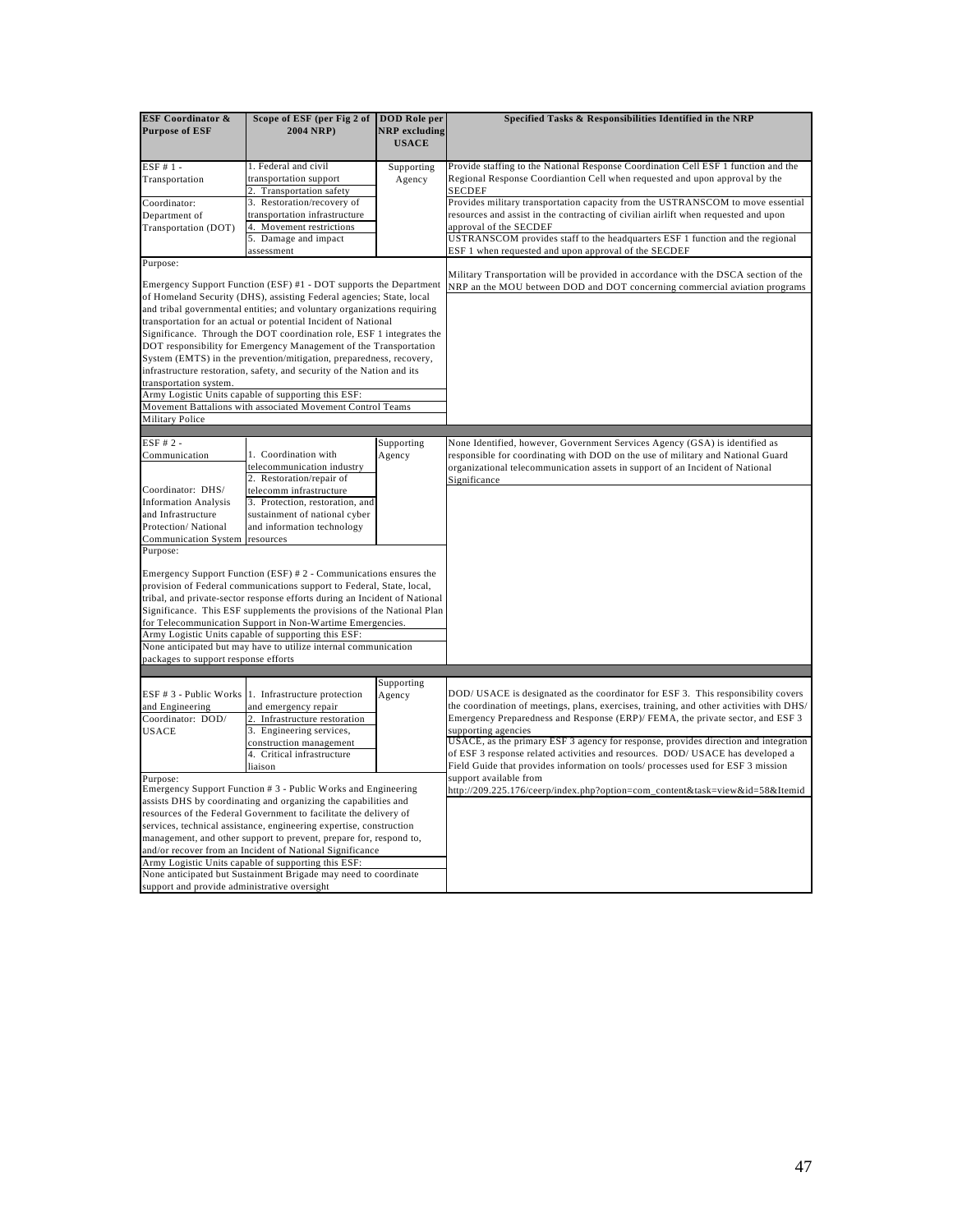| <b>ESF Coordinator &amp;</b>              | Scope of ESF (per Fig 2 of DOD Role per                                                                                         |                      | Specified Tasks & Responsibilities Identified in the NRP                                                                     |
|-------------------------------------------|---------------------------------------------------------------------------------------------------------------------------------|----------------------|------------------------------------------------------------------------------------------------------------------------------|
| <b>Purpose of ESF</b>                     | 2004 NRP)                                                                                                                       | <b>NRP</b> excluding |                                                                                                                              |
|                                           |                                                                                                                                 | <b>USACE</b>         |                                                                                                                              |
|                                           | 1. Firefighting activities on                                                                                                   |                      | Assumes full responsibility for firefighting activities on DOD installations                                                 |
| ESF#4 - Firefighting                      | Federal lands                                                                                                                   | Supporting           | Supports firefighting operations on nonmilitary lands with personnel, equipment, and                                         |
| Coordinator:                              | 2. Resource support to rural                                                                                                    | Agency               | supplies under the terms of the existing interagency agreements, providing liaisons as                                       |
| Department of                             | and urban firefighting                                                                                                          |                      | needed.                                                                                                                      |
| Agriculture/Forest                        |                                                                                                                                 |                      | USACE provides contracting services to urban and rural firefighting forces to obtain                                         |
| Service                                   | operations                                                                                                                      |                      |                                                                                                                              |
| <b>Purpose</b>                            |                                                                                                                                 |                      | heavy equipment and or demolition services as needed to suppress incident related                                            |
|                                           |                                                                                                                                 |                      | fires                                                                                                                        |
|                                           | Errergency Support Function #4 - Firefighting enables the detection                                                             |                      |                                                                                                                              |
|                                           | and suppression of wildland, rural, and urban fires resulting from, or                                                          |                      |                                                                                                                              |
|                                           | occurring coincidentally with an Incident of National Significance                                                              |                      |                                                                                                                              |
|                                           | Arry Logistic Units capable of supporting this ESF.                                                                             |                      |                                                                                                                              |
|                                           | None Anticipated but Sustainment Brigade will have to coordinate                                                                |                      |                                                                                                                              |
|                                           |                                                                                                                                 |                      |                                                                                                                              |
| ESF#5-Emergency                           | 1. Coordination of incident                                                                                                     |                      | None listed in ESF coordination matrix                                                                                       |
| Management                                | management efforts                                                                                                              | Supporting           |                                                                                                                              |
| Coordinator: DHS                          | 2. Issuance of mission                                                                                                          | Agency               |                                                                                                                              |
|                                           | assignments                                                                                                                     |                      |                                                                                                                              |
| Emergency                                 | 3. Resource and human                                                                                                           |                      |                                                                                                                              |
| Preparedness and                          |                                                                                                                                 |                      |                                                                                                                              |
| Response/FEMA                             | capital<br>4. Incident action planning                                                                                          |                      |                                                                                                                              |
|                                           |                                                                                                                                 |                      |                                                                                                                              |
|                                           | and financial management                                                                                                        |                      |                                                                                                                              |
| Purpose:                                  | Energency Support Function #5 - Energency Management is                                                                         |                      |                                                                                                                              |
|                                           | responsible for supporting overall activities of the Federal Government                                                         |                      |                                                                                                                              |
|                                           | for domestic incident management. ESF 5 provides the core                                                                       |                      |                                                                                                                              |
|                                           | management and administrative functions supporting the NRCC, RRCC,                                                              |                      |                                                                                                                              |
|                                           |                                                                                                                                 |                      |                                                                                                                              |
| and JFO operations.                       |                                                                                                                                 |                      |                                                                                                                              |
|                                           | Arry Logistic Units capable of supporting this ESF.<br>Sustainment Brigade through the use of Liaisons to the JFO to anticipate |                      |                                                                                                                              |
|                                           |                                                                                                                                 |                      |                                                                                                                              |
| requirements                              |                                                                                                                                 |                      |                                                                                                                              |
|                                           | 1. Mass Care                                                                                                                    |                      | Fulfills mass care requirements for ice and water in coordination with mass care                                             |
| ESF#6 - Mass Care,                        |                                                                                                                                 | Supporting           |                                                                                                                              |
| Housing, and Human                        | 2. Disaster housing<br>3. Human Services                                                                                        | Agency               | elements of ESF6<br>Provides assistance by inspecting mass care shelter sites to ensure suitability                          |
| Services<br>Coordinator: DHS              |                                                                                                                                 |                      |                                                                                                                              |
|                                           |                                                                                                                                 |                      | of facilities to safely shelter victims.<br>Provides assistance in constructing temporary shelter facilities in the affected |
| Emergency                                 |                                                                                                                                 |                      |                                                                                                                              |
| Preparedness and<br>Response (EPR)        |                                                                                                                                 |                      | areas, as required<br>Provides temporary housing support, such as temporary structures and                                   |
| <b>FEMA</b>                               |                                                                                                                                 |                      | expedited repair of damaged homes (to indude temporary roofing or other                                                      |
| <b>Purpose</b>                            |                                                                                                                                 |                      | repairs that facilitate recocupation of minimally damaged structures), as                                                    |
|                                           | Emergency Support Function #6 - Mass Care, Housing, and                                                                         |                      |                                                                                                                              |
|                                           | Human Services supports State, regional, local, and tribal                                                                      |                      | necessary                                                                                                                    |
|                                           | government and non-governmental organizations efforts to                                                                        |                      |                                                                                                                              |
|                                           | address the non-medical mass care, housing, and human                                                                           |                      |                                                                                                                              |
|                                           |                                                                                                                                 |                      |                                                                                                                              |
|                                           | services needs of individuals and/or families impacted by                                                                       |                      |                                                                                                                              |
| <b>Incidents of National Significance</b> | Army Logistic Units capable of supporting this ESF:                                                                             |                      |                                                                                                                              |
|                                           | <b>QMField Service Company, QMWater Production and</b>                                                                          |                      |                                                                                                                              |
|                                           | Distribution; Force Provider??; Medical Company; Veterinary                                                                     |                      |                                                                                                                              |
|                                           |                                                                                                                                 |                      |                                                                                                                              |
| services                                  |                                                                                                                                 |                      |                                                                                                                              |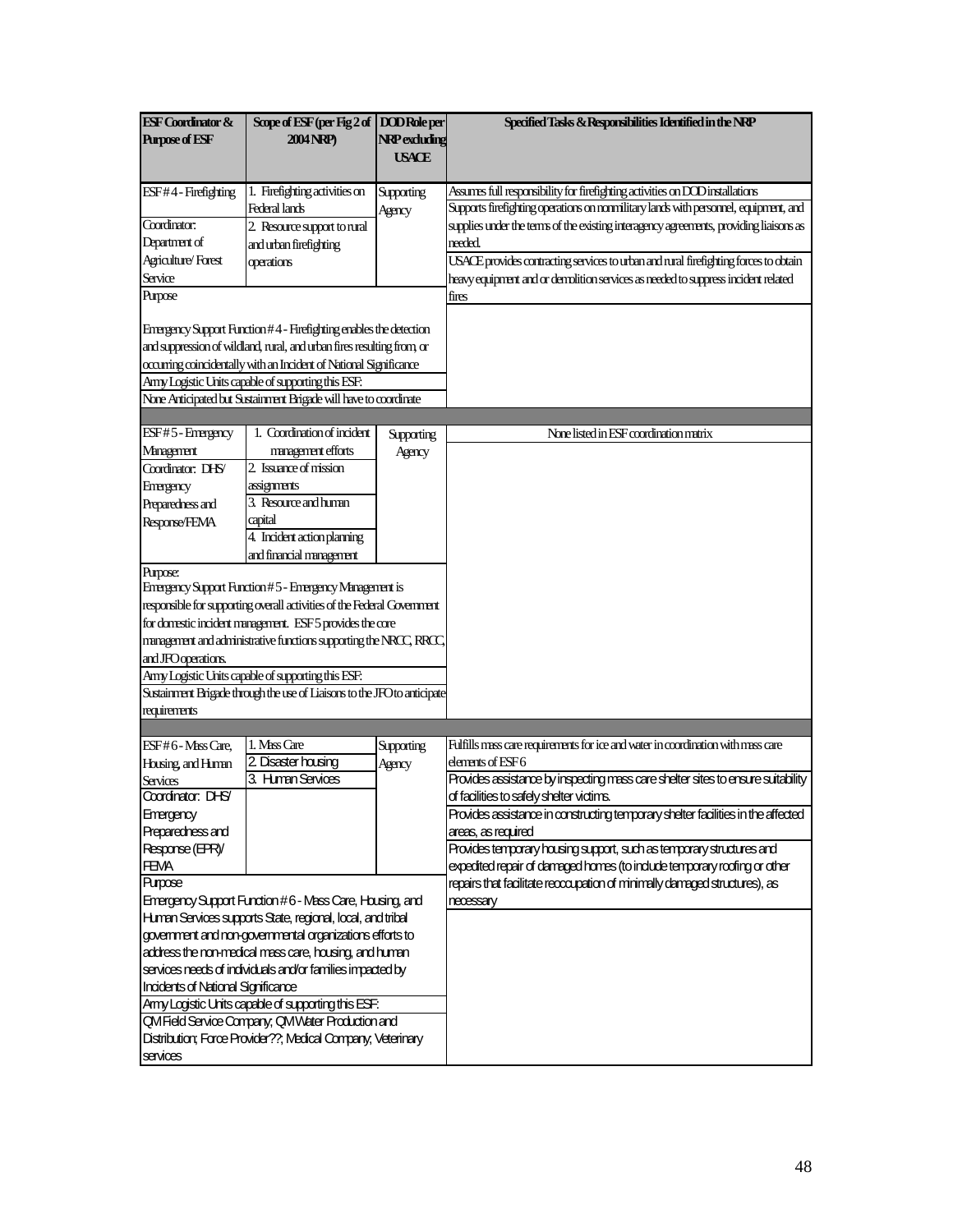| <b>ESF Coordinator &amp;</b><br><b>Purpose of ESF</b> | Scope of ESF (per Fig 2 of<br><b>2004 NRP</b> )                                                                                    | <b>DOD</b> Role per<br><b>NRP</b> excluding | Specified Tasks & Responsibilities Identified in the NRP                                                                          |
|-------------------------------------------------------|------------------------------------------------------------------------------------------------------------------------------------|---------------------------------------------|-----------------------------------------------------------------------------------------------------------------------------------|
|                                                       |                                                                                                                                    | <b>USACE</b>                                |                                                                                                                                   |
| ESF #7 - Resource                                     | 1. Resource support (facility                                                                                                      | Supporting                                  | None listed in ESF coordination matrix                                                                                            |
| Support                                               | space, office equipment and                                                                                                        | Agency                                      |                                                                                                                                   |
|                                                       | supplies, contracting services,                                                                                                    |                                             |                                                                                                                                   |
| Coordinator: General                                  | etc)                                                                                                                               |                                             |                                                                                                                                   |
| Services Administration                               |                                                                                                                                    |                                             |                                                                                                                                   |
| Purpose:                                              |                                                                                                                                    |                                             |                                                                                                                                   |
|                                                       | Emergency Support Function #7 - Resource Support assists the DHS,                                                                  |                                             |                                                                                                                                   |
|                                                       | supporting Federal agencies and State, local, and tribal entities requiring                                                        |                                             |                                                                                                                                   |
|                                                       | resource support prior to, during, and/or after an Incident of National                                                            |                                             |                                                                                                                                   |
| Significance                                          |                                                                                                                                    |                                             |                                                                                                                                   |
| None identified                                       | Army Logistic Units capable of supporting this ESF:                                                                                |                                             |                                                                                                                                   |
|                                                       |                                                                                                                                    |                                             |                                                                                                                                   |
|                                                       | 1. Public Health                                                                                                                   | Supporting                                  |                                                                                                                                   |
| ESF #8 - Public Health 2. Medical                     |                                                                                                                                    | Agency                                      | Alerts DOD NDMS Federal Coordinating Centers (FCCs)(Army, Navy, Air Force)                                                        |
| and Medical Services                                  | Mental health services<br>3.                                                                                                       |                                             | and provides specific reporting/regulating instructions to support relief efforts.                                                |
| Coordinator:                                          | 4. Mortuary services                                                                                                               |                                             | Alerts DOD NDMS FCCs to activate NDMS patient reception plans in a phased,                                                        |
| Department of Health                                  |                                                                                                                                    |                                             | regional approach, and when appropriate, in a national approach                                                                   |
| and Human Services                                    |                                                                                                                                    |                                             | At the request of HHS, DOD coordinates with ESF 1 to provide support for the                                                      |
| (HHS)                                                 |                                                                                                                                    |                                             | evacuation of seriously ill or injured patients to locations where hospital care or                                               |
| Purpose                                               |                                                                                                                                    |                                             | services are available.                                                                                                           |
|                                                       |                                                                                                                                    |                                             | Using available DOD transport resources, in coordination with the NDMS Medical                                                    |
|                                                       | Emergency Support Function #8 - Public Health and Medical Services<br>provides the mechanism for coordinated Federal assistance to |                                             | Interagency Coordination Group (MIACG), evacuates and manages victims/patients                                                    |
|                                                       | supplement State, local, and tribal government resources in response to                                                            |                                             | from the patient collection point in or near the incident site to NDMS patient reception                                          |
|                                                       | public health and medical care needs (to include veterinary and/or                                                                 |                                             | areas.<br>Provides available logistical support to health/medical response operations                                             |
|                                                       | animal health issues when appropriate) for potential health or actual                                                              |                                             | Provides available medical personnel for casualty clearing/staging and other missions                                             |
|                                                       | Incidents of National Significance and/or during a developing potential                                                            |                                             | as needed including aero-medical evacuation and medical treatment.                                                                |
| health and medical situation.                         |                                                                                                                                    |                                             | Provides available blood products in coordination with HHS                                                                        |
|                                                       | Army Logistic Units capable of supporting this ESF:                                                                                |                                             |                                                                                                                                   |
|                                                       | Medical Company; Veterinarian Services; Transportation Truck                                                                       |                                             | Provides evaluation and risk management support through use of DCOs, Emergency                                                    |
|                                                       | Companies; QM support companies; QM Collection Company                                                                             |                                             | Preparedness Liaison Officers, and Joint Regional Medical Planners                                                                |
|                                                       |                                                                                                                                    |                                             | Coordinates patient reception, tracking, and management to nearby non-Federal hospitals, VA hospitals, and DOD military treatment |
|                                                       | facilities that are available and can provide appropriate medical care.                                                            |                                             |                                                                                                                                   |
|                                                       | solid waste disposal, vectors, hygiene, and other conditions)                                                                      |                                             | Provides available medical personnel to assist HHS in the protection of public health (such as food, water, wastewater,           |
|                                                       |                                                                                                                                    |                                             | Provides available DOD medical supplies for distribution to mass care centers and medical care locations being operated           |
|                                                       | for incident victims with reimbursement                                                                                            |                                             |                                                                                                                                   |
|                                                       |                                                                                                                                    |                                             | Provides available emergency medical support to assist State, local, and tribal governments within the disaster area and          |
|                                                       |                                                                                                                                    |                                             | the surrounding vicinity, to include triage, medical treatment, mental health support, and use of surviving DOD medical           |
|                                                       | facilities near the incident area.                                                                                                 |                                             |                                                                                                                                   |
|                                                       |                                                                                                                                    |                                             | Provides assistance in managing human remains, including victim ID and mortuary affairs.                                          |
|                                                       |                                                                                                                                    |                                             | Provides DOD confirmatory laboratory testing support in coordination with HHS                                                     |
| ESF #9 - Urban                                        | 1. Life-saving assistance                                                                                                          | Supporting                                  | Serves as primary source for providing fixed-wing and/or rotary-wing                                                              |
| Search and Rescue                                     | 2. Urban search and                                                                                                                | Agency                                      | transportation for US&R Joint Management Teams                                                                                    |
| (US&R)                                                | rescue                                                                                                                             |                                             | Serves as secondary source for the following assistance:                                                                          |
| Coordinator: DHS/                                     |                                                                                                                                    |                                             | 1. Ground transportation of US&R task forces and JMTs within the affected                                                         |
| EPR/FEMA                                              |                                                                                                                                    |                                             | area;                                                                                                                             |
| Purpose:                                              |                                                                                                                                    |                                             | 2.<br>Mobile feeding units for US&R task forces and JMT personnel; and                                                            |
|                                                       | Emergency Support Function #9 - Urban Search and Rescue                                                                            |                                             | 3. Portable Shelter (e.g., tents) for use by US&R task force and JMT                                                              |
|                                                       | rapidly deploys components of the National US&R Response                                                                           |                                             | personnel for eating, sleeping, and working.                                                                                      |
|                                                       | System to provide specialized life-saving assistance to State,                                                                     |                                             |                                                                                                                                   |
|                                                       | local, and tribal entities during Incident of National Significance.                                                               |                                             |                                                                                                                                   |
|                                                       | US&R activities include locating, extricating, and providing onsite                                                                |                                             |                                                                                                                                   |
|                                                       | medical treatment to victims trapped in collapsed structures.                                                                      |                                             |                                                                                                                                   |
|                                                       | These task forces are staffed primarily by local fire departments<br>and emergency services personnel who are trained and          |                                             |                                                                                                                                   |
|                                                       | experienced in collapsed structures search and rescue                                                                              |                                             |                                                                                                                                   |
|                                                       | operations and possess specialized equipment                                                                                       |                                             |                                                                                                                                   |
|                                                       | Army Logistic Units capable of supporting this ESF:                                                                                |                                             |                                                                                                                                   |
|                                                       | QM field service company; QM equipment & maintenance                                                                               |                                             |                                                                                                                                   |
|                                                       | platoons; medical companies; truck companies; aviation support                                                                     |                                             |                                                                                                                                   |
| companies                                             |                                                                                                                                    |                                             |                                                                                                                                   |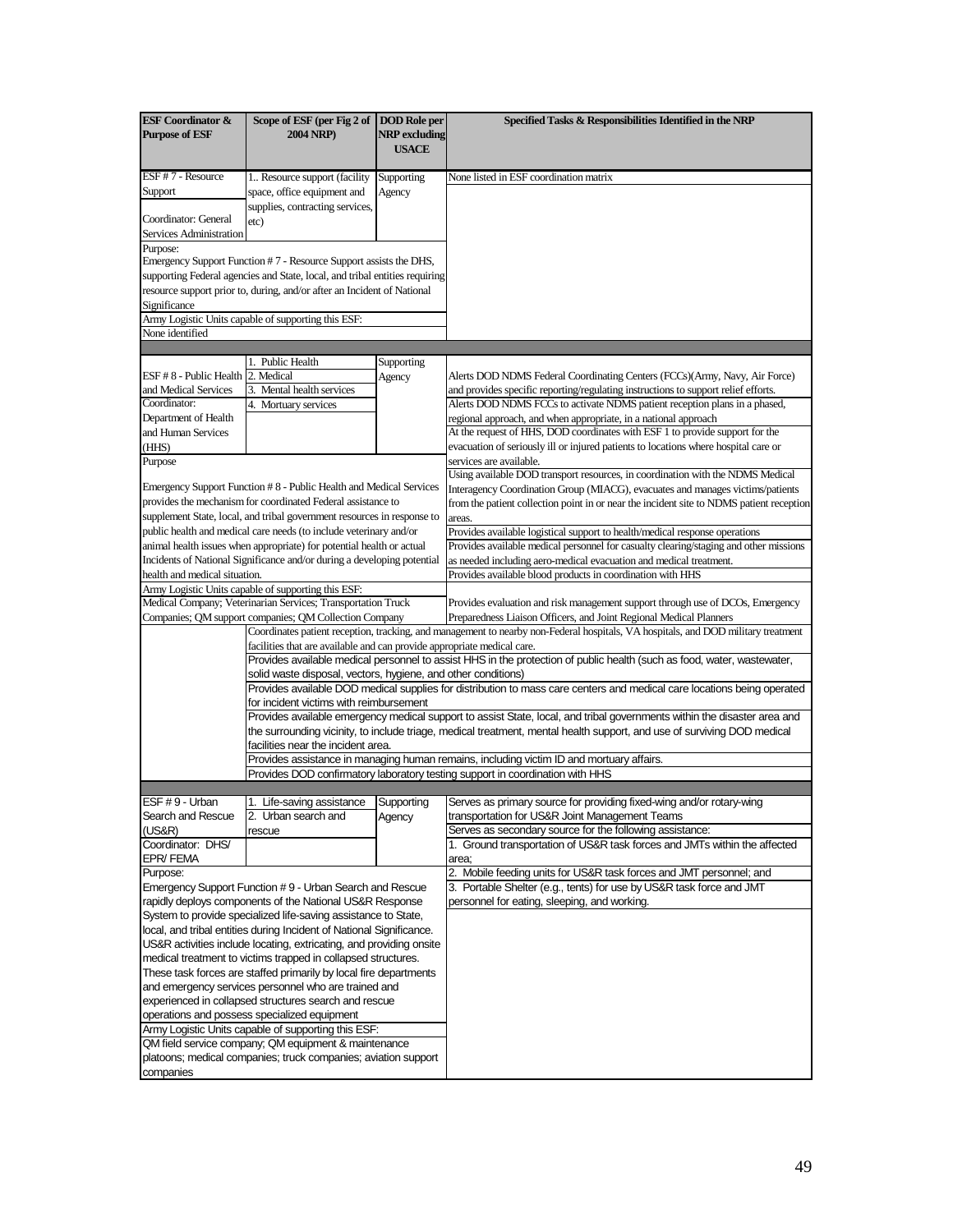| <b>ESF Coordinator &amp;</b>     | Scope of ESF (per Fig 2 of DOD Role per                                     |               | Specified Tasks & Responsibilities Identified in the NRP                                                                |
|----------------------------------|-----------------------------------------------------------------------------|---------------|-------------------------------------------------------------------------------------------------------------------------|
| <b>Purpose of ESF</b>            | <b>2004 NRP</b> )                                                           | NRP excluding |                                                                                                                         |
|                                  |                                                                             | USACE         |                                                                                                                         |
|                                  |                                                                             |               |                                                                                                                         |
| ESF #10 - Oil and                |                                                                             | Supporting    |                                                                                                                         |
| <b>Hazardous Materials</b>       | 1. Oil and hazardous                                                        | Agency        | Provides OSC and directs response actions for releases of hazardous materials from its                                  |
| Response<br>Coordinator:         | materials (chem, biological,                                                |               | vessels, facilities, vehicles, munitions, and weapons                                                                   |
| Environmental                    | radiological, etc.) response                                                |               |                                                                                                                         |
| Protection Agency                | 2. Environmental safety and                                                 |               |                                                                                                                         |
|                                  | short- and long-term cleanup                                                |               |                                                                                                                         |
| Purpose:                         |                                                                             |               |                                                                                                                         |
|                                  |                                                                             |               |                                                                                                                         |
|                                  | Emergency Support Function #10 - Oil and Hazardous Materials                |               |                                                                                                                         |
|                                  | Response provides Federal support in response to an actual or potential     |               | Note: DOD/USACE provides response and recovery assistance to incidents involving                                        |
|                                  | discharge and/or uncontrolled release of oil or hazardous materials         |               | radiological dispersal devices and improvised nuclear devices, pursuant to                                              |
|                                  | during Incidents of National Significance. The Federal government may       |               | development of a MOU between EPA and DOD/USACE                                                                          |
|                                  | also respond to oil and hazardous materials Incidents of National           |               |                                                                                                                         |
|                                  | Significance using mechanisms of the National Oil and Hazardous             |               | Note: In addition, ESF 10 may be utilized to respond to actual or threatened releases                                   |
|                                  | Substances Pollution Contingency Plan (NCP) with activating ESF 10          |               | of materials not typically responded to under the NCP but that, as a result of Incident                                 |
|                                  | which are described in the Hazardous Materials Incident Annex of the        |               | of National Significance, pose a threat to public health, welfare, or to the environment.                               |
| NRP.                             |                                                                             |               |                                                                                                                         |
|                                  | Army Logistic Units capable of supporting this ESF:                         |               |                                                                                                                         |
|                                  | Water production and distribution company; QM supply company                |               |                                                                                                                         |
|                                  |                                                                             |               |                                                                                                                         |
| ESF #11 - Agriculture            | 1. Nutrition assistance<br>2. Animal/plant disease &                        | Supporting    | Assess the availability of DOD food supplies and storage facilities capable of storing<br>dry, chilled, and frozen food |
| and Natural Resources            | pest response                                                               | Agency        | Assess the availability of DOD transportation equipment, material handling                                              |
| Coordinator:                     | 3. Food safety/security                                                     |               | equipment, and personnel for support. This responsibility is confined to the posts,                                     |
| Department of                    |                                                                             |               | camps, and stations within or adjacent to the affected areas                                                            |
| Agriculture (USDA)               | 4. Natural/cultural resources                                               |               | Assess the availability of laboratory and diagnostic support, subject matter expertise,                                 |
|                                  | & historic properties                                                       |               | and technical assistance that may be provided                                                                           |
|                                  | protection & restoration                                                    |               |                                                                                                                         |
| Purpose                          |                                                                             |               | Assists animal emergency response organizations, or others as requested and                                             |
|                                  |                                                                             |               | appropriate. Provides resources including senior Army Veterinary Corps officers to                                      |
|                                  | Emergency Support Function #11 - Agriculture and Natural Resources          |               | function as Defense Veterinary Liaison Officers and Defense Veterinary Support                                          |
|                                  | supports State, local, and tribal authorities and other Federal agency      |               | Officers (who serve as the on-site POC for DOD veterinary functions) and other                                          |
|                                  | efforts to address: (1) Provision of nutrition assistance (2) control and   |               | military specialists trained in foreign animal disease diagnosis, epidemiology,                                         |
|                                  | eradication of an outbreak of a highly contagious or economically           |               | microbiology, immunology, entomology, pathology, and public health.                                                     |
|                                  | devastating animal/ zoonotic disease, highly infective exotic plant         |               | Provide laboratory support to assist and augment the capabilities of the                                                |
|                                  | disease, or economically devastating plant pest infestation (3) assurance   |               | Agriculture/Animal and Plant Health Inspection Service (APHIS)                                                          |
|                                  | of food safety and food security (under USDA jurisdiction and               |               | Assists in the development of response plans                                                                            |
|                                  | authorities) and (4) protection of natural and cultural resources and       |               |                                                                                                                         |
|                                  | historic properties resources prior to, during, and/or after an Incident of |               |                                                                                                                         |
| National Significance.           |                                                                             |               |                                                                                                                         |
|                                  | Army Logistic Units capable of supporting this ESF:                         |               |                                                                                                                         |
|                                  | QM Supply Company; Veterinary Services; QM field service                    |               |                                                                                                                         |
| companies                        |                                                                             |               |                                                                                                                         |
| $EST # 12 - Energy$              | 1. Energy infrastructure                                                    | Supporting    |                                                                                                                         |
| Coordinator:                     | assessment, repair, and                                                     | Agency        | DOD/USACE coordinates emergency power team missions with power-                                                         |
| Department of Energy restoration |                                                                             |               | system restoration activities to establish priorities and efficiently provide                                           |
| (DOE)                            | 2. Energy industry utilities                                                |               | support to a facility having power restored                                                                             |
|                                  | coordination                                                                |               |                                                                                                                         |
|                                  | 3. Energy forecast                                                          |               |                                                                                                                         |
| Purpose                          |                                                                             |               |                                                                                                                         |
|                                  |                                                                             |               |                                                                                                                         |
|                                  | Emergency Support Function # 12 - Energy is intended to restore             |               |                                                                                                                         |
|                                  | damaged energy systems and components during a potential or                 |               |                                                                                                                         |
|                                  | actual Incident of National Significance. Under DOE leadership,             |               |                                                                                                                         |
|                                  | ESF 12 is an integral part of the larger DOE responsibility of              |               |                                                                                                                         |
|                                  | maintaining continuous and reliable energy supplies for the US              |               |                                                                                                                         |
|                                  | through preventive measures as well as restorative actions                  |               |                                                                                                                         |
|                                  | Army Logistic Units capable of supporting this ESF:                         |               |                                                                                                                         |
| Maintenance company              |                                                                             |               |                                                                                                                         |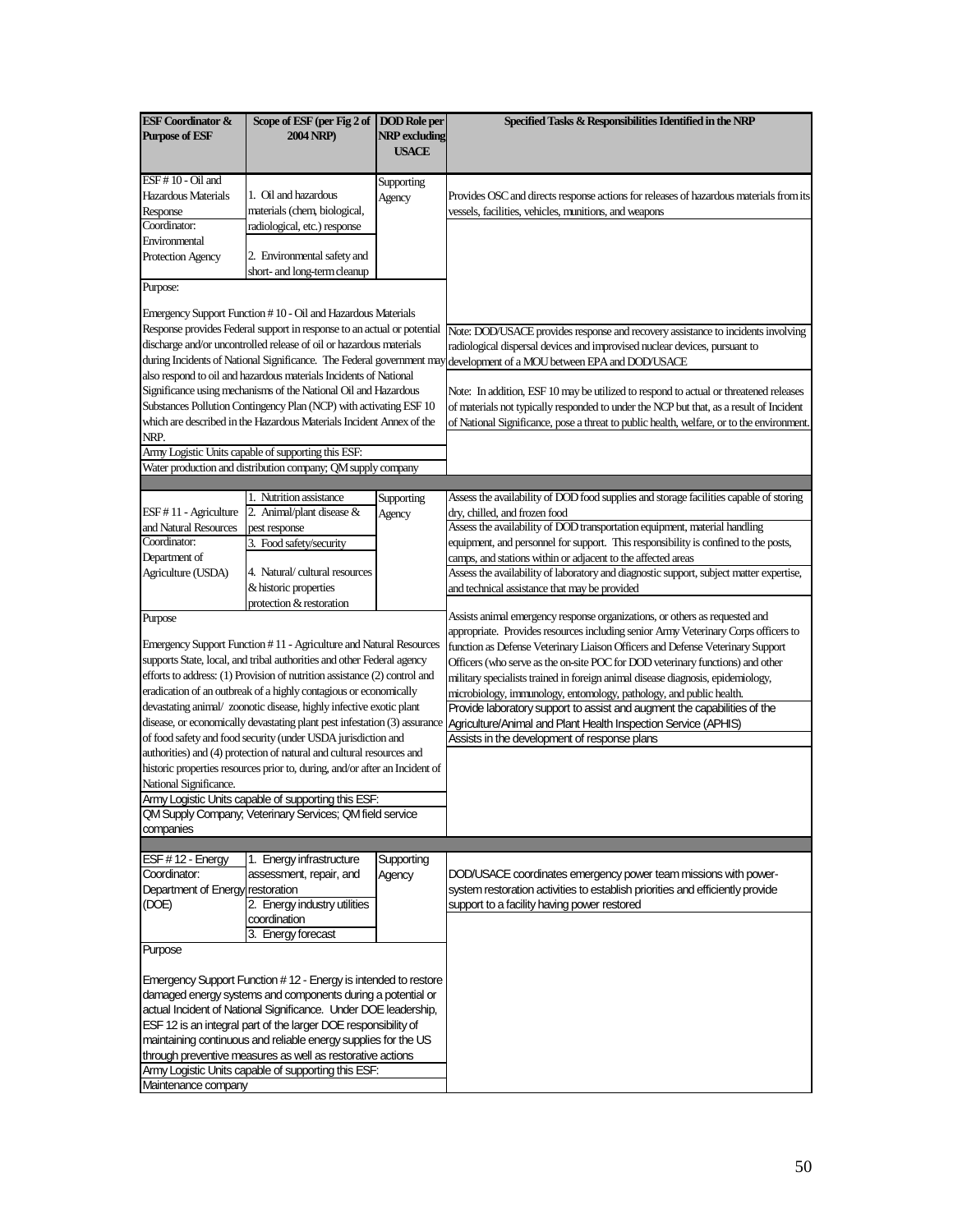| <b>ESF Coordinator &amp;</b>                                                                                                          | Scope of ESF (per Fig 2 of DOD Role per            |                                      | Specified Tasks & Responsibilities Identified in the NRP                                                                                                 |
|---------------------------------------------------------------------------------------------------------------------------------------|----------------------------------------------------|--------------------------------------|----------------------------------------------------------------------------------------------------------------------------------------------------------|
| <b>Purpose of ESF</b>                                                                                                                 | 2004 NRP)                                          | <b>NRP</b> excluding<br><b>USACE</b> |                                                                                                                                                          |
|                                                                                                                                       |                                                    |                                      |                                                                                                                                                          |
| ESF #13 - Public                                                                                                                      | 1. Facility and resource                           | Supporting                           | None listed in ESF coordination matrix                                                                                                                   |
| Safety and Security                                                                                                                   | security                                           | Agency                               |                                                                                                                                                          |
|                                                                                                                                       | 2. Security planning and<br>technical and resource |                                      | However, In the event that State and local police forces (including National Guard                                                                       |
| Coordinator: DHS;<br>Department of Justice                                                                                            | assistance                                         |                                      | operating under State control) are unable to adequately respond to a civil disturbance                                                                   |
|                                                                                                                                       | 3. Public safety/ security                         |                                      | or other serious law enforcement emergency, the State legislature (or the Governor if                                                                    |
|                                                                                                                                       | support                                            |                                      | the legislature cannot be convened) may request, through the Attorney General,                                                                           |
|                                                                                                                                       | 4. Support to access, traffic,                     |                                      | Federal military assistance under 10 U.S.C chapter 15. The President may also use the                                                                    |
|                                                                                                                                       | and crowd control                                  |                                      | military in a state to enforce Military law or to protect constitutional rights. Pursuant                                                                |
| Purpose                                                                                                                               |                                                    |                                      | to 10 U.S.C. 331-334, the President will ultimately determine whether to use the                                                                         |
|                                                                                                                                       |                                                    |                                      | Armed Forces to respond to a law enforcement emergency. Under Title 10 authority,                                                                        |
| Emergency Support Function #13 - Public Safety and Security                                                                           |                                                    |                                      | the President may federalize and deploy all or part of any State's National Guard.                                                                       |
| integrates Federal public safety and security capabilities and resources                                                              |                                                    |                                      | Procedures for coordinating DOD and DOJ responses to law enforcement emergencies                                                                         |
| to support the full range of incident management activities associated                                                                |                                                    |                                      | arising under 10 U.S.C. 331-334 are set forth in the DOD Civil Disturbance Plan,                                                                         |
| with potential or actual Incidents of National Significance.<br>Army Logistic Units capable of supporting this ESF:                   |                                                    |                                      | February 1991.                                                                                                                                           |
| None identified but Military Police companies and individual soldiers                                                                 |                                                    |                                      |                                                                                                                                                          |
| may be utilized to support mission                                                                                                    |                                                    |                                      |                                                                                                                                                          |
|                                                                                                                                       |                                                    |                                      |                                                                                                                                                          |
| ESF - 14 Long-Term                                                                                                                    |                                                    | Supporting                           | None listed in ESF coordination matrix                                                                                                                   |
| <b>Community Recovery</b>                                                                                                             | 1. Social and economic                             | Agency                               |                                                                                                                                                          |
| and Mitigation                                                                                                                        | community impact assessment                        |                                      |                                                                                                                                                          |
| Coordinator: DHS/                                                                                                                     | 2. Long-term community                             |                                      |                                                                                                                                                          |
| <b>EPR/FEMA</b>                                                                                                                       | recovery assistance to States,                     |                                      |                                                                                                                                                          |
|                                                                                                                                       | local governments, and the                         |                                      |                                                                                                                                                          |
|                                                                                                                                       | private sector                                     |                                      |                                                                                                                                                          |
|                                                                                                                                       | 3. Mitigation analysis and                         |                                      |                                                                                                                                                          |
|                                                                                                                                       | program implementation                             |                                      |                                                                                                                                                          |
| Purpose:                                                                                                                              |                                                    |                                      |                                                                                                                                                          |
|                                                                                                                                       |                                                    |                                      |                                                                                                                                                          |
| Emergency Support Function #14 - Long-Term Community Recovery                                                                         |                                                    |                                      |                                                                                                                                                          |
| and Mitigation provides a framework for Federal government support to                                                                 |                                                    |                                      |                                                                                                                                                          |
| State, regional, local, and tribal governments, non-governmental                                                                      |                                                    |                                      |                                                                                                                                                          |
| agencies, and the private sector designed to enable community recovery<br>format he long-term consequences of an Incident of National |                                                    |                                      |                                                                                                                                                          |
| Significance. This support consists of available programs and resources                                                               |                                                    |                                      |                                                                                                                                                          |
| of Federal departments and agencies to enable community recovery,                                                                     |                                                    |                                      |                                                                                                                                                          |
| especially long-term community recovery, and to reduce or eliminate                                                                   |                                                    |                                      |                                                                                                                                                          |
| risk from future incidents, where feasible.                                                                                           |                                                    |                                      |                                                                                                                                                          |
| Army Logistic Units capable of supporting this ESF:                                                                                   |                                                    |                                      |                                                                                                                                                          |
| None identified                                                                                                                       |                                                    |                                      |                                                                                                                                                          |
|                                                                                                                                       |                                                    |                                      |                                                                                                                                                          |
| ESF #15 - External                                                                                                                    | 1. Emergency public                                | Supporting                           |                                                                                                                                                          |
| <b>Affairs</b><br>Coordinator: DHS                                                                                                    | information and protective                         | Agency                               | Depending on the nature and scope of the incident, all Federal departments<br>and agencies support the NRP and are responsible for providing appropriate |
|                                                                                                                                       | action guidance                                    |                                      |                                                                                                                                                          |
|                                                                                                                                       | 2. Media and community<br>relations                |                                      | support for ESF 15                                                                                                                                       |
|                                                                                                                                       | 3. Congressional and                               |                                      |                                                                                                                                                          |
|                                                                                                                                       | international affairs                              |                                      |                                                                                                                                                          |
|                                                                                                                                       |                                                    |                                      |                                                                                                                                                          |
|                                                                                                                                       | 4. Tribal and insular affairs                      |                                      |                                                                                                                                                          |
| Purpose:                                                                                                                              |                                                    |                                      |                                                                                                                                                          |
| Emergency Support Function #15 - External Affairs ensures that                                                                        |                                                    |                                      |                                                                                                                                                          |
| sufficient Federal assets are deployed to the field during a                                                                          |                                                    |                                      |                                                                                                                                                          |
| potential or actual Incident of National Significance to provide<br>accurate, coordinated, and timely information to affected         |                                                    |                                      |                                                                                                                                                          |
| audiences, including governments, media, the private sector, and                                                                      |                                                    |                                      |                                                                                                                                                          |
| local populace. ESF 15 provides the resource support and                                                                              |                                                    |                                      |                                                                                                                                                          |
| mechanisms to implement the NRP - Incident Communications                                                                             |                                                    |                                      |                                                                                                                                                          |
| Emergency Policy and Procedures described in the NPR Public                                                                           |                                                    |                                      |                                                                                                                                                          |
| Affairs Support Annex.                                                                                                                |                                                    |                                      |                                                                                                                                                          |
| Army Logistic Units capable of supporting this ESF:                                                                                   |                                                    |                                      |                                                                                                                                                          |
| None identified but Headquarters will be required to provide                                                                          |                                                    |                                      |                                                                                                                                                          |
| LNOs as necessary                                                                                                                     |                                                    |                                      |                                                                                                                                                          |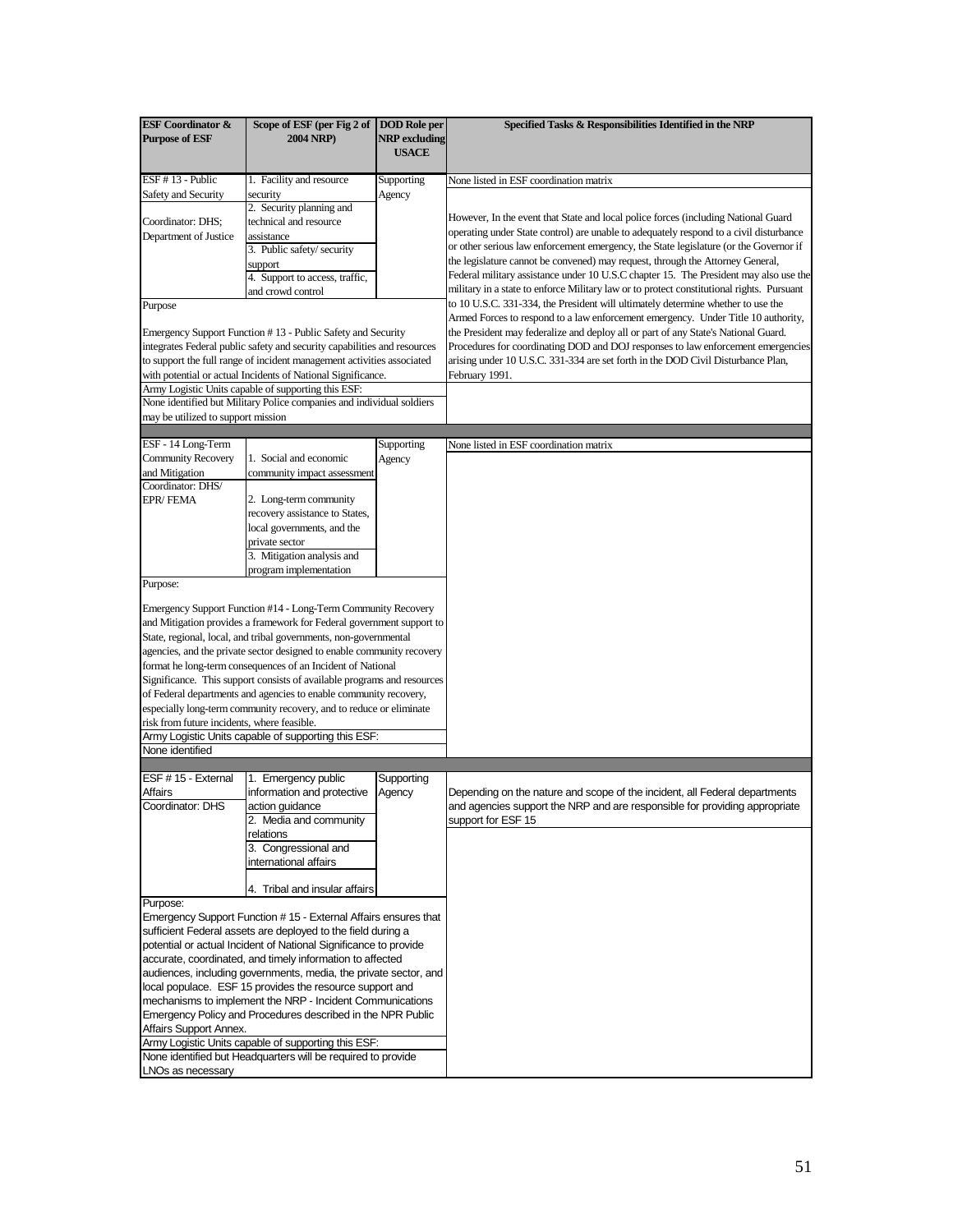## **BIBLIOGRAPHY**

#### <span id="page-57-0"></span>**Books**

- Brennan, Richard R., Davis, Lynn E, Greenberg, Michael D., McMahon, K. Scott, Mosher, David E., and Yost, Charles W. *Army Forces for Homeland Security*. Santa Monica, California: Rand Corporation, 2004.
- Heerdon, Ivor Van and Mike Bryan. *The Storm.* New York: Viking Penguin, (2006).
- Mathews, Matt. *The Posse Comitatus Act and the United States Army: A Historical Perspective*, Fort Leavenworth, KS, Combat Studies Institute Press.
- McDonnell, Janet. *Hurricane Andrew: Historical Report*. Fort Belvoir, Virginia: Office of History, United States Corps of Engineers, 1993.
- Schrader, John Y. *The Army's Role in Domestic Disaster Support: An Assessment of Policy Choices.* Santa Monica, California: Rand Publishing 1993.
- Tsui, Ed. "Initial Response to Complex Emergencies and Natural Disasters" ed. Kevin M Cahill MD *Emergency Relief Operations*. New York: Fordham University Press and The Center for International Health and Cooperation, 2003.
- Turabian, Kate L. *A Manual for Writers of Term Papers, Theses, and Dissertations.* 6<sup>th</sup> ed. Chicago: University of Chicago Press, 1996.
- United States Army War College. *How the Army Run, A Senior Leader Reference Handbook 2005 – 2006.*Carlise, Pennsylvania, 2005

#### **National Guidance**

Department of Homeland Security. *The National Incident Management System*. Washington, D.C.: GPO, March 2004

\_\_\_\_\_\_\_\_\_\_\_. *The National Response Plan*. Washington, D.C.: GPO, December 2004

United States Congress, *United States Code.* Washington, D.C.

\_\_\_\_\_\_\_\_\_\_\_. *United States Constitution.* Washington, D.C.

#### **Presidential Directives and Documents**

Homeland Security Presidential Directive – 1 SUBJECT: Organization and Operation of Homeland Security, 29 October 2001.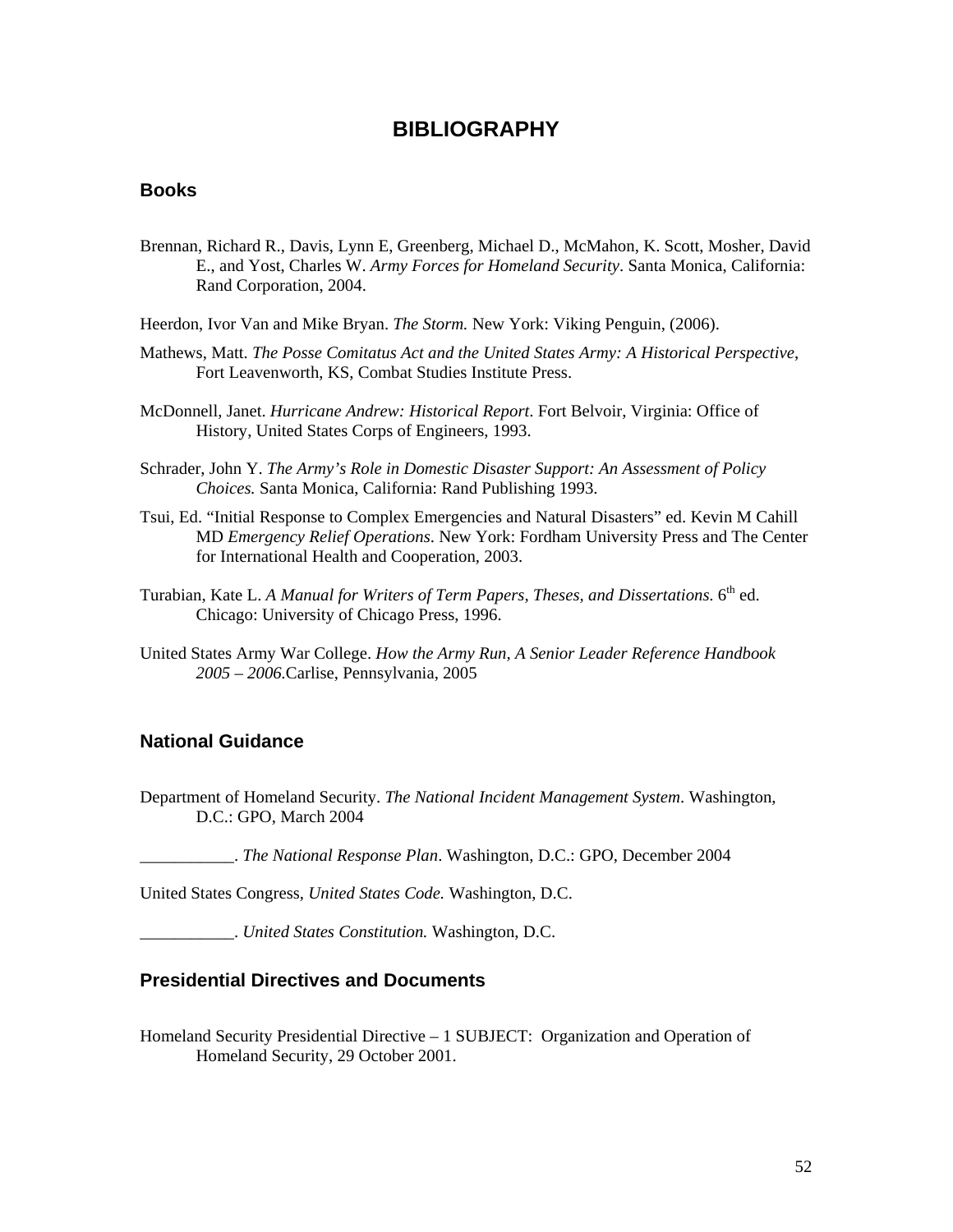- <span id="page-58-0"></span>Homeland Security Presidential Directive – 5 SUBJECT: Management of Domestic Incidents, 28 February 2003.
- Homeland Security Presidential Directive 8 SUBJECT: National Preparedness, 17 December 2003.
- Bush, George W., 'President Discusses Hurricane Relief in Address to the Nation" Office of the Press Secretary, 15 September 2007.

\_\_\_\_\_\_\_\_\_\_\_."Remarks at the Federal Emergency Management Agency and an Exchange with Reporters. (Week Ending Friday, September 23, 2005) (Transcript)." *Weekly Compilation of Presidential Documents (Newsletter)* 41, no. 38 [Journal on-line], Available from [http://www.findarticles.com/p/articles/mi\\_m2889](http://www.findarticles.com/p/articles/mi_m2889).

Townsend, Frances Fargos. *The Federal Response to Katrina Lessons Learned*. Report for the President of the United States. Feb 2006 available online <https://www.whitehouse.gov/reports/katrina-lessons-learned.pdf>accessed 17 August 2006.

#### **Department of Defense Publications**

- U.S. Department of the Army. Field Manual 3-07, Stability Operations and Support Operations. Washington, D.C., 2003
- U.S. Department of Defense. DODD 3025.1, Military Support to Civilian Authorities. Washington, D.C., 1993

\_\_\_\_\_\_\_\_\_\_\_. DODD 3025.15 Military Assistance to Civilian Authorities. Washington D.C., 1997

- \_\_\_\_\_\_\_\_\_\_\_. Joint Publication 3-26 Homeland Security. Washington, D.C., 2005
- \_\_\_\_\_\_\_\_\_\_\_. Strategy for Homeland Defense and Civil Support. Washington, D.C., June 2005

\_\_\_\_\_\_\_\_\_\_\_. The National Defense Strategy of the United States of America. Washington, D.C.: GPO, March 2005

#### **Articles, Periodicals, and Testimony**

- "Fragmented Government Slowed Katrina Response." *All Things Considered* (1 February 2006): 1.
- "Military Role in Katrina Response Seemed Cobbled Together." *US Fed News Service, Including US State News* (9 February 2006).
- "Rep. Holt to Discuss Katrina Response, May 5." *US Fed News Service, Including US State News* (2 May 2006).
- "Sen. Burr Cites Need to Learn Lessons from Hurricane Katrina Response." *US Fed News Service, Including US State News* (23 February 2006).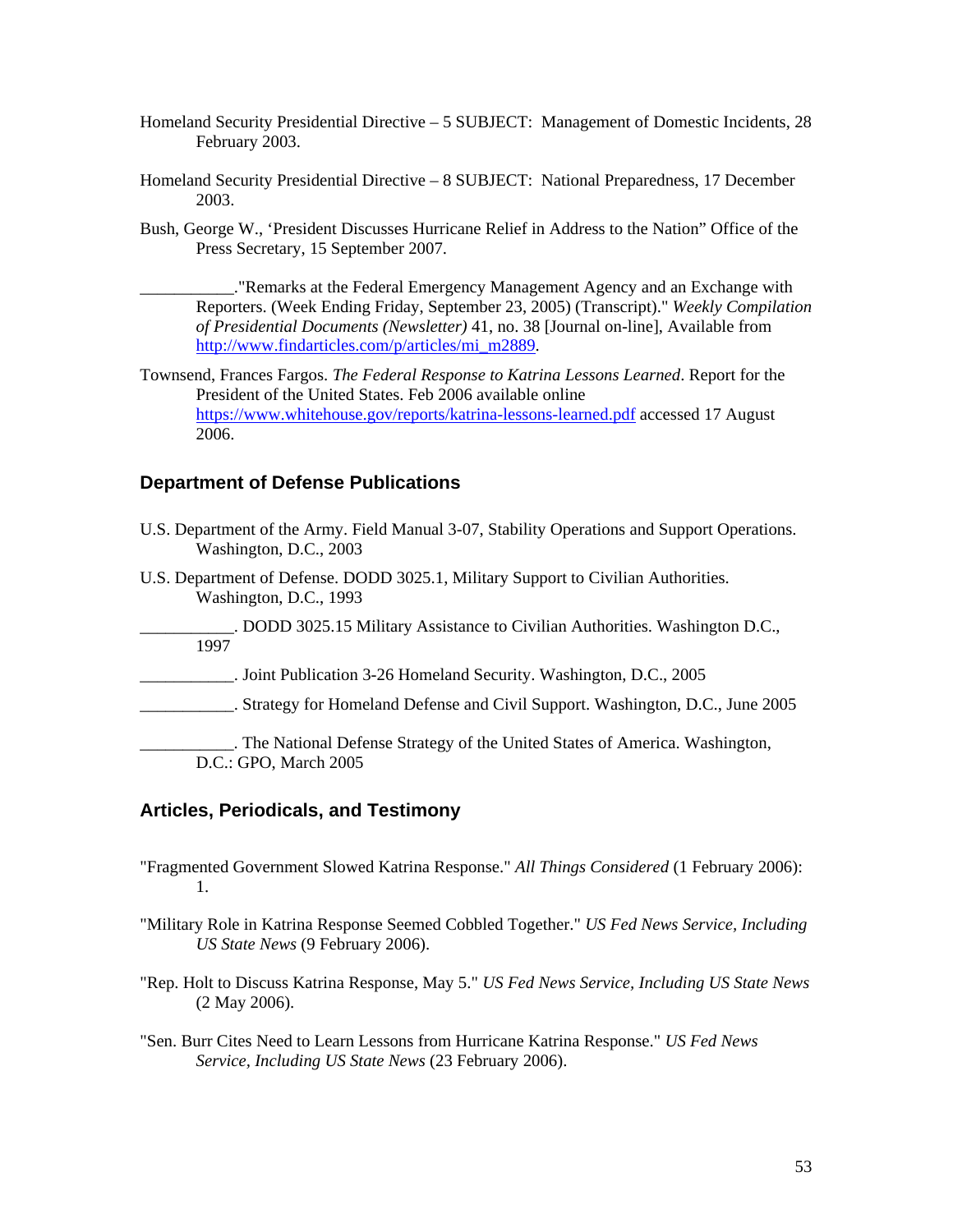- "Sen. Lieberman: Military Role in Katrina Response Seemed Cobbled Together." *US Fed News Service, Including US State News* (9 February 2006).
- "Senate Investigates Hurricane Katrina Response." *Fire Engineering* 159, no. 4 (Apr 2006): 84.
- "Analysis: Congress Begins Assessment of Katrina Response." *Morning Edition* (14 September 2005): 1.
- "Analysis: Katrina Response Revives Ideological Debate." *Morning Edition* (15 September 2005): 1.
- "Contemplating Different Disasters, Counting on the Same Government," *Christian Science Monitor,* (13 September 2005).
- "Katrina Response Efforts to be Coordinated Nationally." *US Fed News Service, Including US State News* (1 September 2005).
- Arwood, Thomas B. and Bob Hunt, "Army Aids Disaster Victims." *Army Logistician*, (January/February 1993): 20-25.
- Bea, Keith, Henry Hogue, Library of Congress, and Congressional Research Service. "FEMA Reorganization Legislation in the 109th Congress." (2006).
- Bowman, Steve, Lawrence Kapp, Amy Belasco, Library of Congress, and Congressional Research Service. "Hurricane Katrina: DOD Disaster Response." (2005).
- Braunbeck, Richard A., Michael F. Mastria, and Naval Postgraduate School (U.S.). "Crisis Management Operational Logistics & Asset Visibility Technologies." (2006).
- Butterworth R. "A Tale of Two Disasters." *Publius* vol*.* 36, no. 3 (2006): 375(18).
- Childs, John Brown. "Hurricane Katrina: Response and Responsibilities." (2005).
- Clayton, Christopher M., and Army War College (U.S.). "National Emergency Preparedness and Response: Improving for Incidents of National Significance." (2006).
- Compagnoni, Barry A., and Naval Postgraduate School (U.S.). "The National Response System the Need to Leverage Networks and Knowledge." (2006).
- Corbin, Randy. "Aftermath Afterglow: Lessons from Katrina Response." *Fire Engineering* 159, no. 5 (May 2006): 193.
- Department of Homeland Security, 'Hurricane Katrina DHS SITREP #8," (30 August 2005).
- Doyle, Charles, Library of Congress, and Congressional Research Service. "The Posse Comitatus Act and Related Matters: The Use of the Military to Execute Civilian Law." (2000).
- Edward, Alden. "Delayed Katrina Response 'was a Failure by Leaders'." *Financial Times,* (28 April 2006).
- Elsea, Jennifer K., Library of Congress, and Congressional Research Service. "The Use of Federal Troops for Disaster Assistance: Legal Issues." (2005).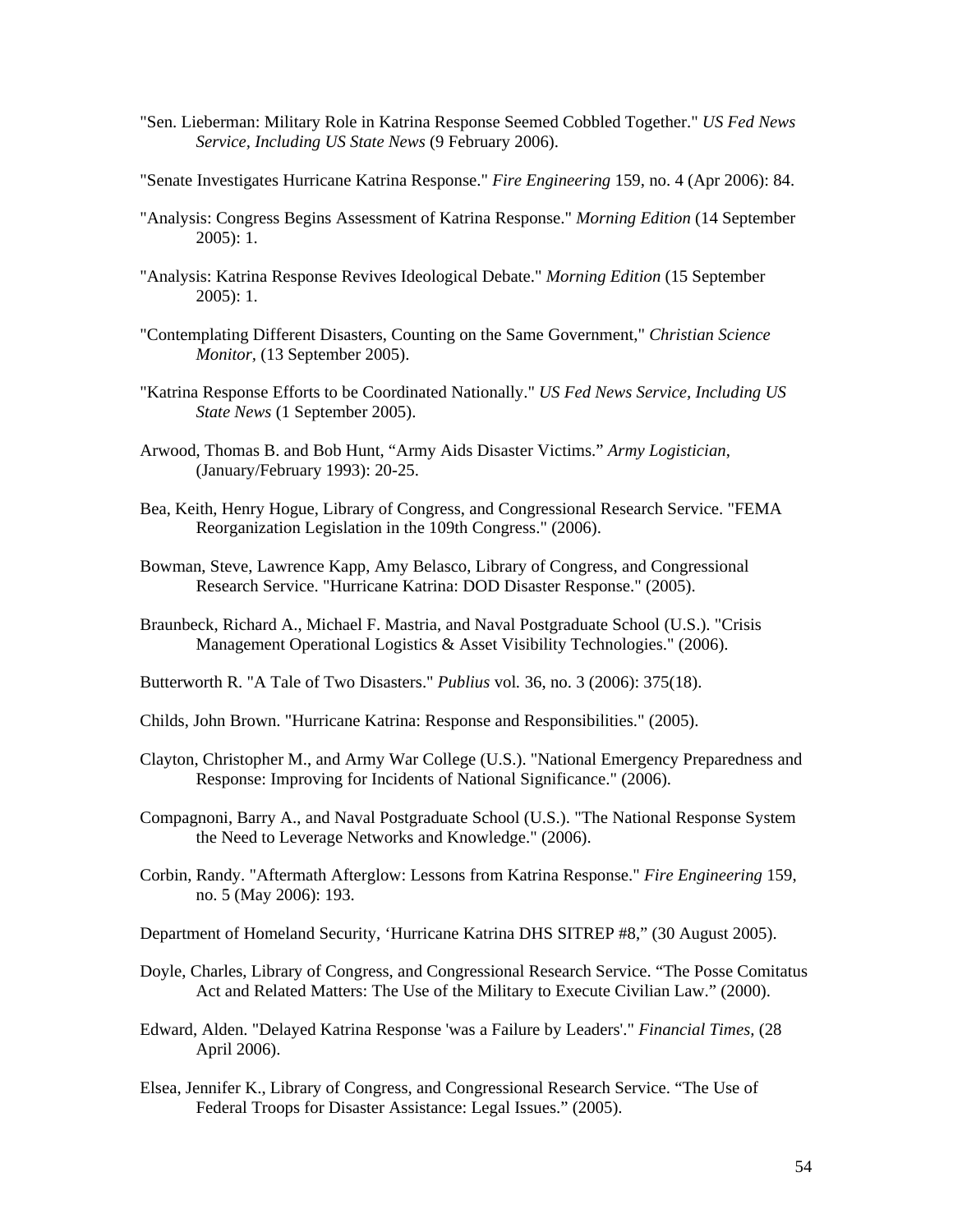- Fisher, William. "Politics-Us: 9/11 Lessons Lost in Katrina Response, Report Says." *Global Information Network* (20 September2005): 1.
- Fisher, William. "Politics-Us: Critics Question Bush Choice to Lead Katrina Probe." *Global Information Network* (22 September 2005): 1.
- Greenberger, Michael. "False Conflict: Who's in Charge of National Public Health Catastrophes?" *Administrative & Regulatory Law News* 31, no. 3 (2006): 2-3.
- Grier, Peter, "What we Know so Far and what we Don't," *Christian Science Monitor,* (21 September 2005).
- Harowitz, Sherry L. "Engulfed by Disaster." *Security Management* 49, no. 11 (November 2005): 60.
- Hogue, Henry B., Keith Bea, Library of Congress, and Congressional Research Service. "Federal Emergency Management and Homeland Security Organization Historical Developments and Legislative Options." (2006).
- Hoversten, Paul. "DHS, DOD Cite Equipment Shortages as Crucial Lesson in Katrina Response." *Aviation Week's Homeland Security & Defense* 4, no. 46 (16 November 2005): 1.
- Howitt, Arnold M. and Howard B "Dutch" Leonard. "Katrina and Core Challenges of Disaster Response." *The Fletcher Forum of World Affairs*, Vol. 30:1, (Winter 2006): 215-221
- Hsu, Peter Baker and Spencer S., "Katrina Video Refuels Debate Over Response; White House Issues Defense of Bush's Handling of Storm," *The Washington Post,* (3 March 2006).
- Hsu, Spencer S., "Messages Depict Disarray in Federal Katrina Response," *The Washington Post,*  (18 October 2005).
- Jampoler, Andrew C. A. ""Katrina Response: Actually . . . Much of it is Working"." *United States Naval Institute. Proceedings* 131, no. 11 (November 2005): 64.
- Johnson, Robert P., 1962-, and Army War College (U.S.). "Should the National Response Plan be Changed to Divide the Transportation Responsibilities Under Emergency Support Function # 1?: Lessons Learned from Hurricane Katrina show that Transportation Support for Emergency Response Needs Revision." (2006).
- Kaye, Ken. "Feds Vow Faster Storm Response Making FEMA Secondary, Officials Say." *Knight Ridder Tribune Business News* (13 April 2006): 1.
- Kosar, Kevin R., Library of Congress, and Congressional Research Service. "Disaster Response and Appointment of a Recovery Czar the Executive Branch's Response to the Flood of 1927." (2005).
- Mathews, Tom, and Peter Katel. "What Went Wrong?" *Newsweek* 120, no. 10 (7 September 1992): 22.
- Milbank, Dana, "Message Chaos Afflicts both Parties as Katrina Aftermath Washes Discipline Away," *The Washington Post,* (21 September 2005).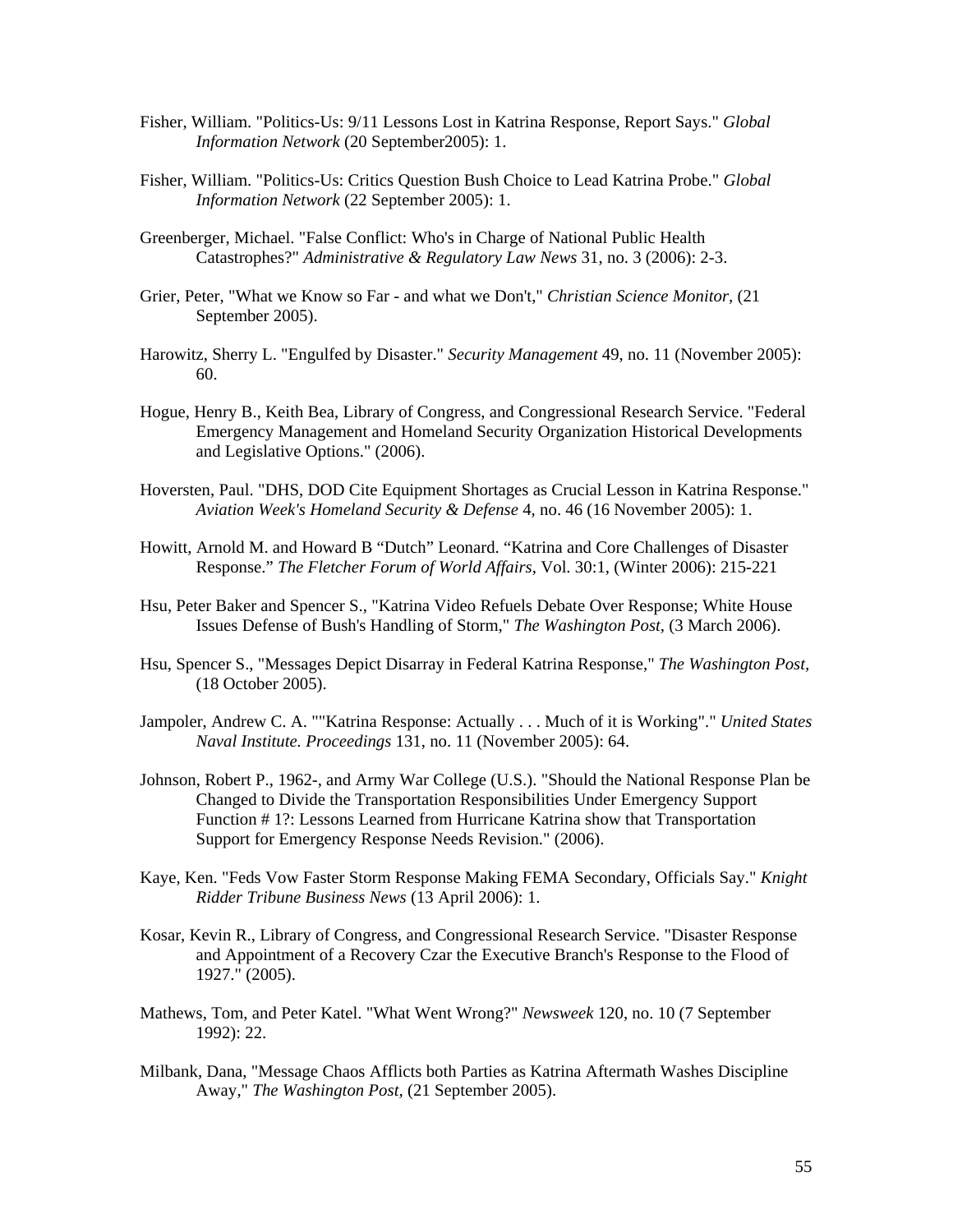- Moore, Maximo A III, *Rescuing DOD from Too Much of a Good Thing: The Wrong Kind of Disaster Response*, School of Advanced Military Studies Monograph. Fort Leavenworth, Kansas: U.S. Army Command and General Staff College, AY 2005 - 2006
- Neuman, Johanna, "THE NATION; Panel Says to Scrap FEMA; A Senate Probe Urges that the Agency be Dismantled and then Rebuilt to Correct Shortcomings Revealed by its Katrina Response." *Los Angeles Times,* (27 April 2006).
- Newsom, Michael. "'can-do': Katrina Response Similar, but Not the Same as with Camille." *Knight Ridder Tribune Business News* (11 February 2006): 1.
- Perry, Rick, 1950-, and Heritage Foundation (Washington, D.C.). "Federalizing Disaster Response." (2005).
- Rabkin, Norman J., and Congress. House Committee on Energy and Commerce: Subcommittee on Oversight and Investigations. "Hurricane Katrina: Providing Oversight of the Nation's Preparedness, Response, and Recovery Activities." (2005).
- "N.Y. Times Blasts Lazy Katrina Response from Vacationing Congress." *New Orleans City Business* (24 May 2006): 1.
- Robert Block, Amy Schatz and Gary Fields and Christopher Cooper in New Orleans, "Power Failure: Behind Poor Katrina Response, A Long Chain of Weak Links; Changing Structure of FEMA, Emphasis on Terrorism Contributed to Problems; A Shortage of Helicopters," *Wall Street Journal,* (6 September 2005).
- Sturrock, Tim. "Midstate Community, Newcomers Reflect on Katrina Response." *Knight Ridder Tribune Business News* (29 August 2006): 1.
- Syzerhans, Douglas D. "Federal Disaster Programs and Hurricane Katrina." (2006).
- Tierney, Ryan T., "13th COSCOM Support of Task Force Katrina." *Army Logistician*. (September-October 2006): 24-26
- Thompson, Dennis M., and Army War College (U.S.). "Command and Control of Homeland Security Response to Catastrophic Incidents." (2006).
- United States. Congress. House. Select Bipartisan Committee to Investigate the Preparation for and Response to Hurricane Katrina. "A Failure of Initiative: Final Report of the Select Bipartisan Committee to Investigate the Preparation for and Response to Hurricane Katrina." (2006).

\_\_\_\_\_\_\_\_\_\_\_. House. Select Bipartisan Committee to Investigate the Preparation for and Response to Hurricane Katrina. "A Failure of Initiative: Supplementary Report and Document Annex." (2006).

\_\_\_\_\_\_\_\_\_\_\_. "Statement by Homeland Security Secretary Michael Chertoff before the Senate Committee on Homeland Security and Governmental Affairs." (15 February 2006).

\_\_\_\_\_\_\_\_\_\_\_. "Statement of Admiral Timothy J Keating, USN before the House Select Bipartisan Committee to Investigate the Preparation for and Response to Hurricane Katrina." (27 October 2005).